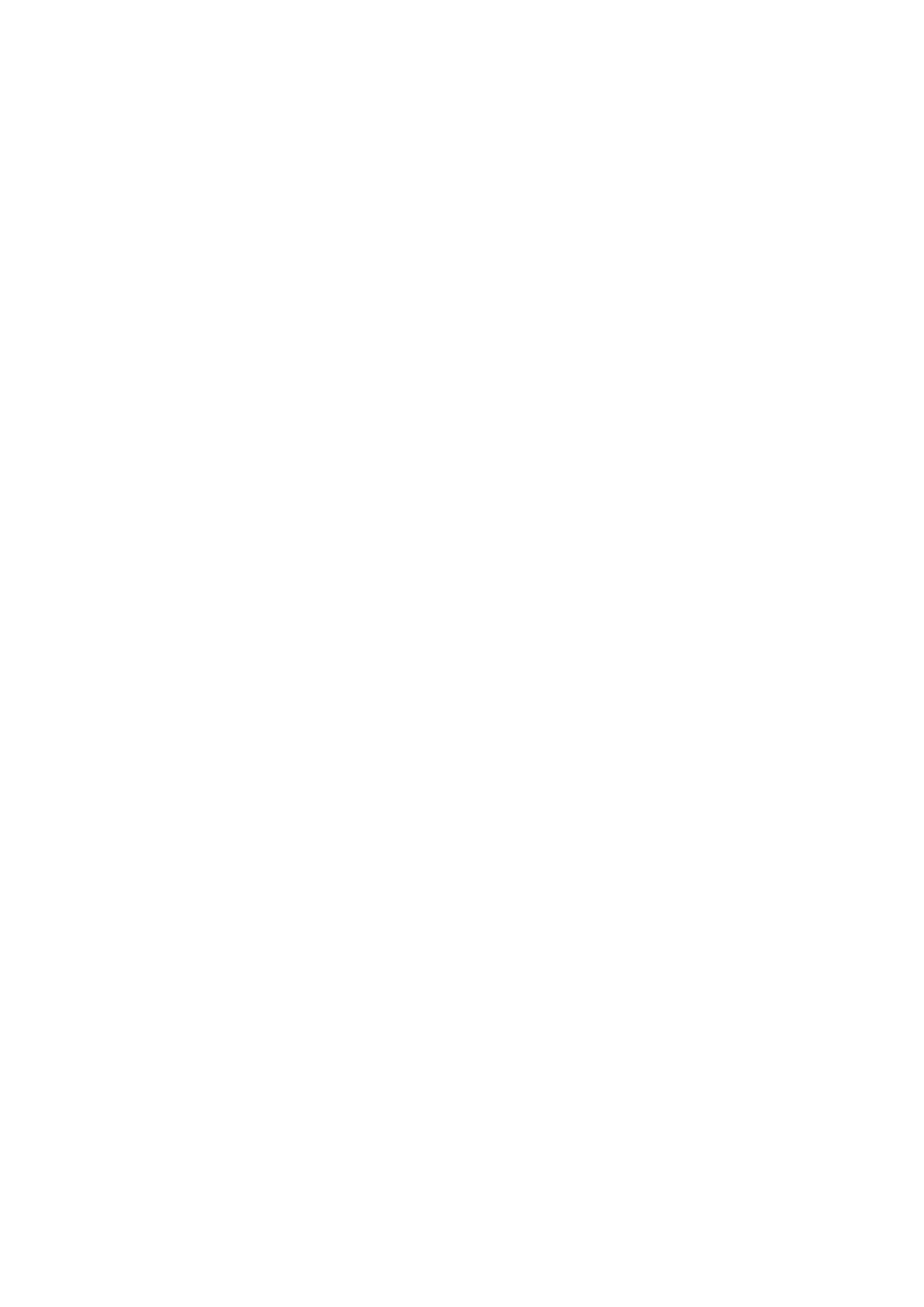CLIMATE CHANGE 47/2021

Ressortforschungsplan of the Federal Ministry for the Environment, Nature Conservation, Nuclear Safety and Consumer Protection

Project No. (FKZ) 3719 18 105 0 Report No. (UBA-FB) FB000590/1,ENG

Interim report

# **Towards a joint implementation of the 2030 Agenda / SDGs, the Paris Agreement and the Sendai Framework**

Discussion paper

by

Franziska Wolff Oeko-Institut, Berlin

Dr. Klaus Jacob, Dr. Julia Teebken Environmental Policy Research Centre (FFU), Freie Universität Berlin

On behalf of the German Environment Agency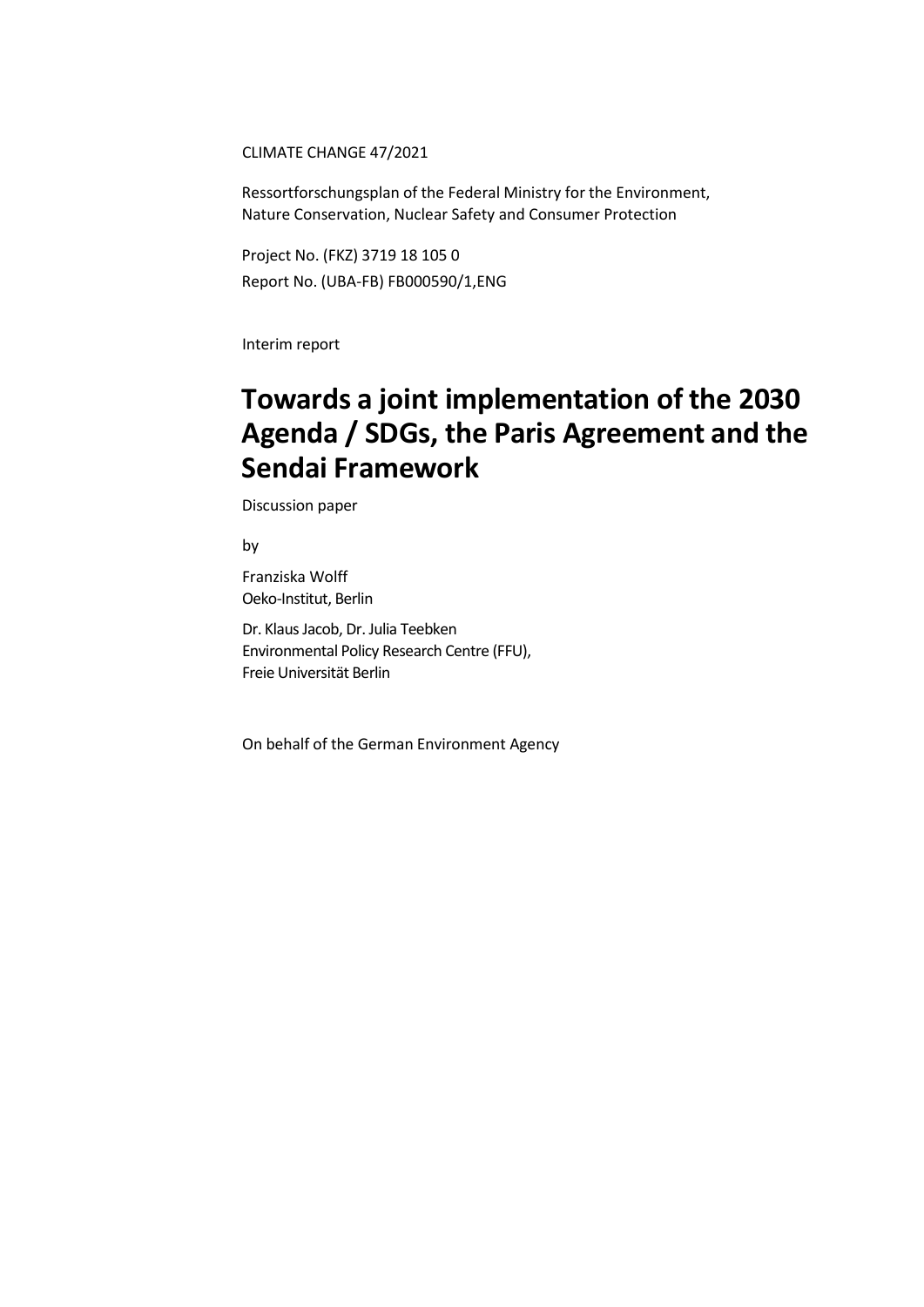### **Imprint**

#### **Publisher**

Umweltbundesamt Wörlitzer Platz 1 06844 Dessau-Roßlau Tel: +49 340-2103-0 Fax: +49 340-2103-2285 [buergerservice@uba.de](mailto:buergerservice@uba.de)  Internet: www.umweltbundesamt.de

/umweltbundesamt.de /umweltbundesamt

#### **Report performed by:**

Öko-Institut (Berlin Office) Borkumstr. 2 13189 Berlin Germany

Freie Universität Berlin, Environmental Policy Research Centre Ihnestr. 22 14195 Berlin Germany

#### **Report completed in:**

November 2021

#### **Edited by:**

Section I 1.2 I 1.2 International Sustainability Strategies, Policy and Knowledge Transfer Claudia Kabel

Publication as pdf: http://www.umweltbundesamt.de/publikationen

ISSN 1862-4359

Dessau-Roßlau, February 2022

The responsibility for the content of this publication lies with the author(s).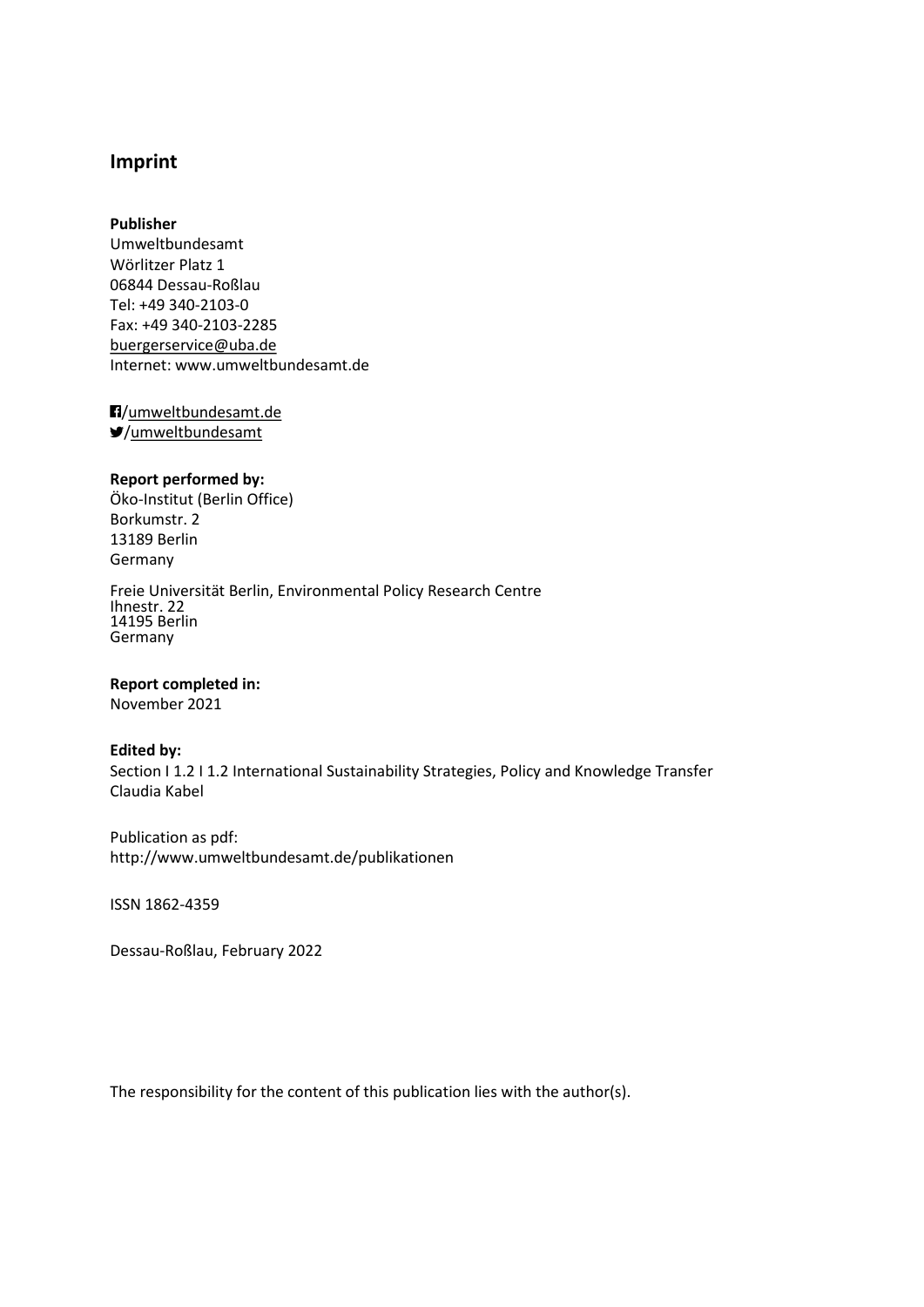The UN's 2030 Agenda for Sustainable Development, the Paris Agreement on climate change and the Sendai Framework for Disaster Risk Reduction, three international and 'transformative' agendas adopted in 2015, have some overlap and interdependencies. How can their implementation at domestic level be integrated, so as to tap synergies and prevent trade-offs? In this discussion paper, we approach the question of 'integrated implementation' of transformative policy agendas. We first discuss some conceptual questions – how policy agendas interact, how to understand and measure integrated implementation, what we mean by transformative change and how the implementation of transformative agendas can be integrated. These conceptual reflections are contrasted with the empirical results of a document screening of how countries to date deal with overlap, inconsistencies and synergies between different international agendas when implementing these domestically. We discuss the achievements, gaps and deficits with regard to the empirical findings. Observing that integrated implementation to date often fails to achieve deeper levels of integration, we suggest four drivers that may help to overcome the diagnosed gaps and deficits: political leadership, civic participation, science and sustainable finance. In Chapter 5, we conclude that a more integrated implementation of the three 2015 agendas is both possible and expedient. It requires a more determined tackling of trade-offs and development of joint strategies.

### **Kurzbeschreibung: Auf dem Weg zu einer gemeinsamen Umsetzung der Agenda-2030 / SDGs, des Pariser Abkommens und des Sendai-Rahmenwerks – Diskussionspapier**

Die UN Agenda-2030 für nachhaltige Entwicklung, das Pariser Abkommen über den Klimawandel und das Sendai-Rahmenwerk für die Katastrophenvorsorge, die alle 2015 verabschiedet wurden, überschneiden sich teilweise und haben Wechselwirkungen untereinander. Wie kann ihre Umsetzung auf nationaler Ebene integriert werden, um Synergien zu nutzen und Zielkonflikte zu vermeiden? In diesem Diskussionspapier befassen wir uns mit der Frage einer "integrierten Umsetzung" von transformativen politischen Agenden. Zunächst erörtern wir einige konzeptionelle Fragen – wie politische Agenden interagieren, wie die integrierte Umsetzung zu verstehen und zu messen ist, was wir unter transformativem Wandel verstehen und wie die Umsetzung von transformativen Agenden integriert werden kann. Diese konzeptionellen Überlegungen werden den empirischen Ergebnissen eines Dokumentenscreenings gegenübergestellt, bei dem untersucht wurde, wie Länder bisher mit Überschneidungen, Inkonsistenzen und Synergien zwischen verschiedenen internationalen Agenden umgehen, wenn sie diese im eigenen Land umsetzen. Wir diskutieren die Erfolge, Lücken und Defizite, die sich den empirischen Ergebnissen entnehmen lassen. Bei bisherigen Ansätzen einer integrierten Umsetzung ist es häufig nicht gelungen, eine tiefere Integration zu erreichen. Wir schlagen vier Faktoren vor, die zur Überwindung der festgestellten Lücken und Defizite beitragen könnten: politische Führung, Bürgerbeteiligung, Wissenschaft und nachhaltige Finanzierung. In Kapitel 5 kommen wir zu dem Schluss, dass eine integriertere Umsetzung der drei 2015-Agenden sowohl möglich als auch vorteilhaft ist. Dafür müssen Zielkonflikte entschiedener angegangen und gemeinsame Strategien entwickelt werden.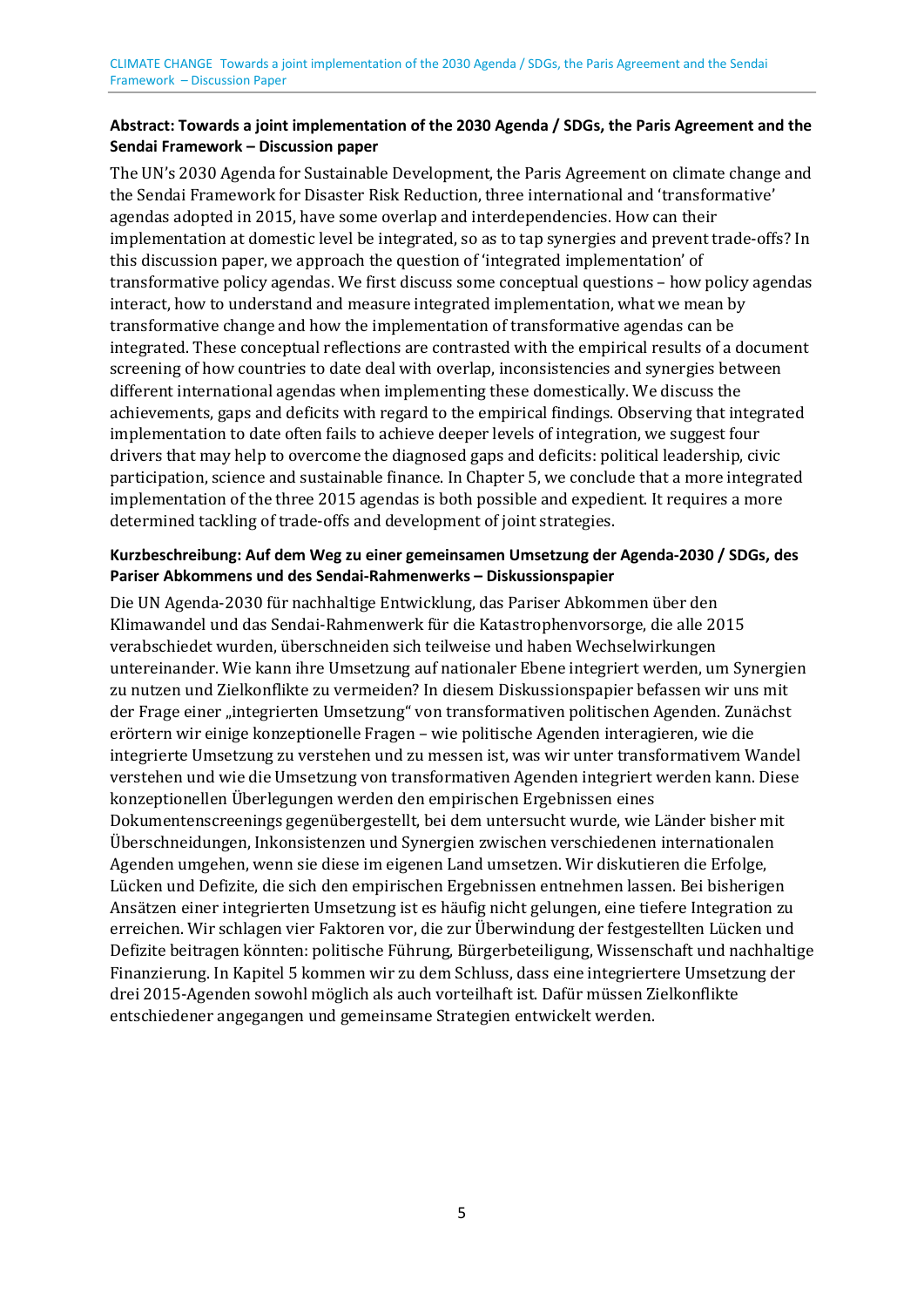# **Table of content**

| 1 |                                                                                              |                                                                                  |  |
|---|----------------------------------------------------------------------------------------------|----------------------------------------------------------------------------------|--|
|   | 2.1                                                                                          |                                                                                  |  |
|   | 2.2                                                                                          |                                                                                  |  |
|   | 2.3                                                                                          | Integrating the implementation of (transformative) policy agendas  24            |  |
|   | 2.3.1                                                                                        | How can we understand and measure integrated implementation of policy            |  |
|   | 2.3.2                                                                                        |                                                                                  |  |
|   | 2.3.3                                                                                        |                                                                                  |  |
|   | 2.3.4                                                                                        | How can an integrated implementation of multiple & transformative agendas        |  |
|   | 2.3.5                                                                                        | What level of integrated implementation is required to enable transformative     |  |
|   | 3.1                                                                                          |                                                                                  |  |
|   | 3.1.1                                                                                        |                                                                                  |  |
|   | 3.1.2                                                                                        |                                                                                  |  |
|   | 3.1.3                                                                                        |                                                                                  |  |
|   | 3.2                                                                                          |                                                                                  |  |
|   | 3.2.1                                                                                        | High-level entity overseeing & coordinating implementation processes  34         |  |
|   | 3.2.2                                                                                        | Cross-ministerial structures coordinating ministries across SDGs  35             |  |
|   | 3.2.3                                                                                        | Involvement of other administrative levels (vertical coordination) 35            |  |
|   | 3.2.4                                                                                        |                                                                                  |  |
|   | 3.2.5                                                                                        |                                                                                  |  |
|   | 3.3                                                                                          |                                                                                  |  |
|   | 3.3.1                                                                                        | Mainstreaming (integrating 'by design') sustainable development, climate and DRR |  |
|   |                                                                                              |                                                                                  |  |
|   | Targeted social flanking & gender mainstreaming of climate action, biodiversity conservation |                                                                                  |  |
|   | 3.3.2                                                                                        |                                                                                  |  |
|   |                                                                                              |                                                                                  |  |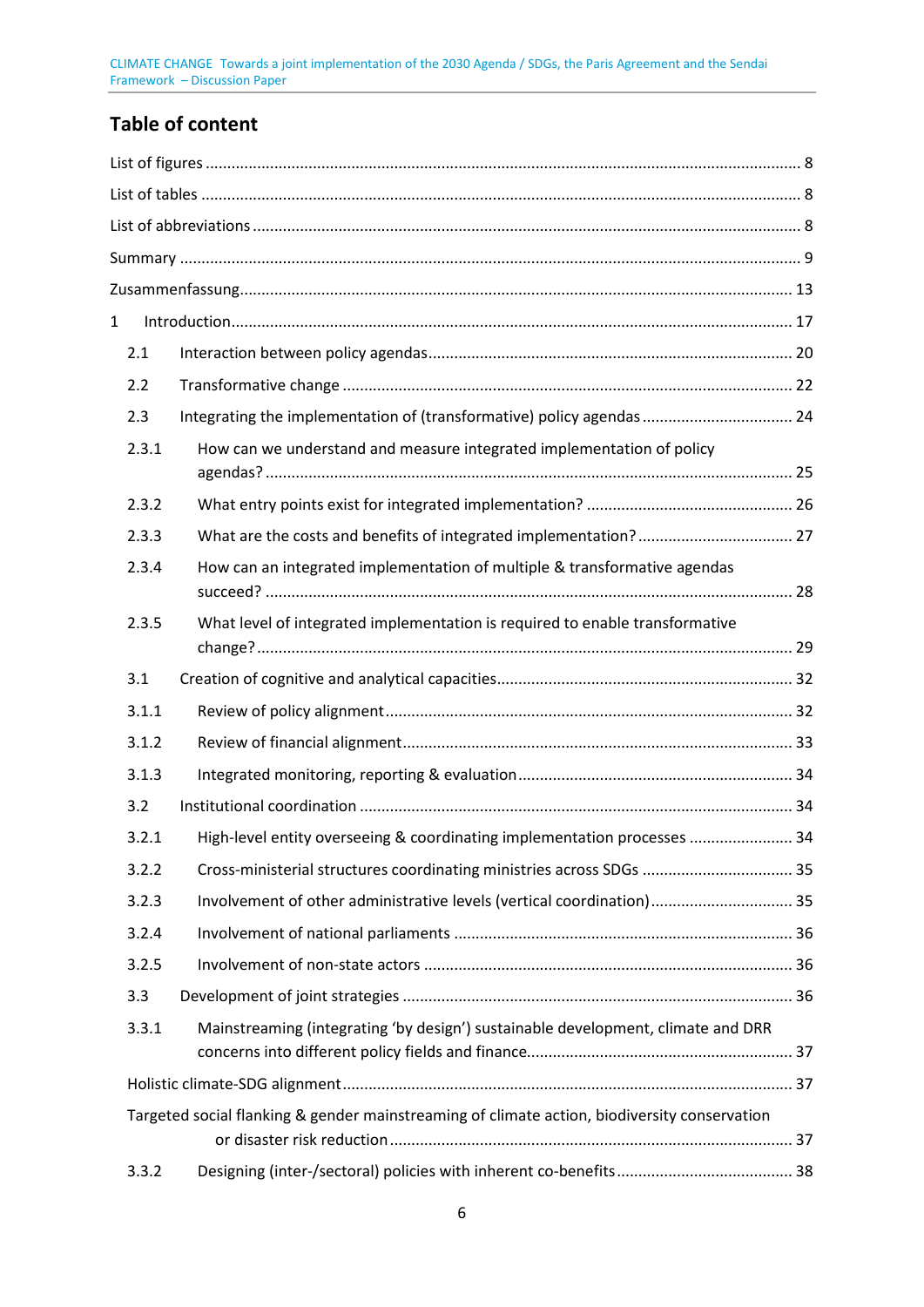|    | 3.4 |                                                                                       |  |
|----|-----|---------------------------------------------------------------------------------------|--|
|    | 4.1 | Political leadership: Commitment to integrative implementation and courage to address |  |
|    | 4.2 | Self-commitment to citizen participation and deliberative processes  42               |  |
|    | 4.3 |                                                                                       |  |
|    | 4.4 |                                                                                       |  |
| 5. |     |                                                                                       |  |
|    |     |                                                                                       |  |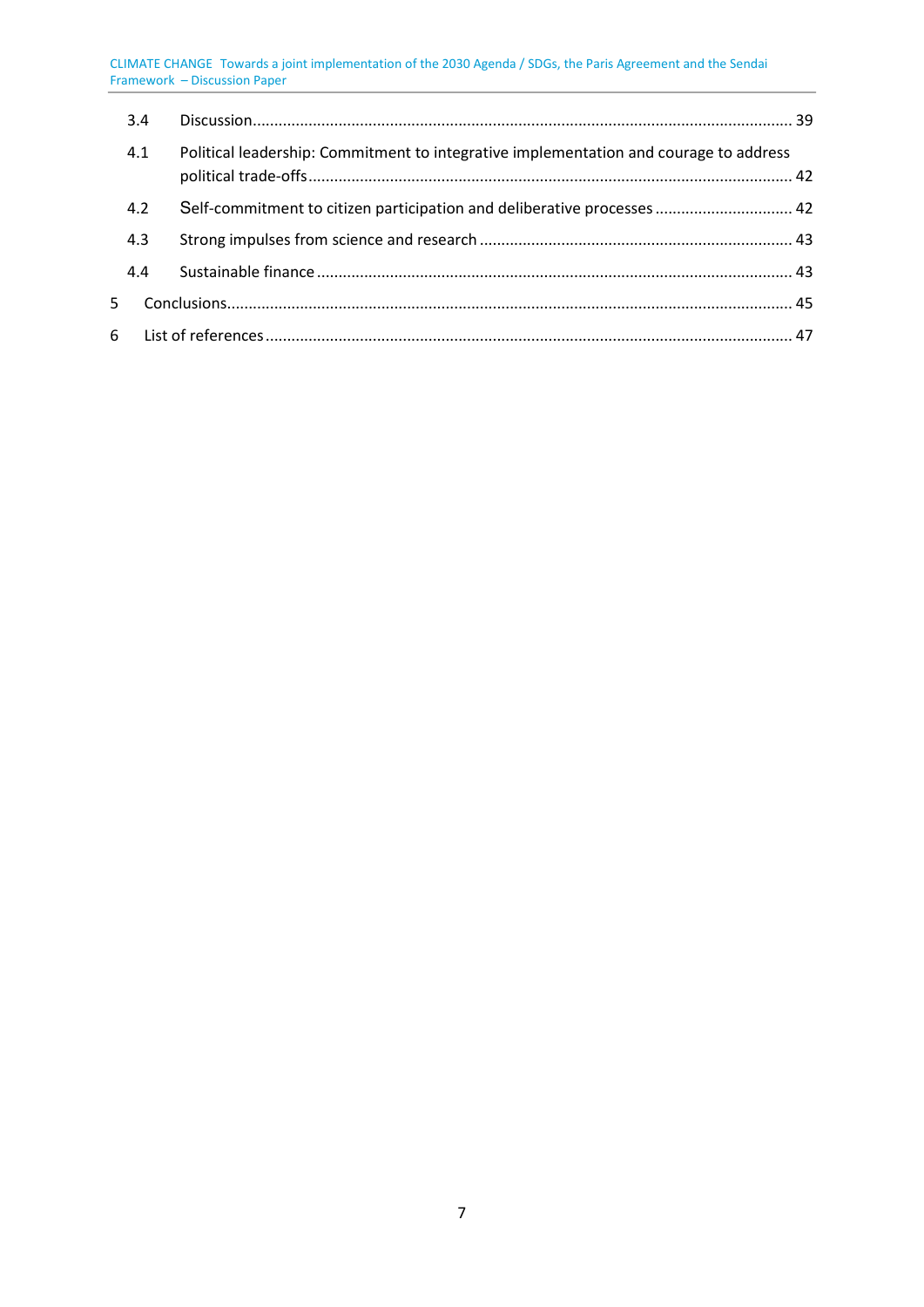# <span id="page-7-0"></span>**List of figures**

<span id="page-7-1"></span>[Figure 1: Entry points for integrated policymaking ............................................................................. 27](#page-26-1)

### **List of tables**

|--|--|

### **Es konnten keine Einträge für ein Abbildungsverzeichnis gefunden werden.List of abbreviations**

<span id="page-7-2"></span>

| <b>CBD</b>      | Convention on Biological Diversity                       |
|-----------------|----------------------------------------------------------|
| <b>CCA</b>      | <b>Climate Change Adaptation</b>                         |
| CO <sub>2</sub> | Carbon dioxide                                           |
| <b>CPI</b>      | Climate Policy Interaction                               |
| <b>DRR</b>      | <b>Disaster Risk Reduction</b>                           |
| <b>EPI</b>      | <b>Environmental Policy Integration</b>                  |
| <b>GHG</b>      | Greenhouse gas                                           |
| <b>NAP</b>      | National Adaptation Plan                                 |
| <b>NDC</b>      | Nationally Determined Contributions (in Paris-Agreement) |
| <b>NPM</b>      | <b>New Public Management</b>                             |
| <b>PA</b>       | Paris Agreement                                          |
| <b>SDG</b>      | Sustainable Development Goal                             |
| <b>SF</b>       | Sendai Framework                                         |
| <b>UNFCCC</b>   | United Nations Framework Convention on Climate Change    |
| <b>VNR</b>      | <b>Voluntary National Review</b>                         |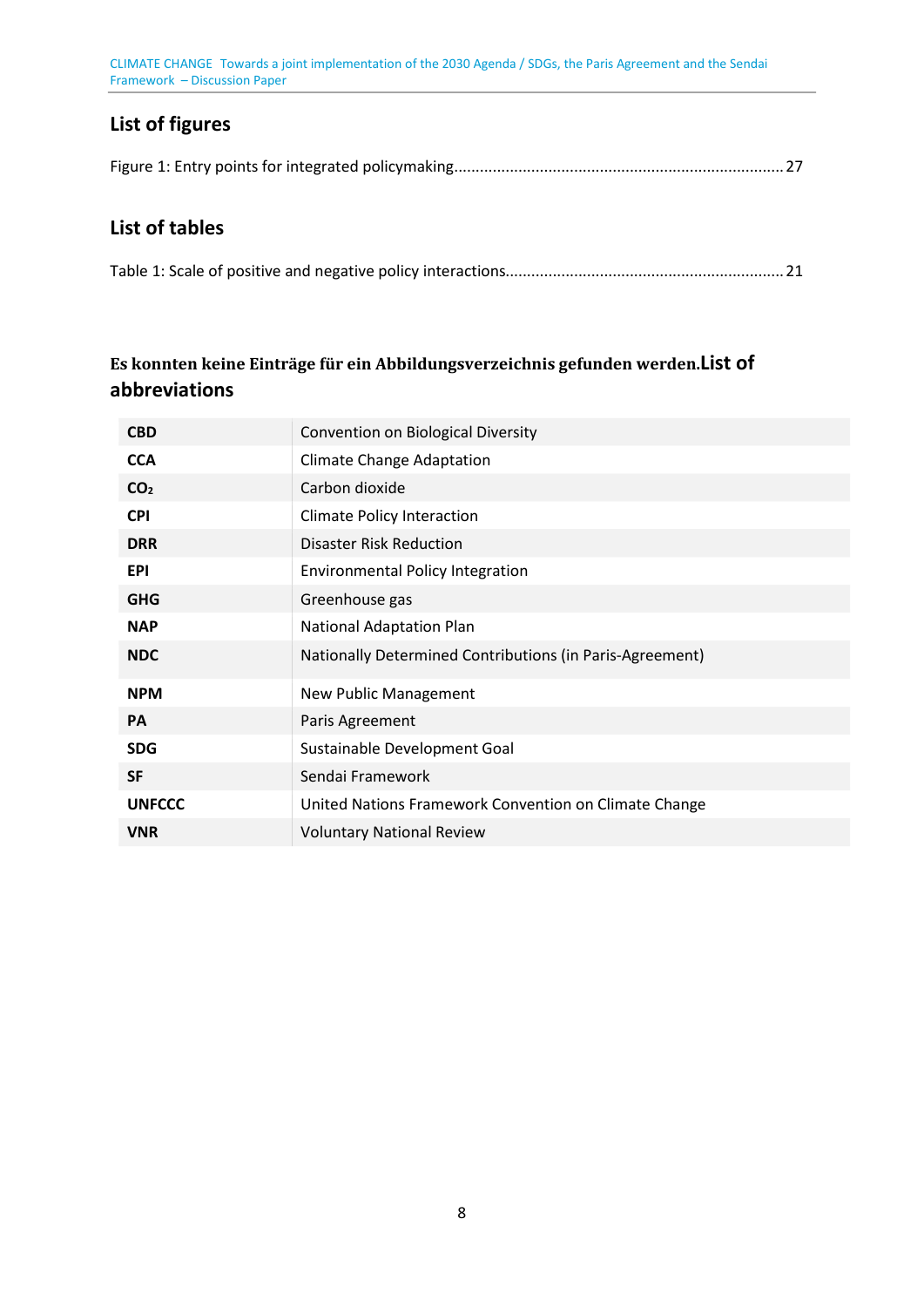# <span id="page-8-0"></span>**Summary**

In 2015, three important international agendas were adopted. The **2030 Agenda for Sustainable Development** defines 17 Sustainable Development Goals (SDGs) and 169 targets, ranging from the fight against hunger and poverty to climate protection, nature conservation, peace and justice. The **Paris Agreement** (PA) under the UN Framework Convention on Climate Change commits industrialized and developing countries to climate protection and adaptation to climate change. The **Sendai Framework for Disaster Risk Reduction** (SF) defines objectives and priorities for action to reduce and prevent vulnerabilities to disaster risks and to strengthen resilience to natural or man-made hazards.

The objectives of these agendas are extraordinarily challenging: They cannot be realized by **sectoral** policies alone but are **cross-cutting** tasks. However, cross-cutting agendas meet with differentiated and specialized policies in different policy fields. Each of these is characterised by its own goals, logics of action, actor networks and institutions. From the beginning of modern environmental policy in the 1970s, analysts and practitioners alike have emphasised the importance of integrating environmental concerns and, since the 1990s, sustainability concerns into other policy fields.

The profound, **transformative changes** in the economy and society required to achieve the SDGs, Paris and Sendai commitments can only be initiated and shaped by comprehensive strategies. These need to encompass all policy fields and levels concerned. It has often been stressed that the SDGs can only be achieved *jointly* in a meaningful way, 'cherry-picking' of individual SDGs or targets will not lead to a sustainable development. At the same time, it is necessary to set priorities and take national or local conditions into account when implementing climate policies and sustainability goals.

**Core challenges** and questions are: How can a comprehensive integration of sustainability, climate mitigation, adaptation and disaster risk reduction policies succeed? How can the transformative goals of the 2015 agendas be pursued in an integrated manner without weakening or delaying the achievement of (actually or allegedly) competing concerns? How can priorities be set without neglecting particularly challenging concerns? How can we go beyond projects and goals that can be achieved with comparatively little effort ('low-hanging fruit') or that are politically opportune for other reasons?

<span id="page-8-2"></span>The **discussion paper** at hand – resultin[g](#page-8-1) from the project "Joint implementation of the 2030 Agenda / SDGs and the Paris Agreement"1 – discusses how the implementation of the three agendas can be better integrated. After an introduction (**Chapter 1**), we approach this topic by first discussing conceptual questions (**Chapter 2**). We describe **how policy agendas interact**: they can interact at the level of objectives, implementation measures and resulting impacts; interactions can be positive (synergies) or negative (trade-offs), and the strength of these interactions can be measured on scales (e.g., from -3 to +3). We also elaborate what we mean by "**transformative change**" and that the strategic governance of transformative change requires policy integration. We then discuss how we can understand and measure the integrated

<span id="page-8-1"></span><sup>1</sup> "Gemeinsame Umsetzung der 2030-Agenda / SDGs und des Pariser Abkommens" (FKZ 3719 18 105 0), commissioned by the [G](#page-8-2)erman Environment Agency (Umweltbundesamt).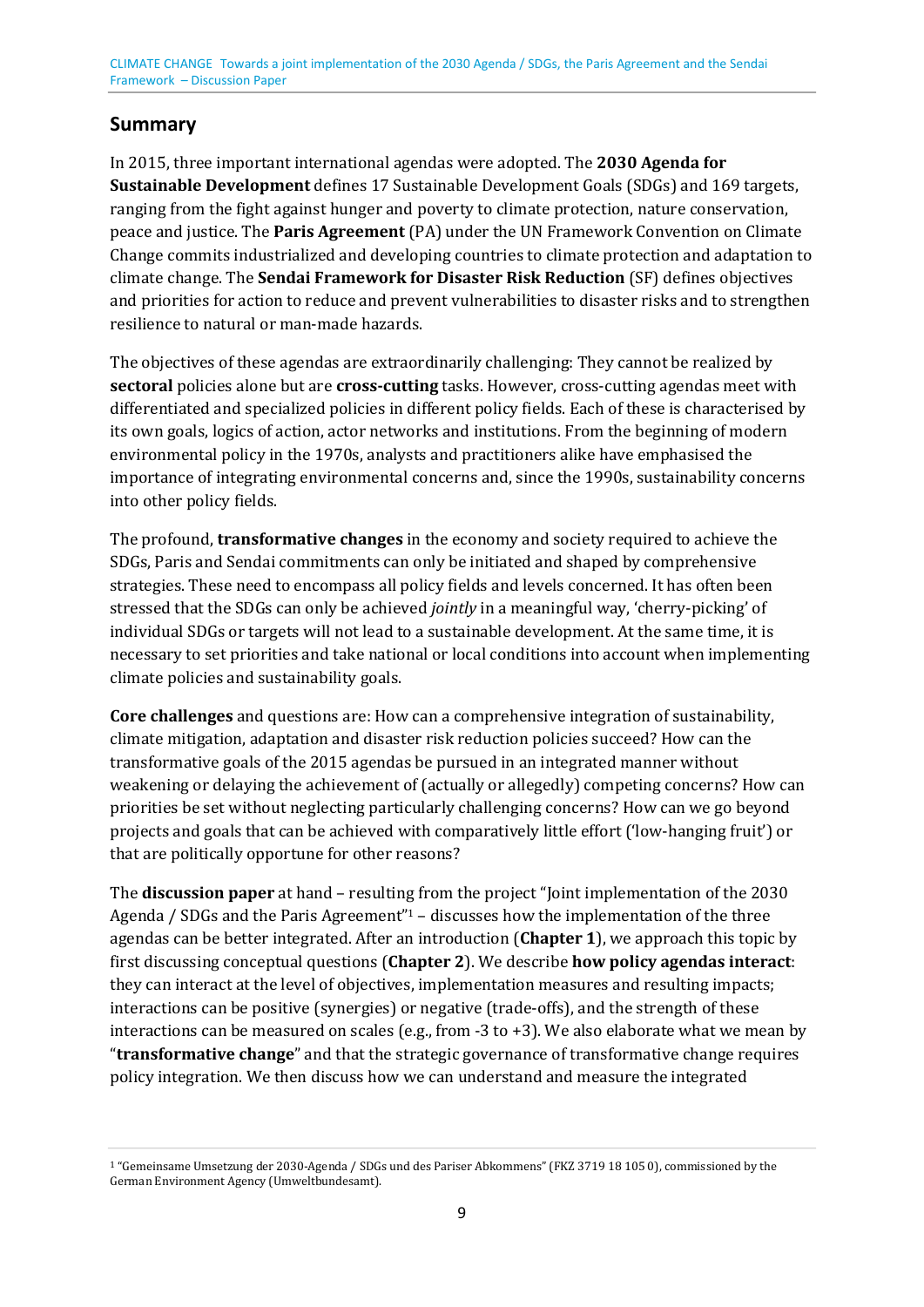implementation of (transformative) agendas. We suggest using a metric by Metcalfe (1994) which describes the degree of coherence between two policy fields on nine levels:

- 1. Independent decisions: departments make their decisions completely independently of each other;
- 2. Exchange of information: departments inform each other about their decisions;
- 3. Consultations between ministries: Ministries seek the opinion of other ministries on planned decisions;
- 4. Avoidance of contradictions: for political decisions and their justifications, contradictions are avoided;
- 5. Searching for consensus: for political decisions, consensus is sought;
- 6. Mediation of conflicts: in order to resolve conflicts, ministries commit themselves to dispute resolution mechanisms and recognize the decisions of these mechanisms as binding;
- 7. Establishment of common parameters: departments agree on common goals;
- 8. Agreement on common priorities: the goals are prioritized together;
- 9. Common strategies: in order to achieve the goals, joint programmes and processes for their implementation are agreed upon.

We also conceptualise "**entry points**" that can be used for analysing as well as shaping policyintegration (and more specifically: the integrated implementation of international agendas). Such entry points can be: the substantive issues, administrative levels and outputs of integrated implementation, governance mechanisms involved, dimensions of policymaking (policy, politics, polity) and phases of the policy cycle (policy formulation, implementation, monitoring and evaluation) in which integrated implementation may take place. Moreover, we elaborate the **costs and benefits** of integrated implementation. (Transaction) Costs range from the loss of specialisation benefits, longer payback cycles, dissonant planning cycles and budget time horizons to blurred accountability, diluted priorities, administrative overburdening and insufficient stakeholder acceptance. Benefits include the prevention of negative impacts on other policy goals and the promotion of welfare effects and genuine problem-solving. Finally, we look at lessons from environmental policy integration with regard to success factors of integrated implementation, such as normative frameworks to guide integrated implementation, political will to put it on the agenda, cognitive and analytical capacities to enable it and institutional arrangements to implement it.

In **Chapter 3**, we look at the efforts that governments around the world make to account of the requirements of climate change mitigation/adaptation and sustainability in various policy fields. Based on a screening of international policy documents and literature we observe the following policy approaches for an integrative implementation of the 2015 agendas:

- ► **Creation of cognitive and analytical capacities:** Policymakers promote integrated implementation through creating cognitive and analytical capacities for policy integration. In practice this includes, above all, the (ex-ante and ex-post) analysis of policy coherence and integrated monitoring. These approaches are employed in the context of policy formulation and implementation.
- ► **Institutional coordination**: Another common way of promoting integrated implementation is institutional coordination, for instance through centralized high-level political processes, cross-ministerial structures, involvement of national parliaments, other administrative levels and non-state actors. Institutional coordination addresses the *process* of policymaking, not its outputs.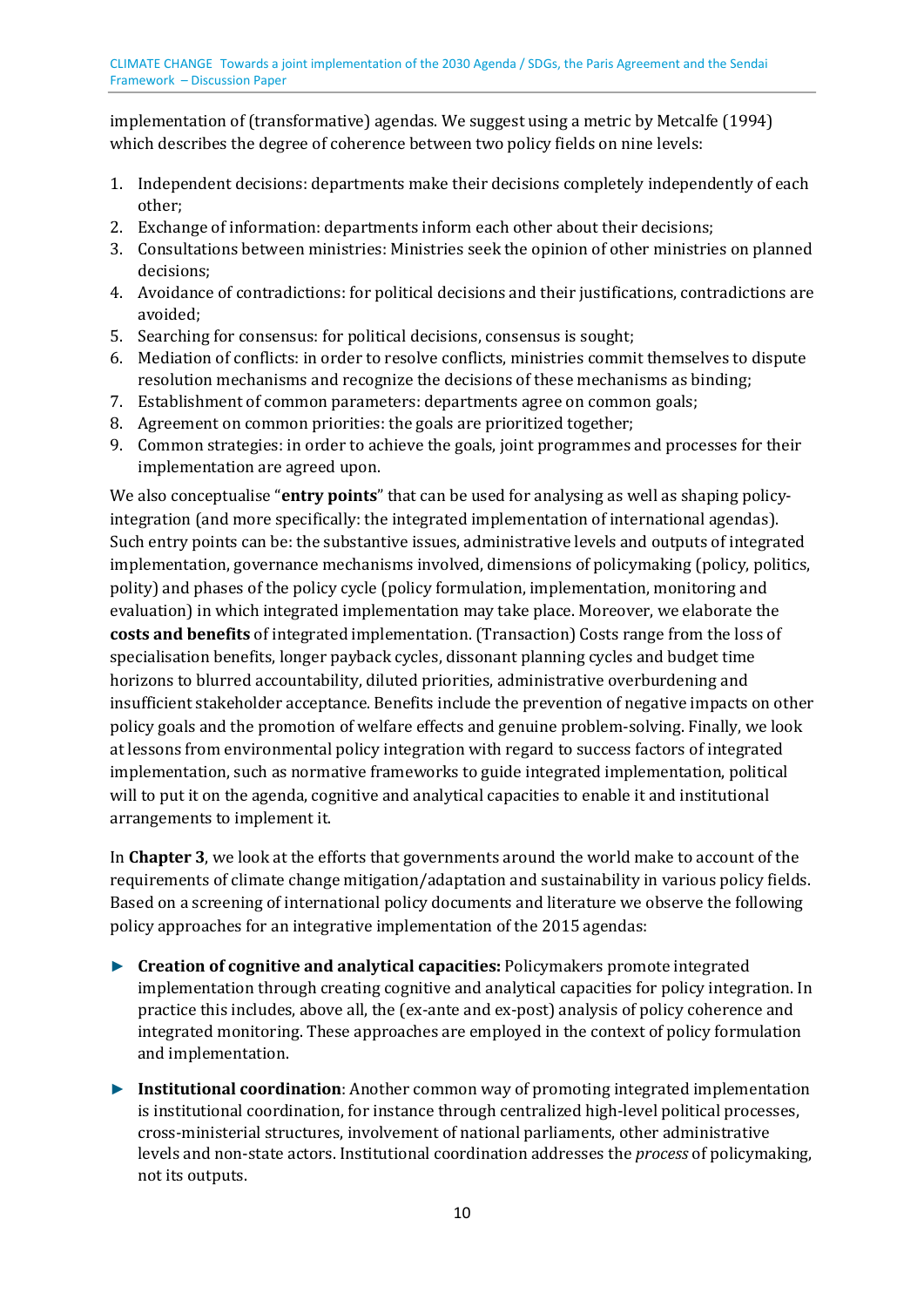- ► **Development of joint strategies**: Frequently based on the previous approaches (capacity creation, institutional coordination), joint strategies can be developed by
	- a. mainstreaming (aligning 'by design') SDG implementation, climate action and disaster risk reduction and
	- b. designing policies that have inherent co-benefits for other concerns.

The observed approaches to integrate the implementation of the SDGs and Paris Agreement usually lead (at best) to an **avoidance of contradictions** (level 4 of Metcalfe's metric, cf. above). Interdepartmental sustainability strategies, too, typically do not involve a genuine search for consensus, common parameters or priorities, but are often based rather on the line-up of political projects that were planned. Generally, political entrepreneurs have incentives to tap into co-benefits in order to find majorities for political projects. However, when conflicting goals are involved, decisions in the political process are usually avoided and resolved through '**negative coordination**', i.e. the (mere) avoidance of conflicts with the interests of other actors. In central areas of sustainability policy, such as food, mobility, nitrogen discharges and or biodiversity protection, policy-makers are far from defining common parameters and priorities applying to all policy fields, and it is even difficult to reach a consensus on concrete measures. An example is the recent reform of the European Common Agricultural Policy – which largely followed a sectoral logic rather than considering cross-cutting sustainability goals.

At best, joint strategies can be identified for the field of climate mitigation (not, however, for adaptation or other SDG areas): climate mitigation targets are broken down for the various sectors and departments. However, the example of climate mitigation also shows that once targets have been agreed, they tend to be diluted or called into question during implementation. Integrated policy and cross-cutting tasks require a robust institutionalization going beyond the avoidance of contradictions. The mechanisms for policy integration alone are not sufficient: policy-making must be strengthened by further impulses ('drivers').

### In **Chapter 4**, we suggest four **drivers for deepened integration**:

- ► **Political Leadership:** Literature on environmental policy integration points out the need for environmental and sustainability concerns to be brought into the political process by political leaders. These include the heads of government, the leaders of the political parties that make up the governments or the government factions in the parliaments. These leaders can be expected to set common parameters or priorities, which in turn are implemented in political processes.
- ► **Self-commitment to citizen participation and deliberative processes:** Deliberative approaches can be expanded and new forms of participation tried out. The Irish Constitutional Convention (2012-2014) is an example that inspires sustainability policy (e.g. the French Citizen Convention for Climate): beyond consultation, participation can be designed in a way that key topics are discussed and deliberated upon in citizen juries. The random selection of their participants contributes to a non-hierarchical discourse.
- ► **Impulses from science & research:** The climate agenda has been and continues to be driven primarily by science: With the IPCC at international level and corresponding scientific institutions in many countries, reference points have been created against which policy is to be measured. The parameters for climate policy (e.g., 1.5°C target, emission budgets, reduction targets and pathways) are based on insights and advice from science.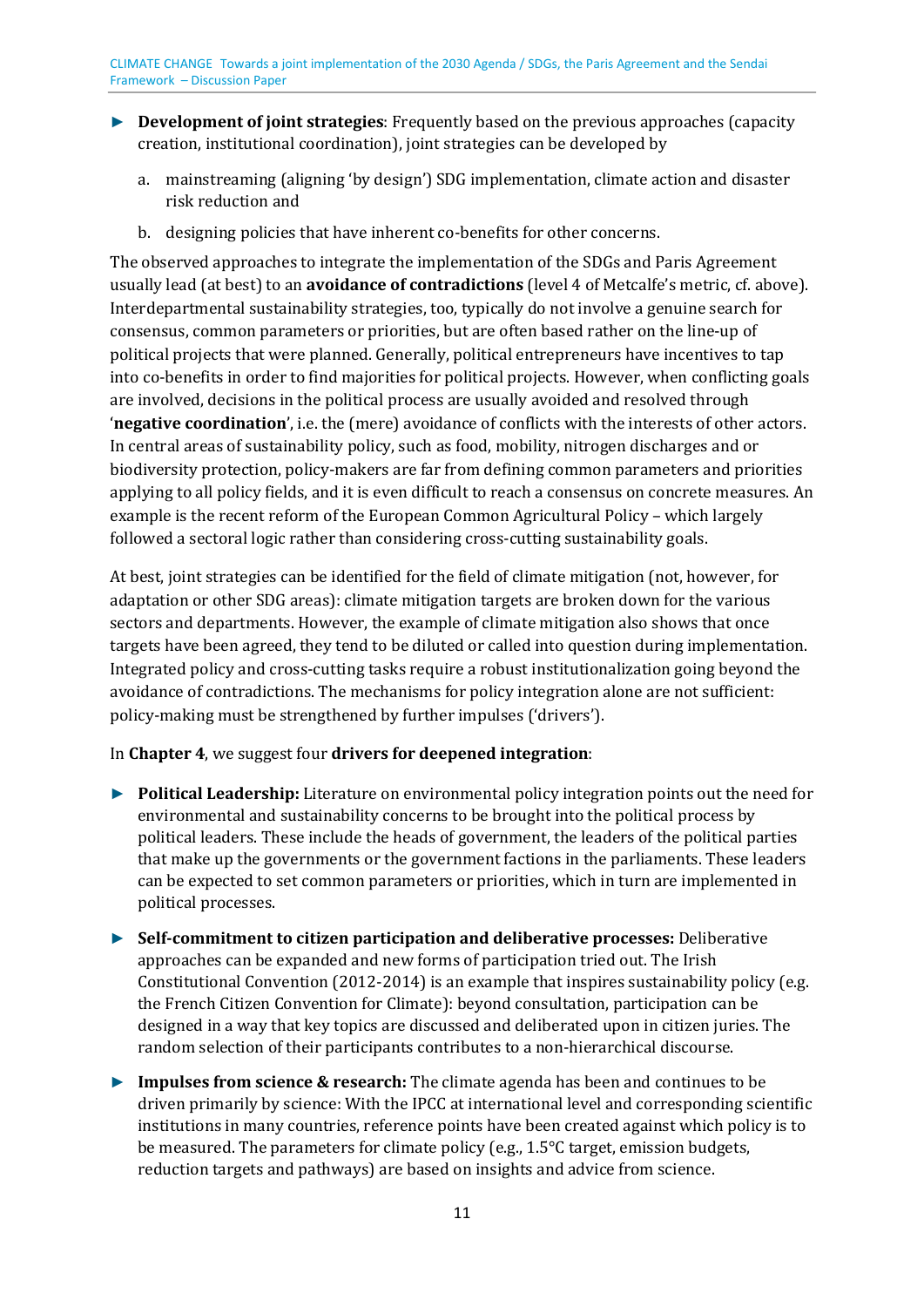► **Sustainable finance**: Financial markets may also drive the demand for integrated policies. If financial market actors want to invest in a climate-friendly and sustainability-oriented way, an integrated policy framework is necessary as it supports a sustainability-oriented investment environment as well as an appropriately predictable business environment.

These drivers are interlinked with each another: political leadership can arise from knowledgebased or deliberative processes and in turn can make them possible. Importantly, the drivers are not intended to replace the integrative approaches sketched above, but rather are supportive to them. While integrative processes seem indispensable for implementation and sustainable institutionalization, they need strong impulses to contribute effectively to implementing climate goals and the sustainability agenda.

**Chapter 5** concludes that a more integrated implementation of the three 2015 agendas is both possible expedient and possible. It requires overcoming specific obstacles.

This discussion paper builds on and draws from Teebken et al. (2021), a more comprehensive study on integrating the implementation of the 2030 Agenda, the Paris Agreement and the Sendai Framework which includes, among others, country case studies. It is complemented by two texts on "sustainable adaptation pathways" in the context of the three agendas (Bueb et al. 2021; Bueb und Tröltzsch 2021).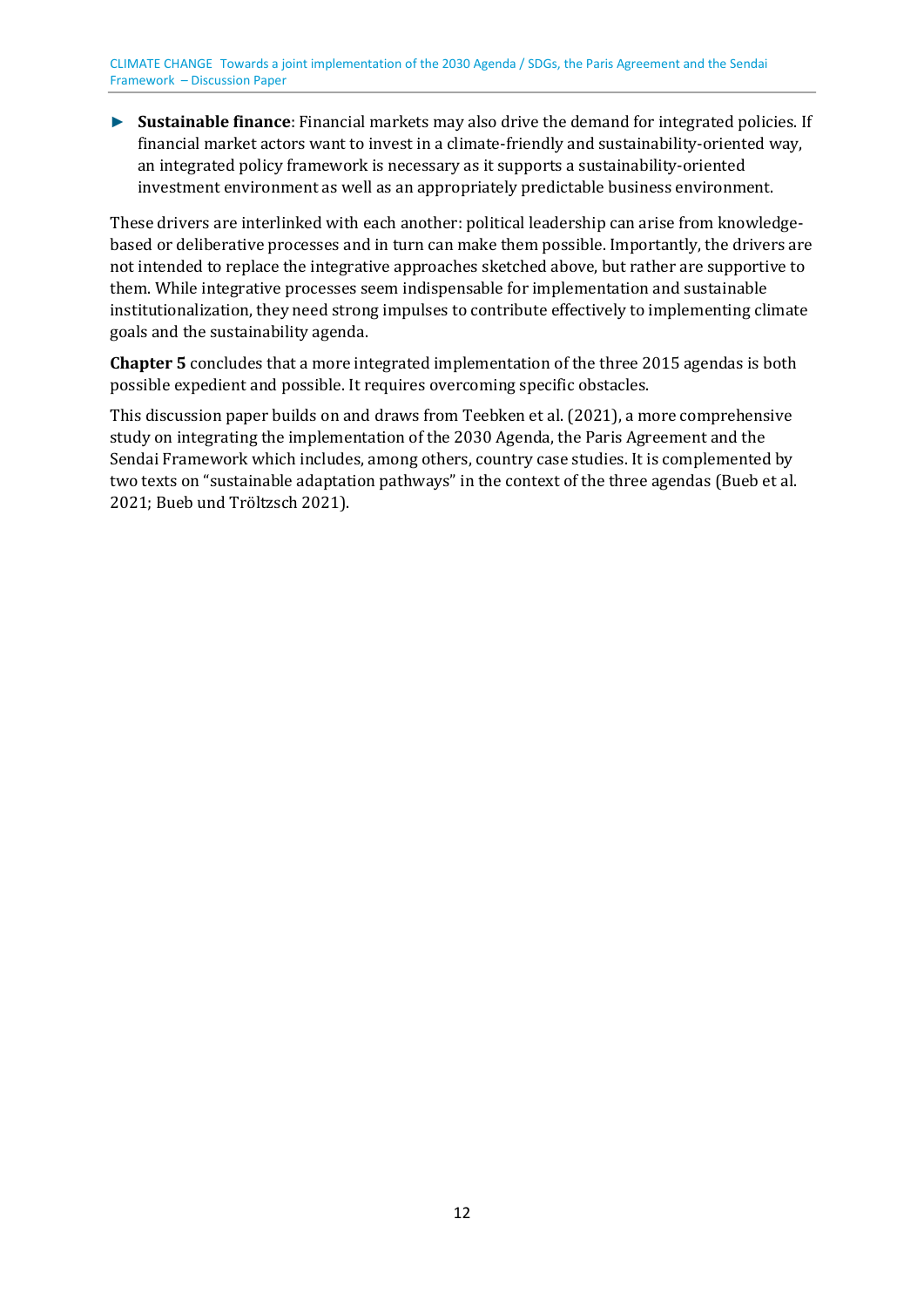# <span id="page-12-0"></span>**Zusammenfassung**

Im Jahr 2015 wurden drei wichtige internationale Agenden verabschiedet. Die **2030 Agenda für nachhaltige Entwicklung** definiert 17 Ziele für nachhaltige Entwicklung (Sustainable Development Goals, SDGs) und 169 Unterziele, die von der Bekämpfung von Hunger und Armut bis hin zu Klima- und Naturschutz, Frieden und Gerechtigkeit reichen. Das **Pariser Abkommen** (PA) unter der UN-Klimarahmenkonvention verpflichtet Industrie- und Entwicklungsländer zum Klimaschutz und zur Anpassung an den Klimawandel. Das **Sendai-Rahmenwerk** für Katastrophenvorsorge (SF) definiert Ziele und Prioritäten für Maßnahmen, um die Anfälligkeit für Katastrophenrisiken zu verringern und die Widerstandsfähigkeit gegenüber natürlichen oder menschgemachten Gefahren zu stärken.

Die Ziele dieser Agenden sind außerordentlich anspruchsvoll: Sie können nicht durch **sektorale** Politiken allein verwirklicht werden, sondern sind **Querschnittsaufgaben**. Querschnittsagenden treffen jedoch auf differenzierte und spezialisierte Politiken in verschiedenen Politikfeldern. Jedes dieser Politikfelder ist durch eigene Ziele, Handlungslogiken, Akteursnetzwerke und Institutionen gekennzeichnet. Seit den Anfängen der modernen Umweltpolitik in den 1970er Jahren haben Analysten und Praktiker gleichermaßen betont, wie wichtig es ist, Umweltbelange und – seit den 1990er Jahren – auch Nachhaltigkeitsbelange in andere Politikbereiche zu integrieren.

Der tiefgreifende**, transformative Wandel** von Wirtschaft und Gesellschaft, der zur Erreichung der SDGs sowie der Verpflichtungen von Pariser Abkommen und Sendai Rahmenwerk erforderlich sind, können nur durch umfassende Strategien eingeleitet und gestaltet werden. Diese müssen alle betroffenen Politikfelder und Ebenen einbeziehen. Es wurde oft betont, dass die SDGs nur gemeinsam sinnvoll erreicht werden können – ein "Rosinenpicken" einzelner SDGs oder Ziele wird einer nachhaltigen Entwicklung nicht gerecht. Gleichzeitig ist es notwendig, bei der Umsetzung von Klimapolitik und Nachhaltigkeitszielen Prioritäten zu setzen und nationale oder lokale Gegebenheiten zu berücksichtigen.

**Zentrale Herausforderungen und Fragen** sind: Wie kann eine umfassende Integration von Nachhaltigkeit, Klimaschutz, Anpassung und Katastrophenvorsorge gelingen? Wie können die transformativen Ziele der 2015-Agenden integriert verfolgt werden, ohne die Erreichung von (tatsächlich oder vermeintlich) konkurrierenden Anliegen zu schwächen oder zu verzögern? Wie können Prioritäten gesetzt werden, ohne besonders problematische Anliegen zu vernachlässigen? Wie kann über Projekte und Ziele hinausgegangen werden, die mit vergleichsweise geringem Aufwand zu erreichen sind ("low hanging fruit") oder die aus anderen Gründen politisch opportun sind?

Das vorliegende **Diskussionspapier** – entstanden aus dem Projekt "Gemeinsame Umsetzung der 2030-Agenda / SDGs und des Pariser Abkommens" – diskutiert, wie die Umsetzung der drei Agenden besser integriert werden kann. Nach einer Einführung (**Kapitel 1**) nähern wir uns dem Thema, indem wir zunächst konzeptionelle Fragen erörtern (**Kapitel 2**). Wir beschreiben, **wie politische Agenden** interagieren: Sie können auf der Ebene der Ziele, der

Umsetzungsmaßnahmen und der daraus resultierenden Wirkungen interagieren; die Interaktionen können positiv (Synergien) oder negativ (Zielkonflikte) sein, und die Stärke dieser Interaktionen kann auf Skalen gemessen werden (z. B. von -3 bis +3). Wir erläutern auch, was wir unter "**transformativem Wandel**" verstehen und dass die strategische Gestaltung von transformativen Wandel Politikintegration erfordert. Anschließend erörtern wir, wie wir die integrierte Umsetzung von (transformativen) Agenden verstehen und bewerten können. Wir schlagen die Verwendung einer Metrik von Metcalfe (1994) vor, die den Grad der Kohärenz zwischen zwei Politikfeldern auf neun Ebenen beschreibt: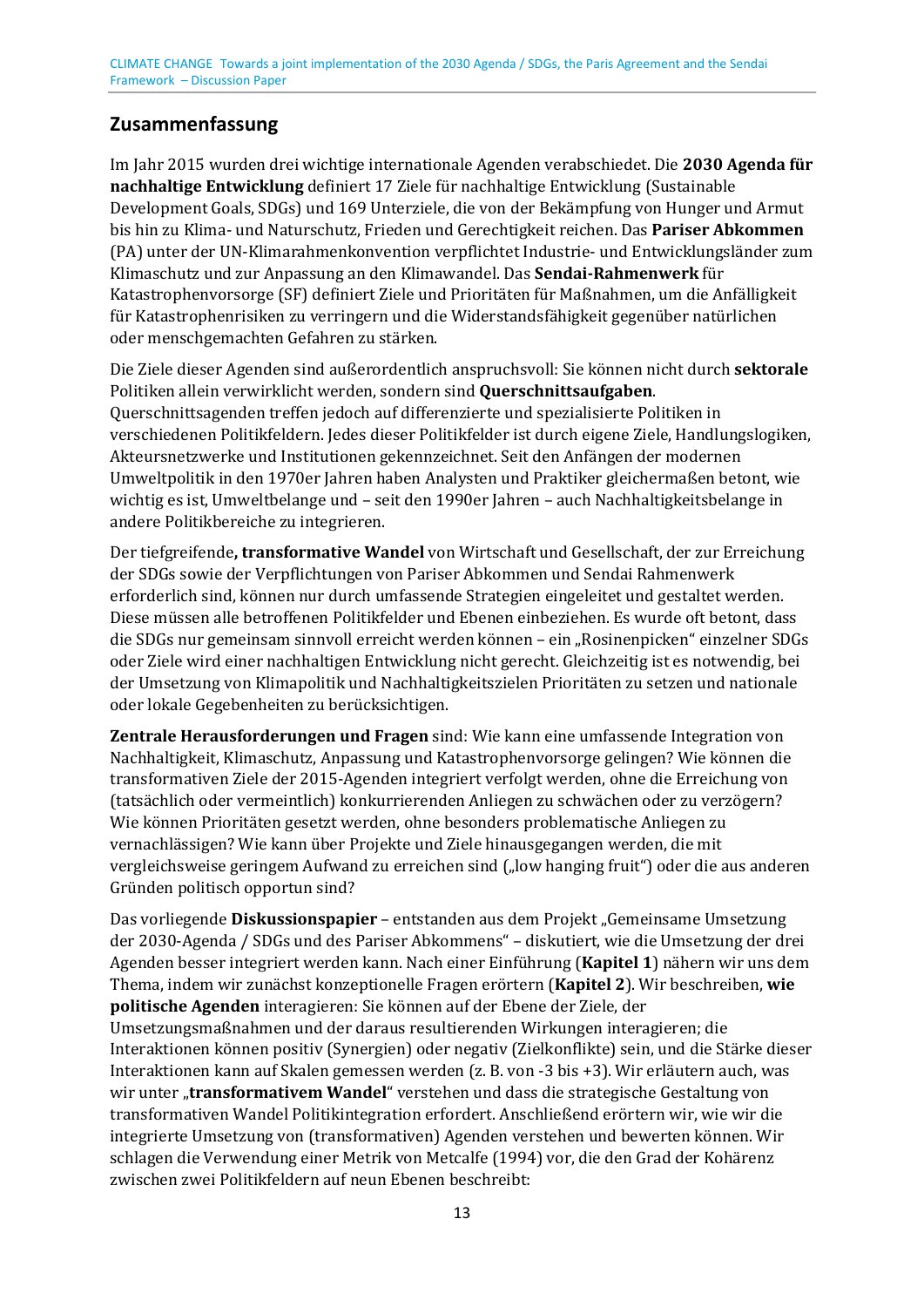- 1. Unabhängige Entscheidungen: Ministerien / Verwaltungseinheiten treffen ihre Entscheidungen völlig unabhängig voneinander;
- 2. Informationsaustausch: Ministerien / Verwaltungseinheiten informieren sich gegenseitig über ihre Entscheidungen;
- 3. Konsultationen zwischen Ministerien: Die Ministerien holen die Meinung der anderen Ministerien zu geplanten Entscheidungen ein;
- 4. Vermeidung von Widersprüchen: Bei politischen Entscheidungen und deren Begründungen werden Widersprüche vermieden;
- 5. Suche nach einem Konsens: Bei politischen Entscheidungen wird ein Konsens angestrebt;
- 6. Schlichtung von Konflikten: Um Konflikte zu lösen, verpflichten sich die Ministerien zu Streitschlichtungsmechanismen und erkennen die Entscheidungen dieser Mechanismen als verbindlich an;
- 7. Festlegung gemeinsamer Parameter: Die Ressorts einigen sich auf gemeinsame Ziele;
- 8. Einigung auf gemeinsame Prioritäten: Die Ziele werden gemeinsam priorisiert;
- 9. Gemeinsame Strategien: Um die Ziele zu erreichen, werden gemeinsame Programme und Verfahren für deren Umsetzung vereinbart.

Wir konzipieren auch **Ansatzpunkte** für die Analyse und Gestaltung der Politikintegration (und genauer gesagt: der integrierten Umsetzung internationaler Agenden). Solche Ansatzpunkte können sein: die Themen, Verwaltungsebenen und Ergebnisse einer integrierten Umsetzung, die genutzten Governance-Mechanismen, die betroffenen Dimensionen der Politikgestaltung (Policy, Politicy, Polity) und die Phasen des Politikzyklus (Politikformulierung, -umsetzung, überwachung und -bewertung), in denen die integrierte Umsetzung stattfinden kann. Darüber hinaus werden **Kosten und Nutzen** einer integrierten Umsetzung dargelegt. Die (Transaktions- )Kosten reichen vom Verlust von Spezialisierungsvorteilen, längeren Amortisierungszyklen, dissonanten Planungszyklen und Haushaltszeithorizonten bis hin zu unklaren Verantwortlichkeiten, verwässerten Prioritäten, administrativer Überlastung und unzureichender Stakeholder-Akzeptanz. Zu den Vorteilen gehören die Vermeidung negativer Auswirkungen auf andere politische Ziele sowie die Förderung von Wohlfahrtseffekten und echten Problemlösungen. Schließlich betrachten wir die Lehren aus der Integration der Umweltpolitik im Hinblick auf die **Erfolgsfaktoren** von integrierter Umsetzung, wie z.B. einen normativen Rahmen, der eine integrierte Umsetzung steuert, den politischen Willen, sie auf die Tagesordnung zu setzen, die kognitiven und analytischen Kapazitäten, die sie ermöglichen, und die institutionellen Vorkehrungen für ihre Umsetzung.

In **Kapitel 3** untersuchen wir die Bemühungen, die Regierungen auf der ganzen Welt unternehmen, um den Anforderungen von Klimaschutz und Nachhaltigkeit in verschiedenen Politikbereichen Rechnung zu tragen. Auf der Grundlage eines Screenings von internationalen Politikdokumenten und Literatur lassen sich die folgenden politischen Ansätze für eine integrative Umsetzung der drei Agenden identifizieren:

- ► **Schaffung von kognitiven und analytischen Kapazitäten**: Politische Entscheidungsträger fördern die integrierte Umsetzung durch die Schaffung von kognitiven und analytischen Kapazitäten für die Politikintegration. In der Praxis umfasst dies vor allem die (Ex-ante- und Ex-post-)Analyse der Politikkohärenz und ein integriertes Monitoring. Diese Ansätze werden im Rahmen der Politikformulierung und -umsetzung angewandt.
- ► **Institutionelle Koordinierung**: Eine weitere gängige Methode zur Förderung der integrierten Umsetzung ist die institutionelle Koordinierung, z. B. durch zentralisierte Prozesse auf hoher politischer Ebene, ressortübergreifende Strukturen, die Einbeziehung der nationalen Parlamente, anderer Verwaltungsebenen und nichtstaatlicher Akteure. Die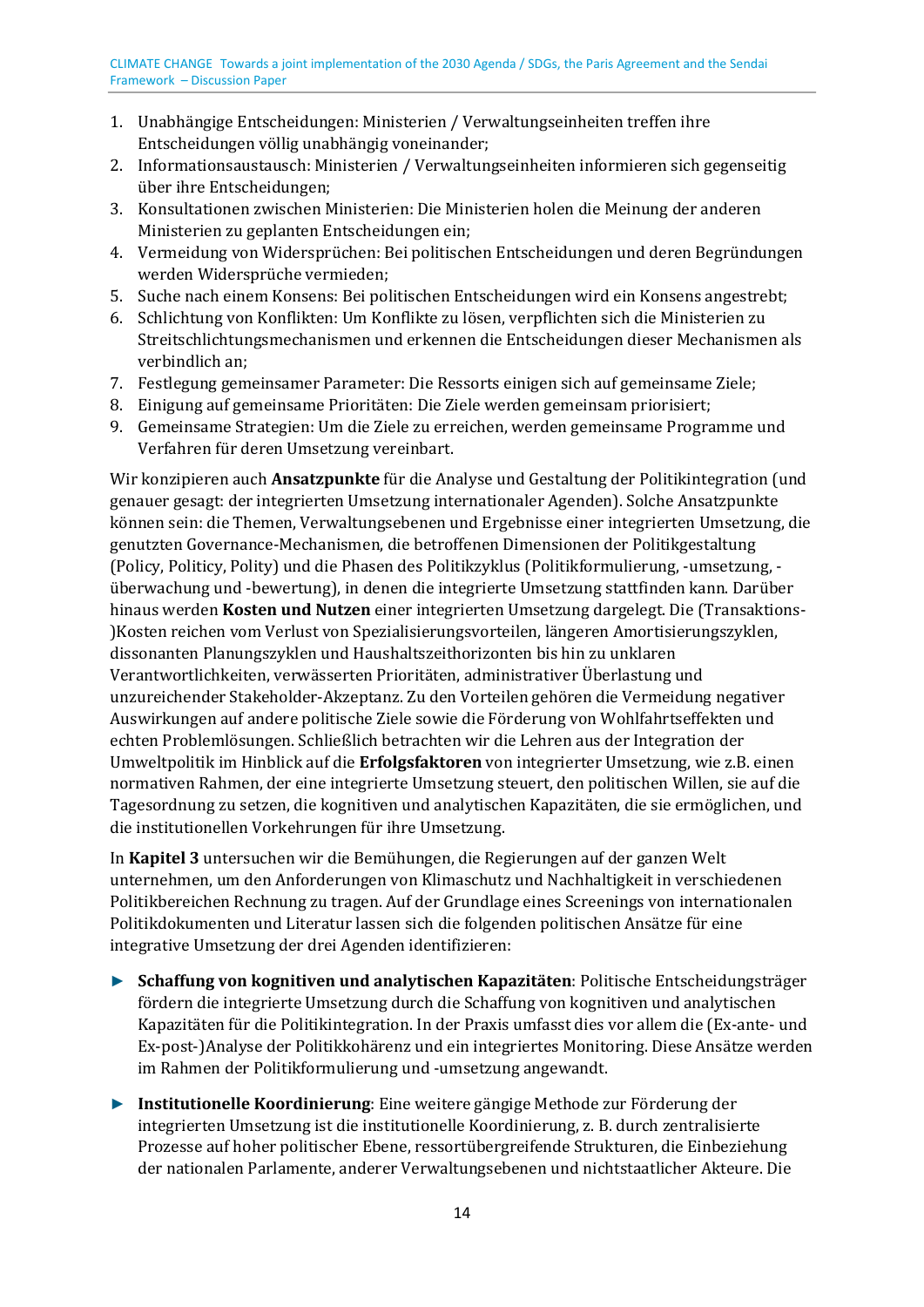institutionelle Koordinierung bezieht sich auf den Prozess der Politikgestaltung, nicht auf deren Ergebnisse.

- ► **Entwicklung gemeinsamer Strategien**: Häufig können auf der Grundlage der vorherigen Ansätze (Schaffung von Kapazitäten, institutionelle Koordinierung) gemeinsame Strategien entwickelt werden durch:
	- Mainstreaming (Anpassung "by design") von SDGs, Klimaschutz und Katastrophenvorsorge in allen Politikbereichen und
	- Nutzung von Politiken, die einen inhärenten Zusatznutzen ("Co-Benefits") für andere Belange haben.

Die beobachteten Ansätze zur Integration der Umsetzung von SDGs und Pariser Abkommen führen in der Regel (bestenfalls) zu einer **Vermeidung von Widersprüchen** (Stufe 4 der Metcalfe-Metrik, s.o.). Auch ressortübergreifende Nachhaltigkeitsstrategien beinhalten in der Regel keine echte Suche nach Konsens, gemeinsamen Parametern oder Prioritäten, sondern basieren häufig auf der Umsetzung bereits vorab geplanter politischer Projekte. Generell haben politische Akteure Anreize, Co-Benefits zu nutzen, um Mehrheiten für politische Projekte zu finden. Bei Zielkonflikten werden Entscheidungen im politischen Prozess jedoch in der Regel vermieden und durch "**negative Koordination**" aufgelöst, d.h. durch die (bloße) Vermeidung von Konflikten mit den Interessen anderer Akteure. In zentralen Bereichen der Nachhaltigkeitspolitik, wie z.B. Ernährung, Mobilität, Stickstoffeinträge oder Biodiversitätsschutz, ist die Politik weit davon entfernt, gemeinsame Parameter und Prioritäten für alle Politikbereiche zu definieren, und es ist sogar schwierig, einen Konsens über konkrete Maßnahmen zu erzielen. Dies hat sich erst kürzlich bei der Reform der Gemeinsamen Agrarpolitik der EU gezeigt: Die Reform folgt weitgehend einer sektoralen Logik, anstatt übergreifende Nachhaltigkeitsziele zu berücksichtigen.

Gemeinsame Strategien lassen sich allenfalls für den Bereich des Klimaschutzes erkennen (nicht aber für die Anpassung oder andere SDG-Themenfelder): Klimaschutzziele werden auf die verschiedenen Sektoren und Ressorts heruntergebrochen. Das Beispiel des Klimaschutzes zeigt aber auch, dass einmal vereinbarte Ziele im Laufe der Umsetzung eher verwässert oder in Frage gestellt werden. Integrierte Politik und Querschnittsaufgaben erfordern eine robuste Institutionalisierung, die über die Vermeidung von Widersprüchen hinausgeht. Die Mechanismen zur Politikintegration allein reichen nicht aus: Die Politikgestaltung muss durch weitere Impulse ("Triebkräfte") gestärkt werden.

In **Kapitel 4** schlagen wir vier **Triebkräfte** für eine vertiefte Integration vor:

- ► **Politische Führung**: In der Literatur zur Umweltpolitikintegration wird auf die Notwendigkeit hingewiesen, dass Umwelt- und Nachhaltigkeitsbelange von politischen Führungspersonen in den politischen Prozess eingebracht werden müssen. Dazu gehören die Regierungschefs, die Vorsitzenden der politischen Parteien, die die Regierungen bilden, oder die Regierungsfraktionen in den Parlamenten. Von diesen Führungspersönlichkeiten kann erwartet werden, dass sie gemeinsame Parameter oder Prioritäten setzen, die wiederum in politischen Prozessen umgesetzt werden.
- ► **Selbstbindung an Bürgerbeteiligung und deliberative Prozessen**: Deliberative Ansätze können ausgebaut und neue Formen der Beteiligung erprobt werden. Der irische Verfassungskonvent (2012-2014) ist ein Beispiel, das die Nachhaltigkeitspolitik inspiriert (z.B. der französische Bürgerkonvent für das Klima): Über die Konsultation hinaus kann die Beteiligung so gestaltet werden, dass zentrale Themen in Bürgerjurys diskutiert und beraten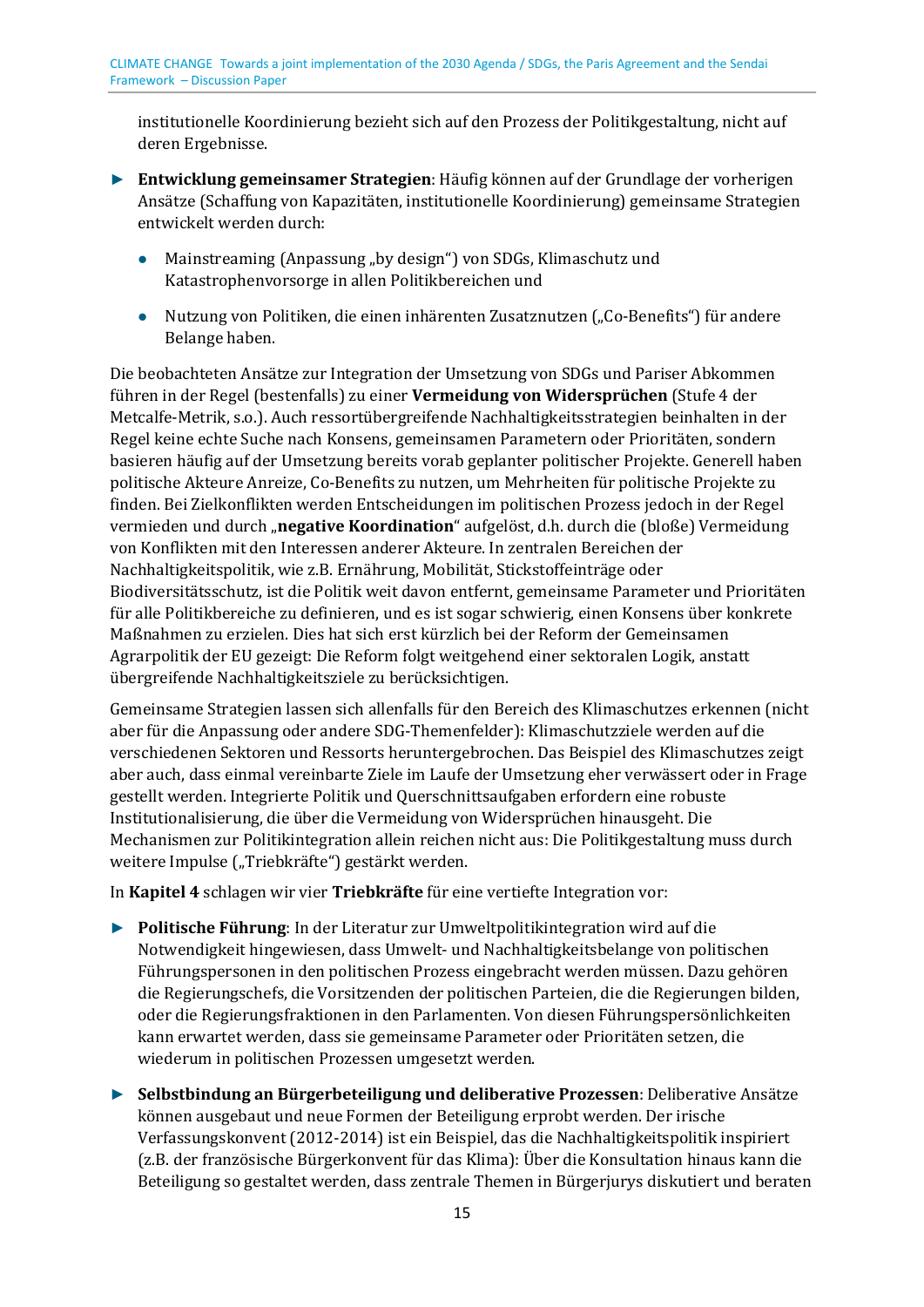werden. Die zufällige Auswahl ihrer Teilnehmer trägt zu einem nicht-hierarchischen Diskurs bei.

- ► **Impulse aus Wissenschaft & Forschung**: Die Klimaschutz-Agenda wurde und wird in erster Linie von der Wissenschaft vorangetrieben: Mit dem IPCC auf internationaler Ebene und entsprechenden wissenschaftlichen Einrichtungen in vielen Ländern wurden Referenzpunkte geschaffen, an denen sich die Politik messen lassen muss. Die Parameter für die Klimapolitik (z.B. 1,5°C-Ziel, Emissionsbudgets, Reduktionsziele und -pfade) beruhen auf Erkenntnissen und Ratschlägen der Wissenschaft.
- ► **Nachhaltige Finanzierung**: Auch die Finanzmärkte können die Nachfrage nach integrierten Maßnahmen fördern. Wenn Finanzmarktakteure klimafreundlich und nachhaltigkeitsorientiert investieren wollen, ist ein integrierter politischer Rahmen notwendig, da er ein nachhaltigkeitsorientiertes Investitionsklima und ein angemessen berechenbares Geschäftsumfeld unterstützt.

Diese Triebkräfte sind miteinander verknüpft: Politische Führung kann aus wissensbasierten oder deliberativen Prozessen entstehen und diese wiederum ermöglichen. Wichtig ist, dass die Triebkräfte die oben skizzierten integrativen Ansätze nicht ersetzen sollen, sondern sie vielmehr unterstützen. Während integrative Prozesse für die Umsetzung und nachhaltige Institutionalisierung unverzichtbar erscheinen, brauchen sie starke Impulse, um effektiv zur Umsetzung der Klimaziele und der Nachhaltigkeitsagenda beizutragen.

**Kapitel 5** kommt zu dem Schluss, dass eine stärker integrierte Umsetzung der drei Agenden von 2015 sowohl möglich als auch vorteilhaft. Es erfordert, spezifische Hindernisse zu überwinden.

Dieses Diskussionspapier basiert auf Teebken et al. (2021), einer umfassenderen Studie über die integrative Umsetzung der 2030-Agenda, des Pariser Abkommens und des Sendai-Rahmenwerks, die unter anderem Länderfallstudien enthält. Das Papier wird zudem ergänzt durch zwei Texte über "nachhaltige Anpassungspfade" im Kontext der drei Agenden (Bueb et al. 2021; Bueb und Tröltzsch 2021).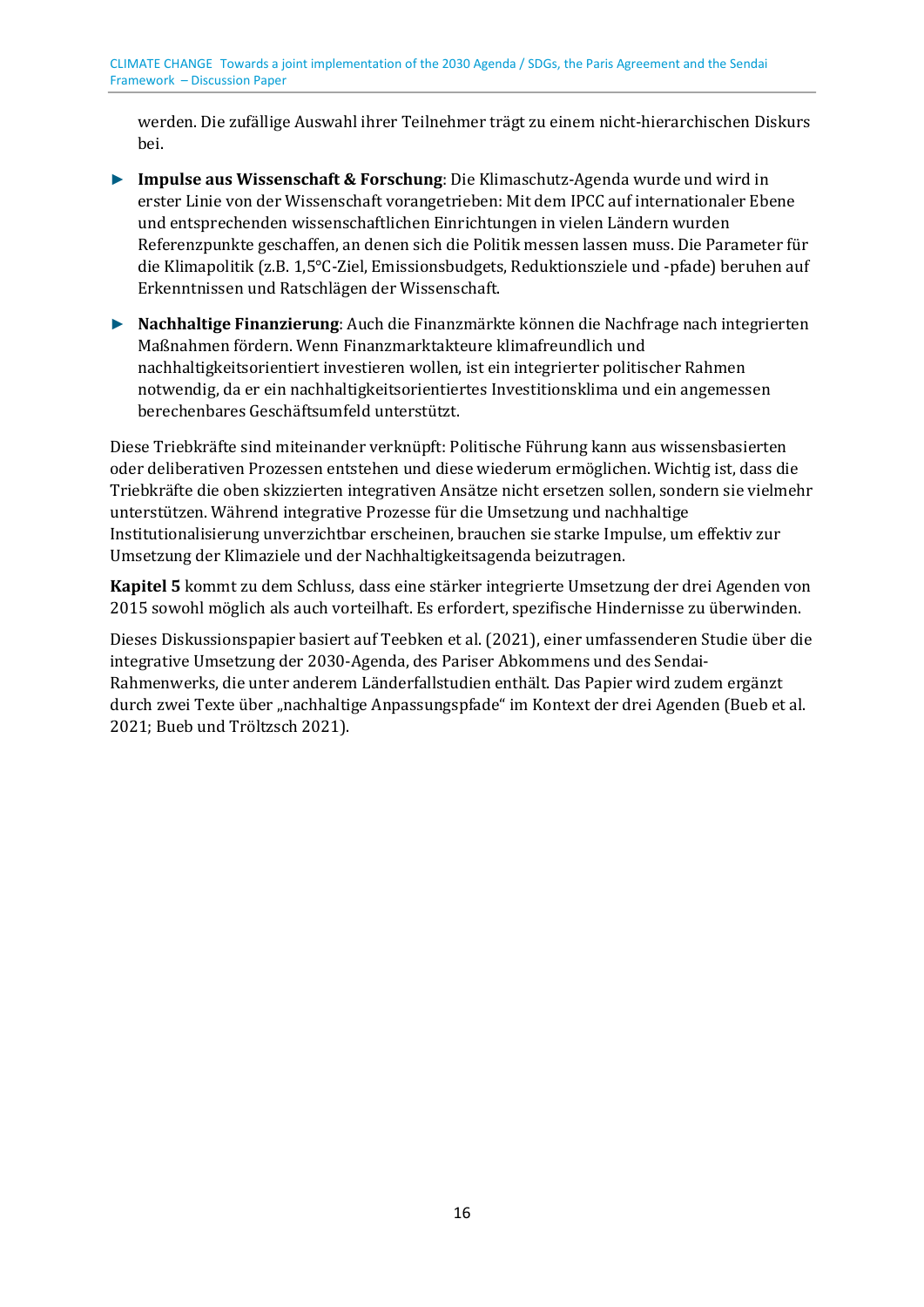# <span id="page-16-0"></span>**1 Introduction**

In 2015, three international agreements and policy agendas relevant for sustainable development were adopted. The **2030 Agenda for Sustainable Development** defines 17 Sustainable Development Goals (SDGs) and 169 targets. All UN member states are to achieve these goals by 2030. The 2030 Agenda encompasses a canon of goals ranging from the fight against hunger and poverty to climate protection, nature conservation, peace and justice. The Agenda's ambition is to 'leave no one behind'. The **Paris Agreement** (PA), adopted under the UN Framework Convention on Climate Change, for the first time commits both industrialized and developing countries to climate protection and adaptation to climate change. In concrete terms, it proposes holding the increase in the global average temperature to well below 2°C above preindustrial levels and pursuing efforts to limit the temperature increase to 1.5°C. Further, the PA aims to increase the ability to adapt to climate change and to make finance flows consistent with low-emission and climate-resilient development. The **Sendai-Framework for Disaster Risk Reduction** (SF) defines seven objectives and four priorities for action to reduce existing vulnerabilities to disaster risks, prevent new ones and strengthen the resilience of the population to natural or man-made hazards. These three 2015 agendas overlap and interact to a significant extent. The purpose of this paper is to discuss the challenges linked to such policy interaction, in particular when it comes to the shaping of transformations towards sustainability.

Further relevant international agreements and agendas promoting sustainable development include the Convention on Biological Diversity (CBD, 1992), the Convention on Combating Desertification (CCD, 1992), the Addis Ababa Action Agenda (AAA, 2015), and the New Urban Agenda (2016). In the following, we focus on interaction between the 2030 Agenda, the Paris Agreement and Sendai Framework all of which necessitate transformative change.

**Policy agendas can interact** at the level of their objectives; at the level of implementation measures; and at the level of impacts resulting from these measures. Such interactions can have different consequences. In a best-case scenario, the objectives, implementation measures and impacts of one agenda reinforce those of another policy agenda. In the worst case, they weaken or even undermine them. In any case, implementation of parallel and interacting agendas requires political attention and institutional capacities in dealing with the respective interactions and complexities. The 2030 Agenda as an overarching and multi-issue policy agenda which includes a broad set of policy objectives alone requires coordination and coordinated priority-setting within typically 'siloed' administrations that often function largely separately.

To date, **implementation** of these different agendas lags behind. **Goal achievement** is limited and neither compatible with a 1.5°C pathway nor on track in achieving most of the 169 SDG targets. In the areas of inequality, climate change, biodiversity loss and waste generation, the trend is even going into the wrong direction (IGS 2019; UN ESC 2020). With regard to the Paris Agreement, the Emissions Gap Report 2020 shows that global greenhouse gas emissions continue to rise. Even high-level UN events such as the Climate Action Summit 2019 and the SDG Summit 2019 have so far been able to generate only limited increases in ambition, and only few of the Nationally Determined Contributions (NDCs) to the Paris Agreement or the Voluntary National Reviews (VNR) of the SDGs have the potential to trigger transformative change (Climate Action Tracker 2021; Climate Transparency 2020).

While the Sendai Framework is increasingly being translated into national disaster risk reduction strategies, there are enormous further challenges about adequate risk mitigation, response and transfer mechanisms, not least because of severe inequalities between richer and poorer countries and the advance of climate change (UNDRR 2019; Bueb et al. 2021).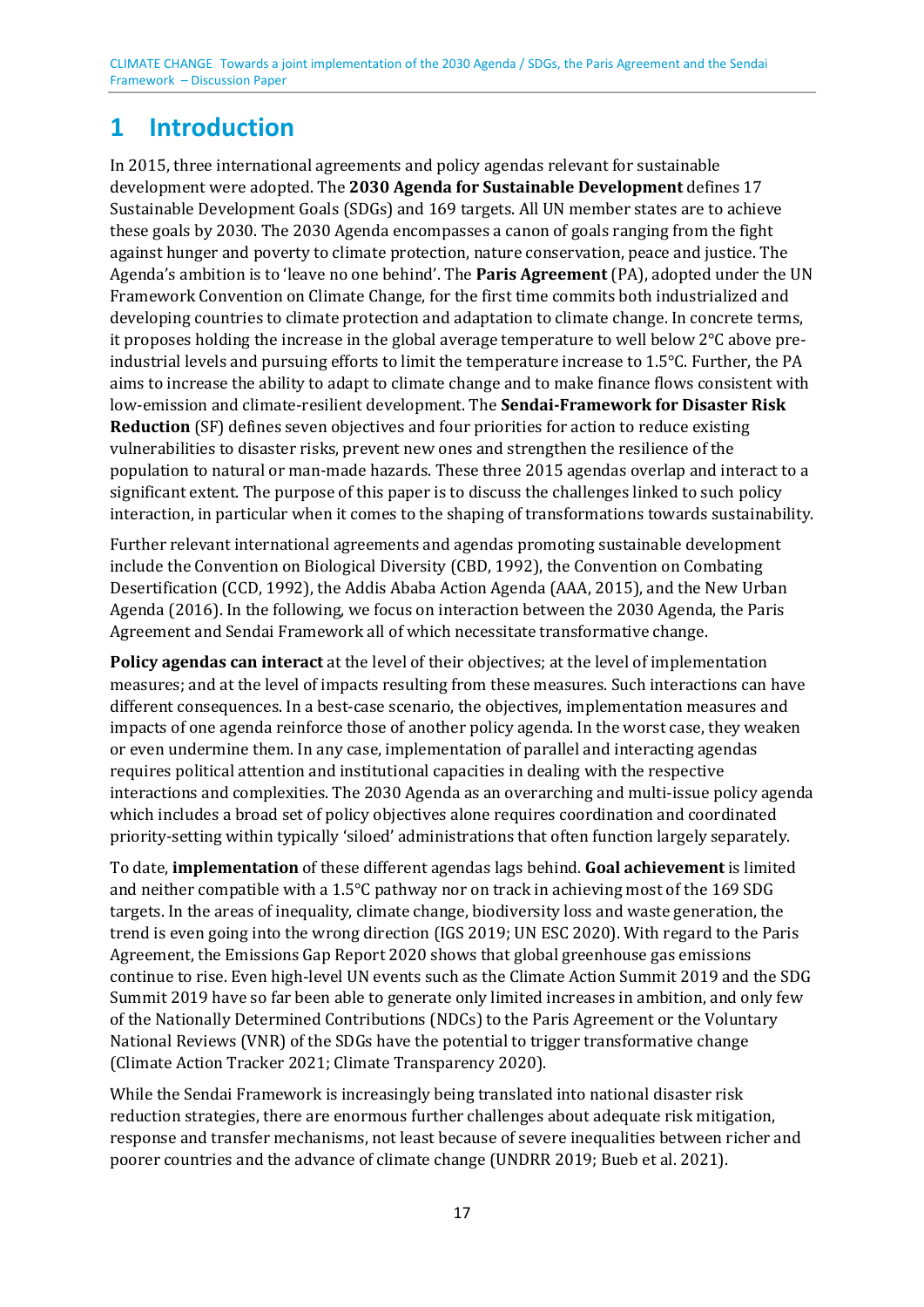Against this backdrop, discussions centre on whether the goal achievement can be improved by **implementing the overlapping policy agendas in a more integrated, better coordinated way**. This could provide opportunities for exploiting the synergies between and mutual "cobenefits" of different policies. There has been a long-standing research interest in integrated policy approaches (for an overview see Teebken et al. 2021) and the linkages of sustainabilityrelevant policy fields are recognised (e.g., "nexus approaches"). Nevertheless, the practical integration of the different policy processes on sustainable development, climate change mitigation and adaptation within political institutions and strategies is not yet meeting such expectations, among others in Germany (e.g., Terton 2021; Scholz et al. 2016; EEA 2020, p. 44).

The challenges of integrated implementation, however, are interlinked with an additional challenge: the **call for transformative change**. The 2030 Agenda, the Paris Agreement and the Sendai Framework all define a need for transformative change that reaches beyond incremental approaches. This means that policy integration increasingly needs to consider the conditions for transformative change. Shaping transformation is a complex challenge in itself, and particularly societal systems that are being intentionally transformed create path dependencies. Nonintegrated approaches bear a high risk of establishing structures that will durably conflict with core goals of one of the 2015 agendas.

<span id="page-17-2"></span>Finally, the **Covid-19 pandemic** represents another constraint: the economic effects of the pandemic threaten to weaken financial, societal and institutional capacities for dealing with integrated implementation and transformative change – though they might also help curbing some non-sustainable practices (e.g., air travel) and strengthening some more sustainable practices (e.g., local communi[ty](#page-17-0) support).The Covid Recovery Programme of the EU alone amounts to EUR 806.9 billion<sup>2</sup>, an amount that potentially represents both a burden on tomorrow's finances and an opportunity to implement the European Green Deal with vigour. In any case, an integrative implementation of the transformative agendas needs to be linked to the call for "Building back better".

In the following, we first discuss some conceptual questions – how policy agendas interact, how to understand and measure integrated implementation, what we mean by transformative change and how the implementation of transformative agendas can be integrated (Chapter 2). These conceptual reflections are contrasted with the empirical results of a document screening of how countries to date deal with overlap, inconsistencies and synergies between different international agendas when implementing these domestically (Chapter 3). We discuss the achievements, gaps and deficits with regard to the empirical findings. Observing that integrated implementation to date often fails to achieve deeper levels of integration, we suggest four drivers that may help to overcome the diagnosed gaps and deficits (Chapter 4): political leadership, civic participation, science and sustainable finance. In Chapter 5, we conclude that a more integrated implementation of the three 2015 agendas is both expedient and possible but requires a more determined tackling of trade-offs and development of joint strategies.

<span id="page-17-3"></span>This discussion paper is an out[pu](#page-17-1)t of the project "Joint implementation of the 2030 Agenda / SDGs and the Paris Agreement"3. It builds on and draws from a related analytic and conceptual paper that provides insights on an integrated implementation of the 2030 Agenda, the Paris Agreement and the Sendai Framework in greater depth, including through country case studies (Teebken et al. 2021). The discussion and conceptual papers in turn are complemented by two

<span id="page-17-1"></span><span id="page-17-0"></span><sup>2</sup> through the "NextGenerationEU" instrument, cf. https://op.europa.eu/en/publication-detail/-/publication/d3e77637-a963-11eb-[9](#page-17-2)585-01aa75ed71a1/language-de

<sup>3</sup> "Gemeinsame Umsetzung der 2030-Agenda / SDGs und des Pariser Abkommens" (FKZ 3719 18 105 0), commissioned by the [G](#page-17-3)erman Environment Agency (Umweltbundesamt).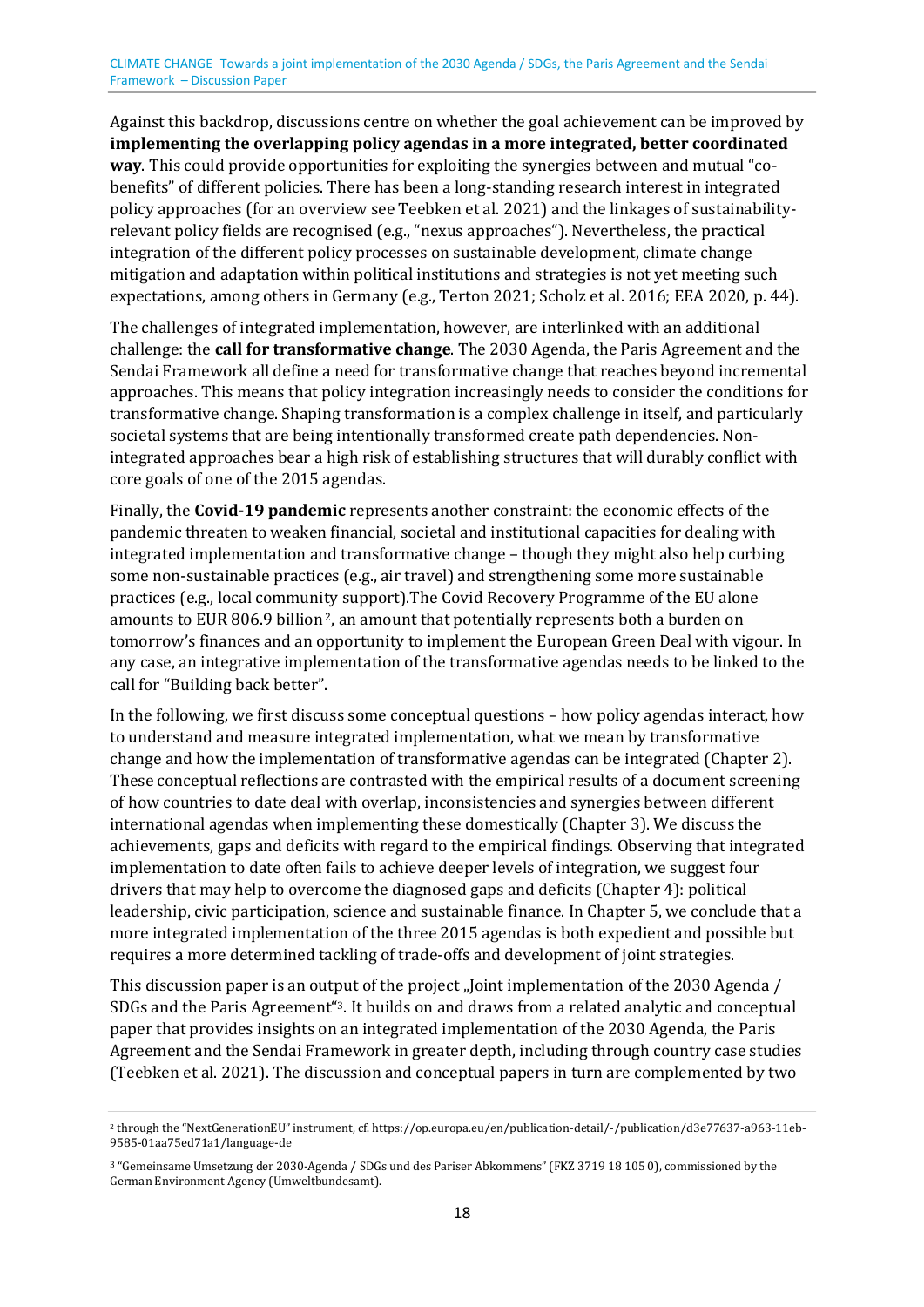further texts resulting from the same project which focus on "sustainable adaptation pathways" in the context of the three agendas (Bueb et al. 2021; Bueb und Tröltzsch 2021).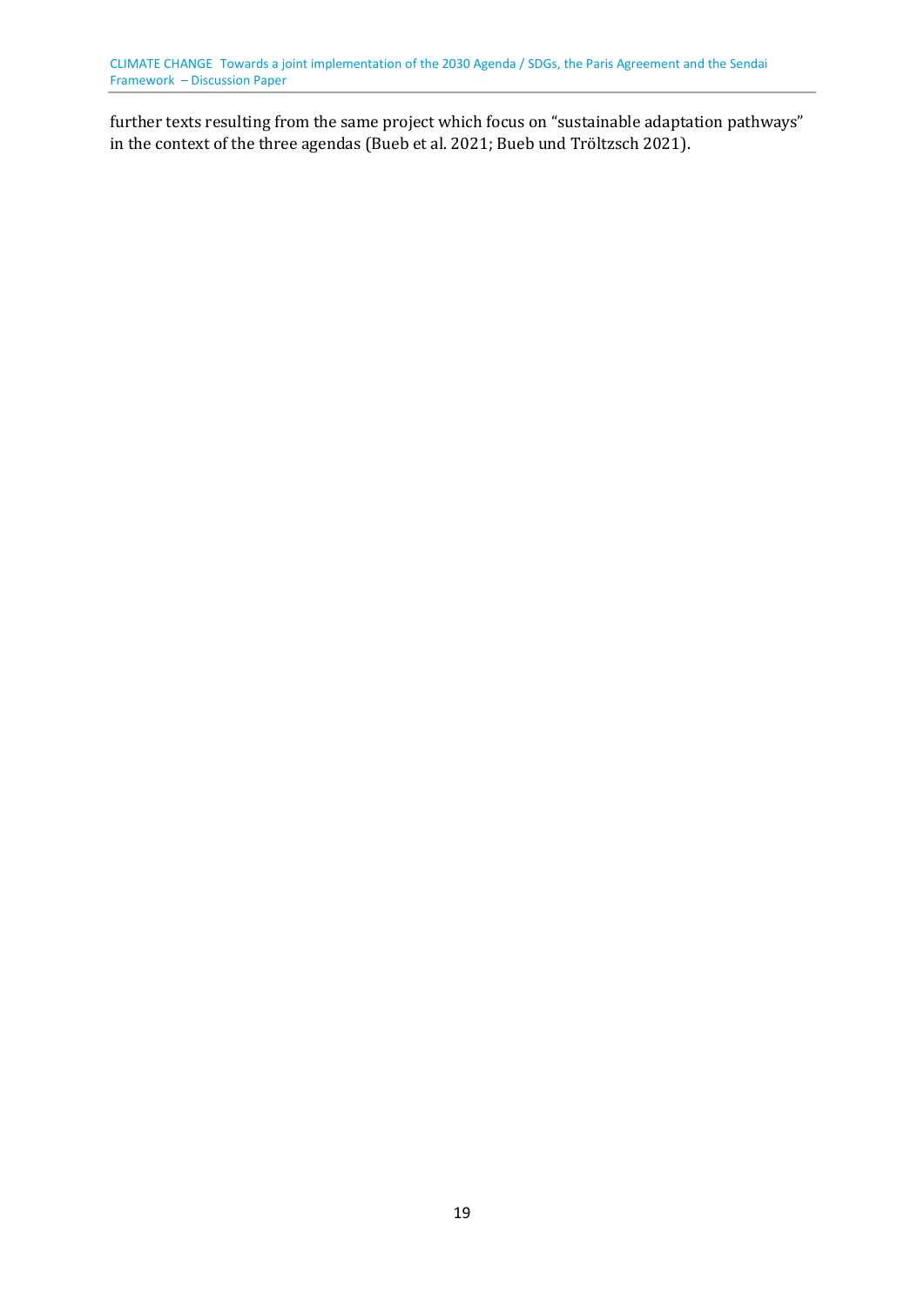# **2 Conceptual aspects**

### <span id="page-19-0"></span>**2.1 Interaction between policy agendas**

Policy agendas are documents through which policy-makers commit to a multitude of policy goals, rather than to individual goals. The 2030 Agenda with its 17 goals and 169 targets represents a particularly complex multi-issue agenda. The greater amount of issues and policy goals leads to a greater number of interlinkages with goals from other agendas, and even within one agenda, interaction between goals can occur. The interaction of policy agendas is hence a more complex process than the mere integration of, for instance, 'environmental concerns' into agricultural policy ('comprehensive, multi-dimensional vs. 'simple', one-dimensional integration).

Policy agendas can **interact at different levels** – at the level of objectives, implementation measures, and at the level of impacts:

- ► **Objectives**: The 2030 Agenda includes the objectives of climate mitigation and adaptation (SDG 13) and of disaster risk reduction (SDG 11.b), thus reflecting the goals of the Paris Agreement and the Sendai Framework. The Paris Agreement, in turn, aims to strengthen the response to the threat of climate change "in the context of sustainable development and efforts to eradicate poverty" (Art. 2 PA). It also stipulates how to deal with loss and damage caused by climate change and extreme weather events (Art. 8 PA), thus touching on the objectives of the Sendai Framework. Some of the objectives of the respective agendas may conflict with each other. An example is SDG 8 on sustainable economic growth: measures promoting economic growth are likely to consume energy and reso[u](#page-19-1)rces, thus conflicting with climate mitigation and biodiversity conservation (SDG 13, 15).<sup>4</sup>
- <span id="page-19-3"></span><span id="page-19-2"></span>► **Implementation measures**: Measures to achieve climate mitigation, climate adaptation and disaster risk reduction can be designed in such a way that they simultaneously promote other (non-climate-related) SDGs, or that they make it more difficult to achieve these. The latter is assumed, for instance, for the approach 'bioenergy with carbon capture and storage' (e.g., Creutzig et al. 2021), the former for reducing deforestation (e.g., Harvey et al. 2010) or introducing agro-forestry (e.g., Verchot et al. 2005). On the other hand, implementing measures (non-climate-related) SDGs may be more or less climate-friendly, biodiversityconserving and adaptation-promoting (e.g. measures for sustainable economic growth or food security).
- ► **Impact**: Achieving the objectives of the Paris Agreement is considered simply not possible without taking sustainability aspects (and thus the SDGs) into account (IPCC 2018; UNEP 2019b) – education and peace, for example, are key prerequisites for the success of efforts to protect the climate and biodiversity. Conversely, a progression of climate change and its catastrophic impacts will make it more difficult to achieve SDGs such as the conservation of biodiversity or the fight against hunger and poverty. On the other hand, it is estimated that roughly a third of the net reductions in greenhouse gas emissions that are required to meet the Paris Agreement's goals could come from 'nature-based solutions' which also contribute to biodiversity conservation (SCBD 2020). Building resilience to climate change and climate variability helps ensuring that people remain out of poverty and that basic services are

<span id="page-19-1"></span><sup>4</sup> For the macroeconomic debate on the relation between growth and environmental degradation (which differs according to [e](#page-19-2)missions / types of environmental degradation), see, for instance, Uddin (2021); Marques et al. (2019); Stern (2017); Özokcu und Özdemir (2017); or Dietz und Adger (2003). While a number of pollutants are reduced when countries achieve higher economic income levels (environmental Kuznets hypothesis), evidence suggests that this does not hold for CO<sub>2</sub> emissions or biodiversity. Resource use and lacking resource efficiency also imply greenhouse gas emissions (IRP (2020)).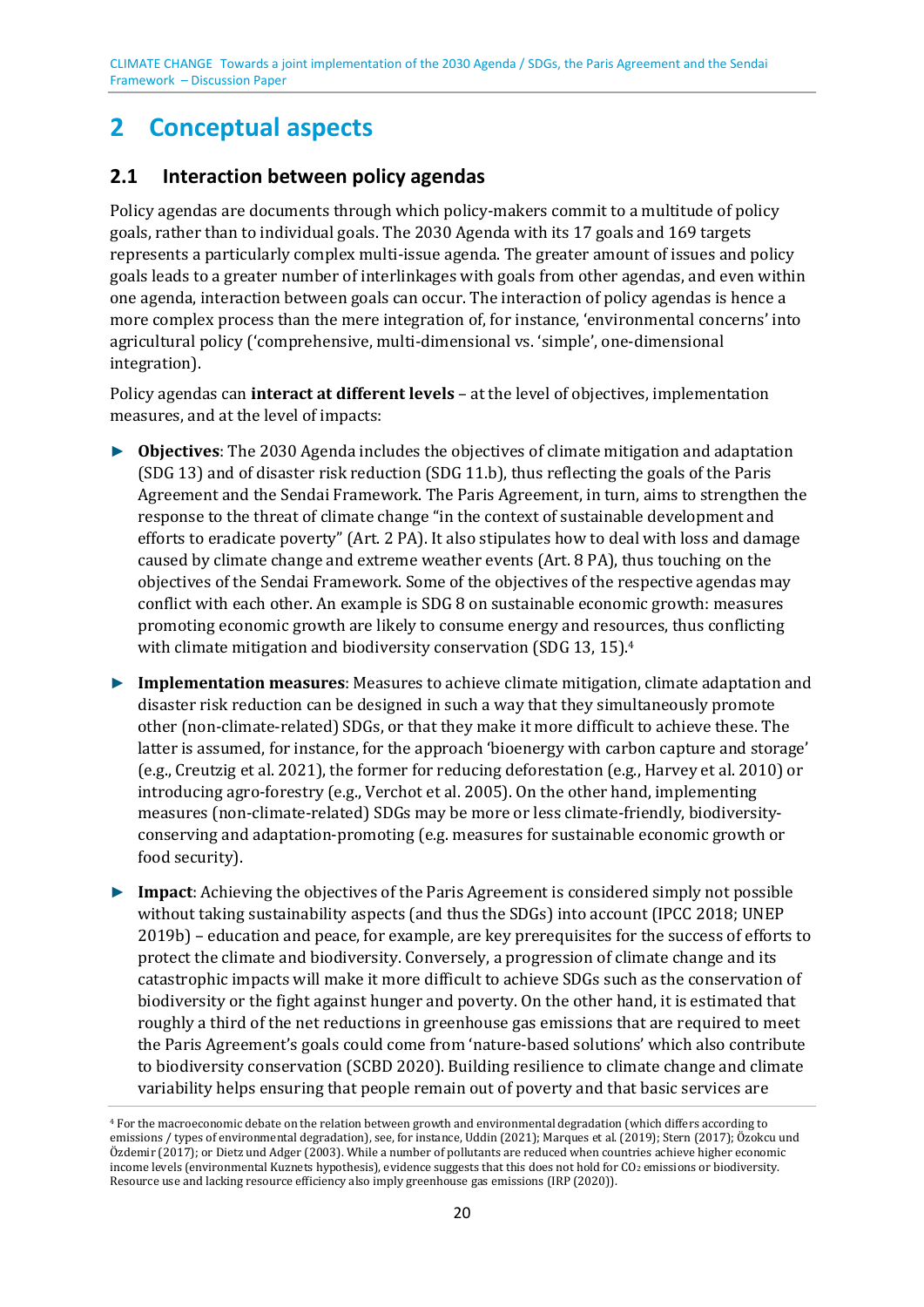stable (SDG Target 1.5) (UN-Water 2016). Built infrastructure like dikes and sea walls can prevent coastal flooding as well as related mortalities and socio-economic impacts but they can also incur high costs in the present and future and fail to provide synergistic benefits which natural infrastructures like coastal mangroves do, such as fish nurseries or recreational opportunities (IPBES 2019).

What are the **consequences** of such interactions? Interventions to achieve one objective can cause underachievement or failure in achieving others, either in the short term or in the long run. On the other hand, a successful intervention to further one objective can create synergies promoting progress on others and tap co-benefits. A heuristic developed by Nilsson, Greggs & Visbeck (2016) expands on possible consequences **at the level of impacts**. In the case of positive interactions, progress in one objective can create conditions that enable progress on another ("enabling interaction", +1); can make it easier to make progress on another ("reinforcing interaction", +2); or can automatically deliver progress on another ("indivisible interaction", +3). In the case of negative interactions, progress on one objective can constrain the options for how to deliver on another ("constraining interaction", -1); can make it more difficult to make progress on another ("counteracting interaction", -2); or can automatically lead to a negative impact on another ("cancelling interaction", -3). There is also the possibility that there is no significant link between two targets' progress ("consistent interaction", 0)[. Table 1](#page-20-0) provides examples from Nilsson, Griggs & Visbeck (2016, p. 321).

While the heuristic was developed to catch interactions between SDGs (applied, for instance, by Pham-Truffert et al. 2020 as input into the Global Sustainable Development Report 2019), it can also be applied interactions between SDGs and other policy agendas: interactions between a specific SDG and the goals of the Paris Agreement could also be rated as indivisible, reinforcing, constraining etc. (see also Chapter [2.3.5\)](#page-28-0).

| <b>Interaction</b> |              | <b>Description</b>                                                                   | <b>Example</b>                                                                                                                                                                               |
|--------------------|--------------|--------------------------------------------------------------------------------------|----------------------------------------------------------------------------------------------------------------------------------------------------------------------------------------------|
| $+3$               | Indivisible  | Progress on one target<br>automatically delivers<br>progress on another              | Ending all forms of discrimination against women and<br>girls is indivisible from ensuring women's full and<br>effective participation and equal opportunities for<br>leadership.            |
| $+2$               | Reinforcing  | Progress on one target<br>makes it easier to make<br>progress on another             | Providing access to electricity reinforces water-pumping<br>and irrigation systems. Strengthening the capacity to<br>adapt to climate-related hazards reduces losses caused<br>by disasters. |
| $+1$               | Enabling     | Progress on one target<br>creates conditions that<br>enable progress on<br>another   | Providing electricity access in rural homes enables<br>education, because it makes it possible to do homework<br>at night with electric lighting.                                            |
| $\Omega$           | Consistent   | There is no significant<br>link between two<br>targets' progress                     | Ensuring education for all does not interact significantly<br>with infrastructure development or conservation of<br>ocean ecosystems.                                                        |
| $-1$               | Constraining | Progress on one target<br>constrains the options<br>for how to deliver on<br>another | Improved water efficiency can constrain agricultural<br>irrigation. Reducing climate change can constrain the<br>options for energy access.                                                  |

<span id="page-20-0"></span>**Table 1: Scale of positive and negative policy interactions**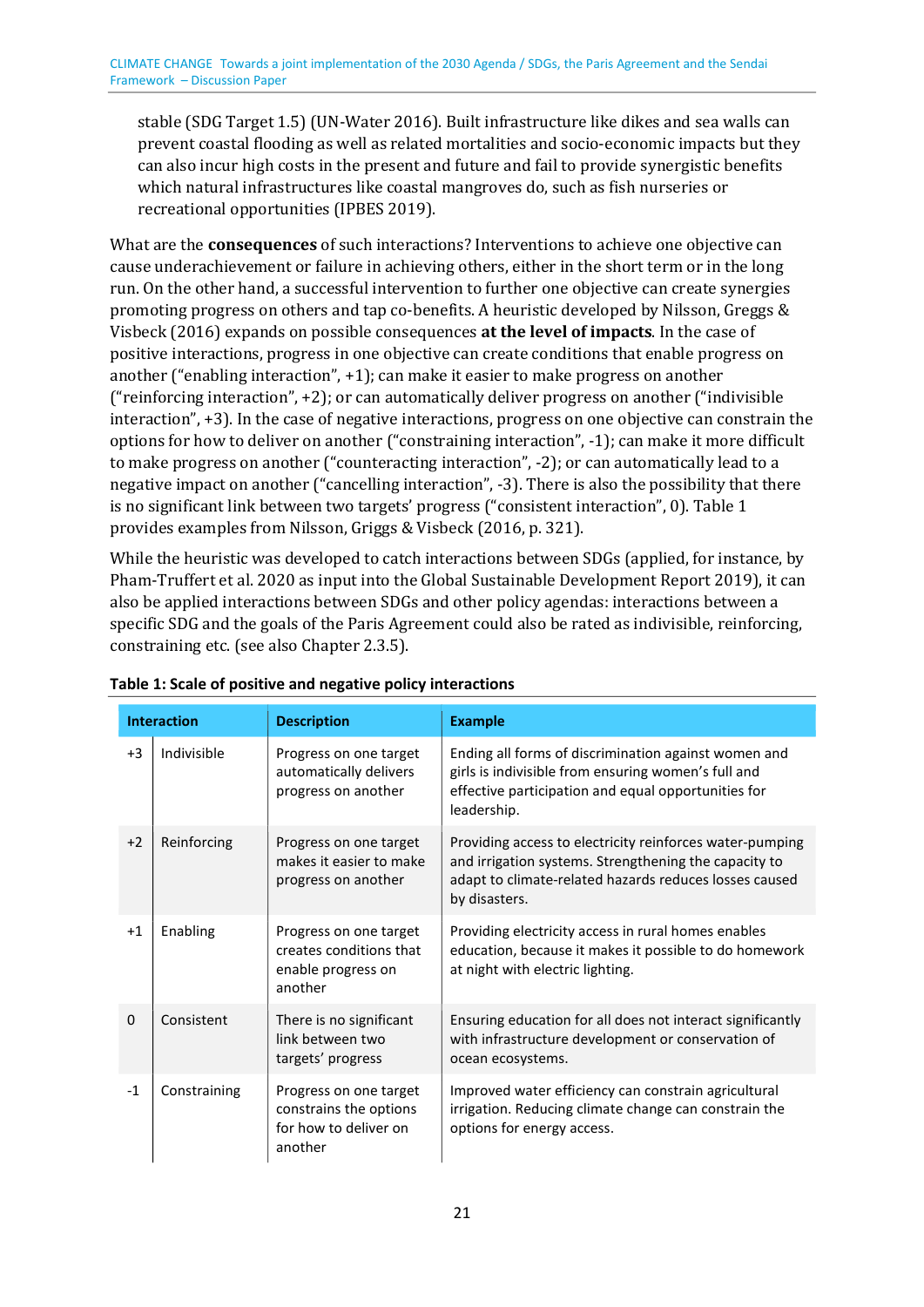| <b>Interaction</b> |               | <b>Description</b>                                                                  | <b>Example</b>                                                                                                                                                                                         |
|--------------------|---------------|-------------------------------------------------------------------------------------|--------------------------------------------------------------------------------------------------------------------------------------------------------------------------------------------------------|
| $-2$               | Counteracting | Progress on one target<br>makes it more difficult<br>to make progress on<br>another | Boosting consumption for growth can counteract waste<br>reduction and climate mitigation.                                                                                                              |
| -3                 | Cancelling    | Progress on one target<br>automatically leads to a<br>negative impact on<br>another | Fully ensuring public transparency and democratic<br>accountability cannot be combined with national-<br>security goals. Full protection of natural reserves<br>excludes public access for recreation. |

Source: Nilsson et al. (2018, p. 1492) combined with Nilsson, Griggs & Visbeck (2016, p. 321)-

<span id="page-21-2"></span>It is important to keep in mind that the design of **implementation measures** is crucial for the effect of interactions at the impact level (Wolff et al. 2016). Take the above example of a 'counteracting' (score -2) interaction – 'Boosting consumption for growth can counteract waste reduction and climate mit[ig](#page-21-1)ation': while promoting growth will likely increase resource use and greenhouse gas emissions,5 implementation measures could potentially be designed in a way so that they decouple economic growth in absolute terms from resource and energy consumption. Also, if the consumed energy is from renewable sources, the interaction may in fact be 'consistent' (score 0). The goal operationalisation and manner of implementation profoundly affects whether and to what degree specific policy goals/ targets are consistent or synergetic.

### <span id="page-21-0"></span>**2.2 Transformative change**

'Transformations' (or 'transitions') describe change beyond 'business as usual' and beyond incremental decision-making which perpetuates economically, socially and environmentally unsustainable policy choices (Brand et al. 2021, p. 108). **'Transformative change**' refers to fundamental shifts in development trajectories (Gibson et al. 2016). More specifically, we mean fundamental change within (smaller and larger) sociotechnical and socio-economic systems. Such systems serve the fulfilment of societal needs (e.g. for food, mobility, or communication) and their functioning has ecological impacts: , How we eat, travel, or communicate as well as what environmental burdens this entails is influenced by the range of products on offer, existing infrastructures and technologies, market and power relations, societal norms and practices, and time constraints' (Wolff et al. 2020, p. 5; cf. Jacob et al. 2020). Transformative change is systematic change, i.e., the co-evolutionary change of a whole range of 'system elements': products, technologies, markets, financial institutions, practices, norms and values, institutions, regulatory and bureaucratic regimes etc.

There exist two somewhat contrasting views on what are the root causes or **'modes' of transformative change**. One perspective puts emphasis on **bottom-up** change: transformative change starts from small scale (often social) innovation which is gradually scaled up in niches and ultimately challenges established regimes. This perspective stresses the importance of civil society, communities and small business. The other perspective is more **top-down** and strategic: actors try to envisage an alternative system configuration from the very beginning, e.g. organic agriculture, renewable energy, battery electric cars, etc. Transformative change here is conceptualised as a 'Wende'. The focus is more on established structures and actors. The two modes provide different 'performances' such as producing vs. mainstreaming innovation.

While there are some overlaps, and both perspectives can be complementary (and may even "need" each other), the implications for the governance of transformations are different. The

<span id="page-21-1"></span>[5](#page-21-2) Cf. Footnot[e 4.](#page-19-3)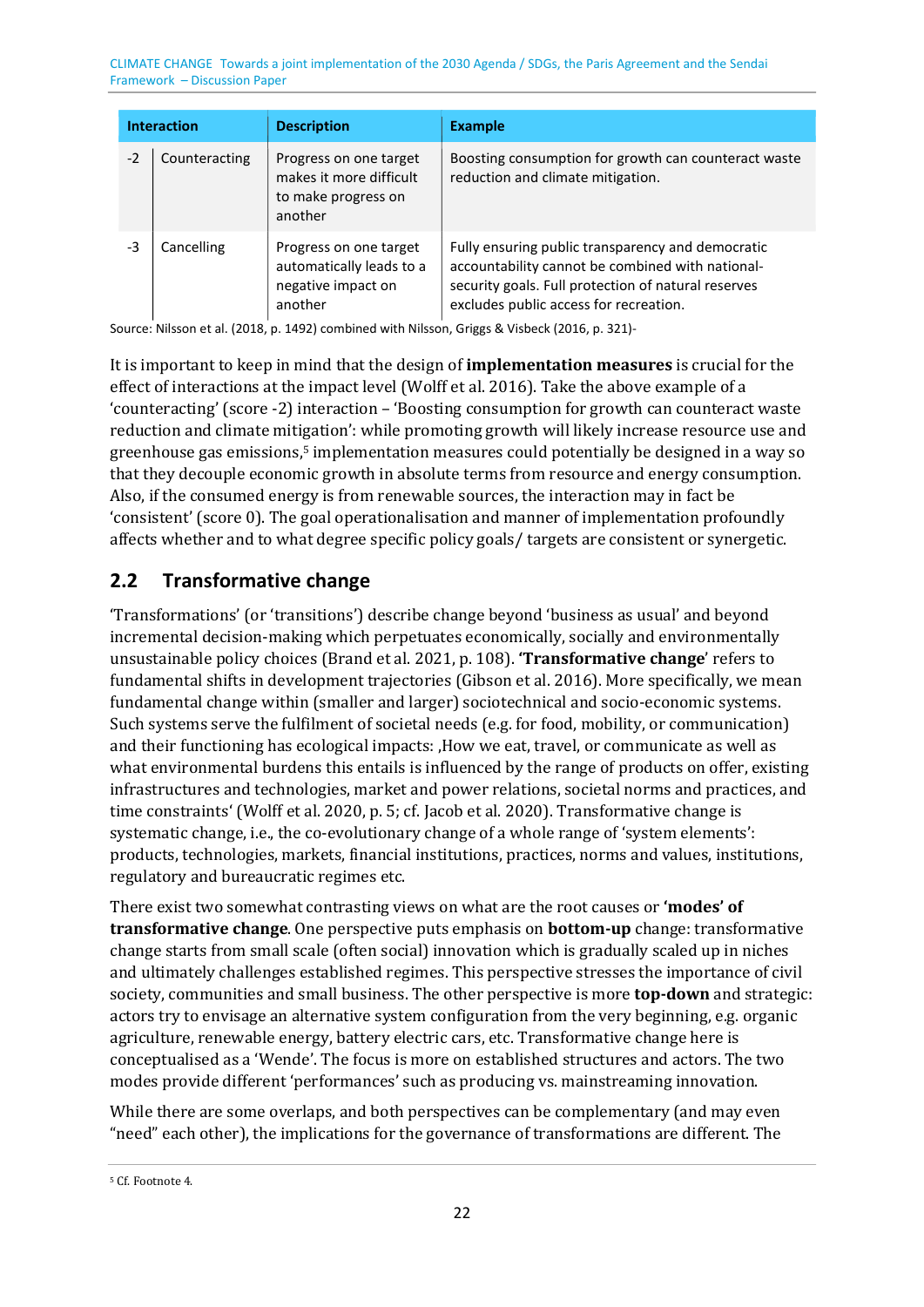bottom-up perspective focusses more on enabling (social) innovation, providing time and space for small scale actors and strengthening of societal trends. The Wende-policies emphasise the need for integrated policies across policy domains and levels. This approach is more demanding in terms of capacities.

But how can **transformative change** be **shaped and promoted**? A core characteristic of transformations is that they are complex, uncertain and involve unexpected dynamics. These dynamics result, among others, from co-evolution *within* socio-technical systems (e.g. technologies and habits, markets and societal values) or from the co-evolution *between* sociotechnical systems (e.g., the energy and food systems both changed when 'bioenergy' gained ground). Transformations hence cannot be predicted or managed in greater detail; they inevitably include uncertainty, trial and error, misguided development as well as dead ends. New forms of governance can help guide and accelerate change towards desired future states. Participation in the development of long-term visions, goals and transformation paths also help shaping transformative change. Transformations on the one hand require pathways towards these visions and goals – supported, for instance, though participatory and transdisciplinary research (including systemic analyses of transformation challenges); through the greening of existing trends; through experiments as well as technological, societal and institutional innovations (selectively upscaled by means of 'strategic niche management').

However, transformations also require the phase-out of existing, non-sustainable structures ('exnovation'). They hence necessarily include the destabilization and breakdown of former structures and path dependencies, while future pathways and directions may yet be unclear. As a result, they provoke resistance by incumbents of the previous system ('regime actors'). Such resistance may can be overcome by long-term planning (with adaptive adjustments over time) and an only gradual increase of regulatory or economic 'burdens' on such actors; by knowledge exchange and coalition building with new actors ('pioneers') as well as including traditional actors in new ways.

Also, transformations require adjustments and habituation within the whole of society. These can profit from illustrative communication, from the proof that alternatives are possible and desirable, and from civic participation in the governance of transformations (Geels et al. 2016; Berkers und Geels 2011; Kemp; Loorbach 2003; Kemp and Rotmans 2005; Jacob et al. 2020; Wolff et al. 2020; Heyen 2019; Heyen et al. 2020; Leuser und Weiß 2020). The European Environment Agency (EEA 2019) makes a case for integrated and coherent policy making to strategically use these approaches for sustainability transitions. In the following, we stick to this (top-down) understanding and explore the opportunities and constrains of integration for sustainability transformations. (A governance approach which would mainly focus on bottom-up transformation could be more sectoral, even in competition, experimental and incremental. While this is less demanding with regard to administrative capacities for integration, there is a higher risk of having too little momentum for actual transformation.)

The international agendas are not specific in terms of the modes of transformation. However, they all emphasise the need for transformation. In particular, the **2030 Agenda** (itself titled 'Transforming our world') recognises the need for transformative change. According to the 2030 Agenda, governments are 'determined to take the bold and transformative steps which are urgently needed to shift the world on to a sustainable and resilient path.' The Agenda's vision and goals are described as 'transformative', too. While the Paris Agreement and the Sendai Framework do not explicitly mention that 'transformation' is a goal for them, the need for transformative change can be deduced from the two documents' stated objectives.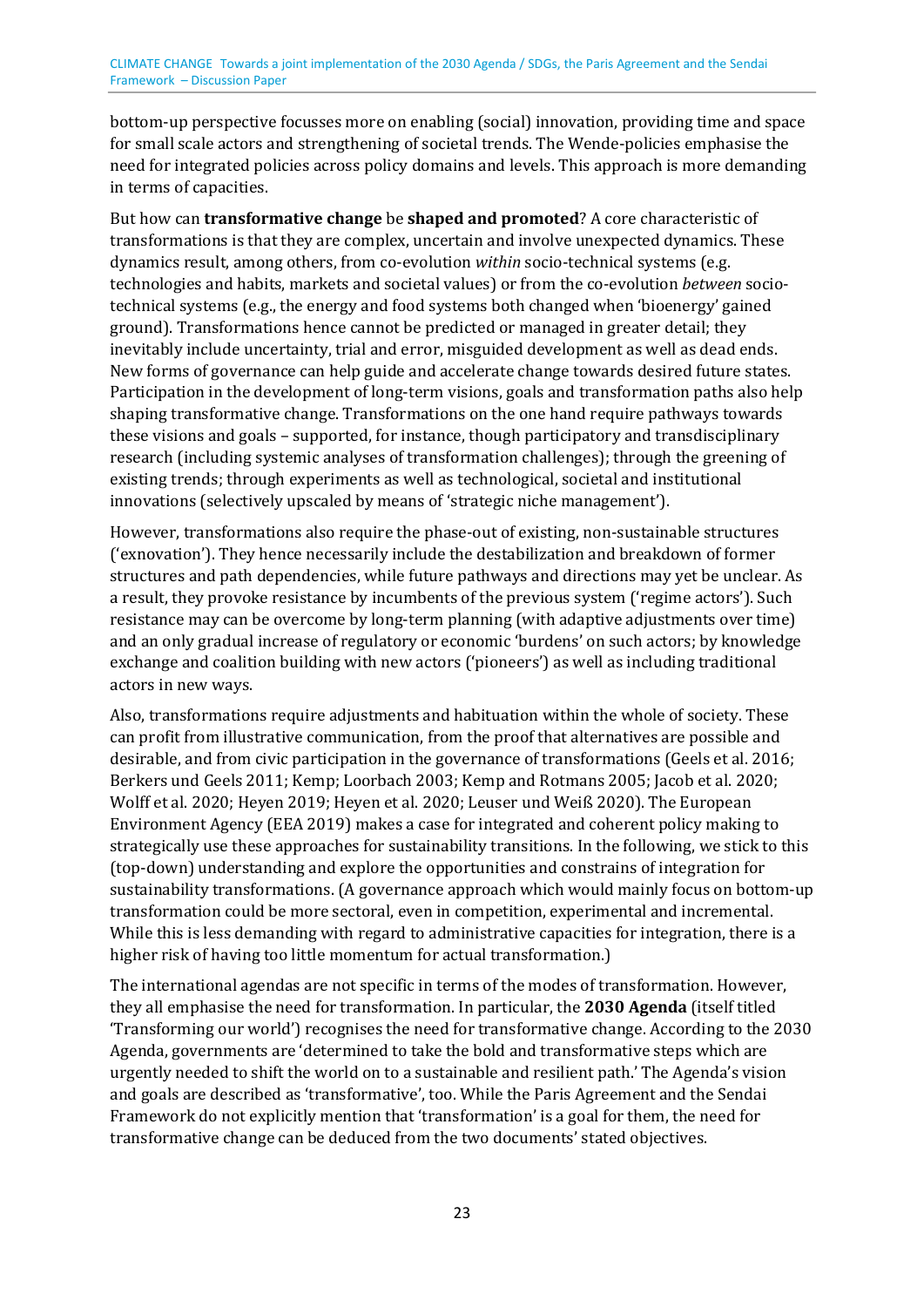<span id="page-23-3"></span>In the case of the **Paris Agreement**, this is a strengthened 'global response to the threat of climate change, in the context of sustainable development and efforts to eradicate poverty' (Art. 2.1 PA). Within the UNFCCC, it is recognised that both decarbonisation ('transformation/transition towards low-carbon economies') and adaptation require the transformation of glob[a](#page-23-1)l production structures (across multiple sectors) and of consumption patterns and practices.<sup>6</sup> In its '1,5 ° Report', the IPCC states that 'Sustainable development supports, and often enables, the fundamental societal and systems transitions and transformations that help limit global warming to 1.5°C' (IPCC 2018, p. 22). The IPCC also recognizes that 'Pathways limiting global warming to 1.5°C with no or limited overshoot would require rapid and far-reaching transitions in energy, land, urban and infrastructure (including transport and buildings), and industrial systems (high confidence). These systems transitions are unprecedented in terms of scale, but not necessarily in terms of speed (…) (IPCC 2018, p. 15).

<span id="page-23-4"></span>The **Sendai Framework** does not explicitly mention the need for transformation either. However, the Strategic Framework 202[2-](#page-23-2)2025 of the United Nations Office for Disaster Risk Reduction (UNDRR) takes up the notion.7 Moreover, the goal of the Sendai Framework implies the need for transformation – in the sense of far reaching change in a variety of interwoven system elements: the Framework calls for a 'substantial reduction of disaster risk and losses in lives, livelihoods and health and in the economic, physical, social, cultural and environmental assets of persons, businesses, communities and countries' (§ 16 SF). While some of the smalland large-scale, sudden and slow-onset, natural and man-made disasters addressed by the Sendai Framework may be preventable by adjustments to current activities and incremental measures, the prevention of other disasters and their underlying drivers require transformative change in the sense described above. Examples include disasters resulting from the impacts of climate change, the slow-onset effects of eroding biodiversity, and the consequences of poverty and inequality. The relation between disaster risk reduction and transformation has increasingly been broached, both politically an academically (IRDR 2014; IPCC 2012; Gibson et al. 2016; Matyas und Pelling 2015; Paton und Buergelt 2019).

### <span id="page-23-0"></span>**2.3 Integrating the implementation of (transformative) policy agendas**

In the following, we broach the subject of 'integrated implementation' of policy agendas by discussing the following questions:

- ► How can we understand and measure integrated implementation of policy agendas?
- ► What entry points exist for integrated implementation?
- ► What are the costs and benefits of integrated implementation?
- ► How can an integrated implementation of multiple & transformative agendas succeed?

<span id="page-23-1"></span><sup>6</sup> In the words of the UNFCCC Executive Secretary, Patricia Espinosa: 'The Paris Agreement is a bold statement by the international [c](#page-23-3)ommunity under the United Nations to transform the global economy. The goals enshrined in the agreement will only be achieved if we limit the impact that our power generation, production methods, agriculture and consumption patterns have on the climate system. (…) This transformation must be achieved over time but also in time. Policies need to be put in place now. Technologies need to be developed, matured, and deployed at scale. The practices and behaviors of all economic actors need to move ever faster toward low-emission and sustainable business and investment models', cf. https://unfccc.int/news/we-need-long-term-strategies-to-meetthe-climate-challenge, 12/04/2018.

<span id="page-23-2"></span><sup>&</sup>lt;sup>7</sup> "If we persist with a 'business as usual' approach we will not meet the goal and global targets of the Sendai Framework and the [in](#page-23-4)terdependent goals of Agenda 2030. … We must commit to accelerating and transforming. … We believe that radical transformation is needed" (UNDRR (2021).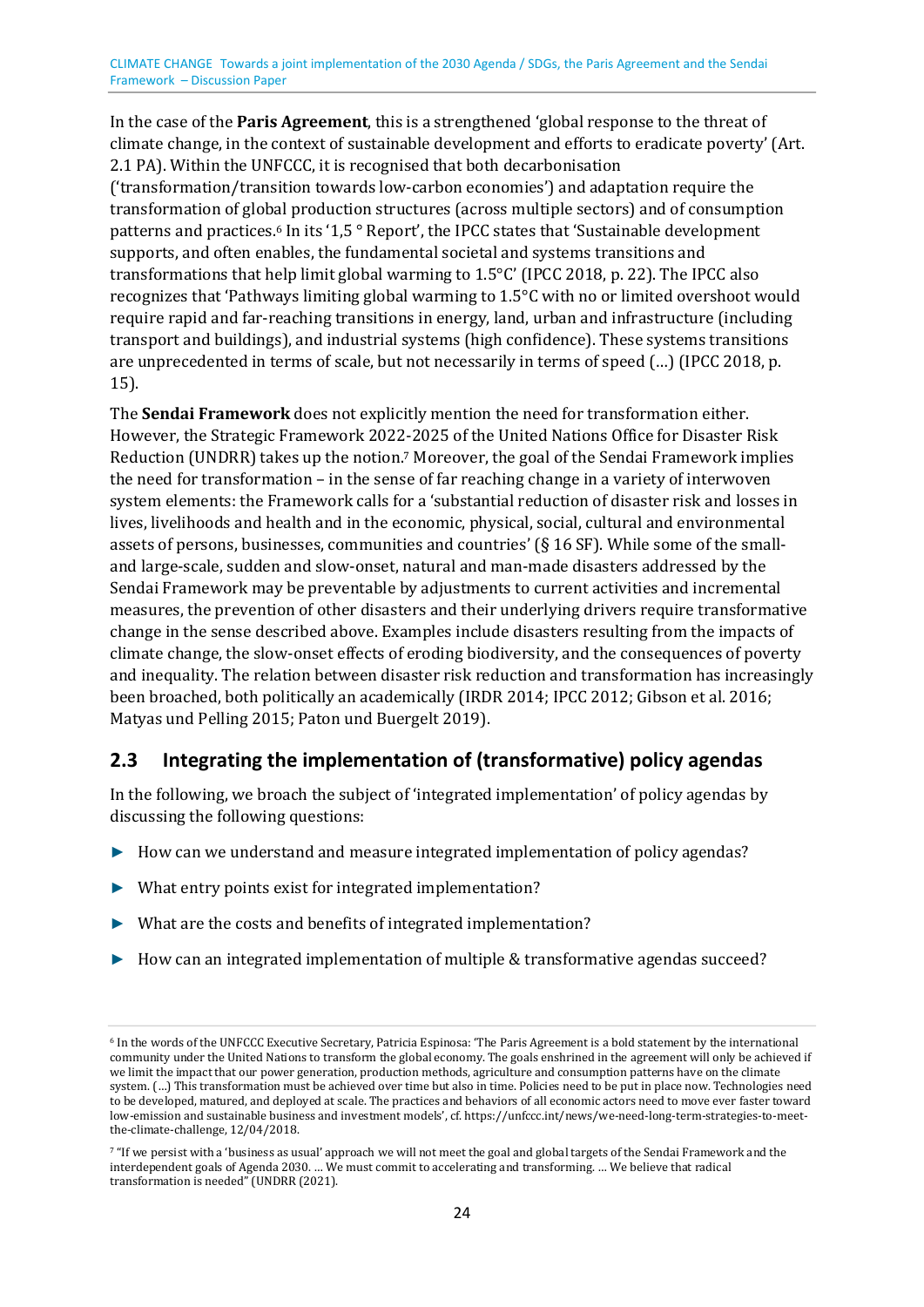► What level of integrated implementation is required to enable transformative change?

### <span id="page-24-0"></span>**2.3.1 How can we understand and measure integrated implementation of policy agendas?**

Integration – more specifically: integrated implementation of different policy agendas – can be seen as "a coordination problem, where various actors must work together to deliver outcomes and eliminate redundancies or gaps in services" (UNFCCC Secretariat 2017).

To better understand and measure integrated implementation, we suggest using a metric developed by Metcalfe (1994) to measure policy co-ordination within governments. It describes the **degree of co-ordination between administrative entities on nine levels** (see also UN DESA und CEPA 2021, p. 8), with the levels not necessarily being achieved in a linear fashion:

- ► L1 Independent decisions Departments make their decisions completely independently of each other;
- ► L2 Exchange of information: Departments inform each other about their decisions (communication);
- ► L3 Consultations between ministries: Ministries seek the opinion of other ministries on planned decisions (feedback);
- ► L4 Avoidance of contradictions: For political decisions and their justifications, contradictions are avoided (speaking with one voice);
- ► L5 Searching for consensus: For political decisions, consensus is sought (conflict management);
- ► L6 Mediation of conflicts: In order to resolve conflicts, ministries commit themselves to dispute resolution mechanisms and recognize the decisions of these mechanisms as binding;
- ► L7 Establishment of common parameters: Departments agree on common goals;
- ► L8 Agreement on common priorities: The goals are prioritized together;
- ► L9 Common strategies: In order to achieve the goals, joint programmes and processes for their implementation are agreed upon.

The scale is ordinal, with the nine levels being qualitative and building cumulatively on each other.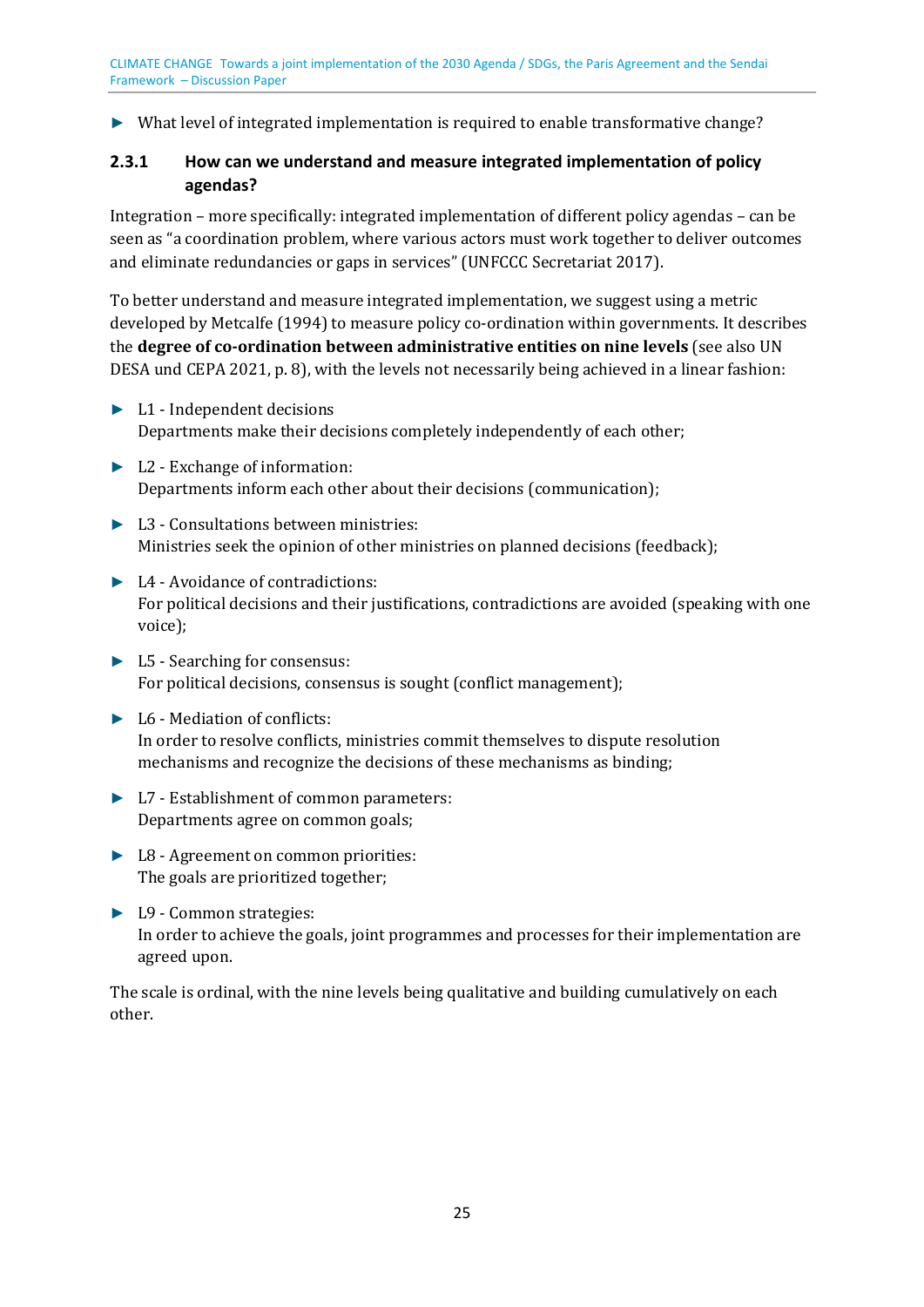#### **Policy co-ordination in German**

The levels suggested by Metcalfe can be applied both for policy evaluation as well as for evaluation of political systems. Analysing the co-ordination capacities of different EU countries, Metcalfe observes that Germany scores low (4) compared to, for instance, the UK or Denmark (8): 'Its combination of coalition government, the constitutional independence of ministries and the greater complexity of co-ordination in a federal system makes it difficult even to ensure speaking with one voice' (Metcalfe 1994, p. 285).

While this analysis is over twenty years old, the identified structural causes for low policy coordination have not significantly changed since the study was conducted. It can thus be assumed that the findings remain relevant. The difficulties of policy-coordination in Germany are confirmed by more recent studies looking into German SDG implementation (Scholz et al. 2016), joint implementation of SDGs, climate adaptation and disaster risk management (Terton 2021) as well as our own cursory analysis of joint implementation of the SDGs and climate mitigation (in Teebken et al. 2021).

Based on Metcalfe's metric, we can determine that the integrated implementation of international policy agendas can range from shallow to deep co-ordination, from communication and consultation via joint decision-making to arbitration.

#### <span id="page-25-0"></span>**2.3.2 What entry points exist for integrated implementation?**

Conceptually, we can differentiate different entry points for analysing as well as shaping the integrated implementation of international policy agendas. Such entry points include:

- ► the thematic **issues** included into integrated implementation (resulting from the international policy **agendas** in question); we focus on the sustainable development issues resulting from the 2030 Agenda, climate mitigation and adaptation (Paris Agreement) and disaster risk reduction (Sendai Framework)
- ► the **administrative level** on which the implementation of policy agendas is to be integrated: the international, national or sub-national level
- ► **outputs** of integrated implementation (e.g., changes to goals, instruments, strategies and legislation, projects, processes, organisational decisions etc.)
- ► **governance mechanisms** involved in integrated implementation (e.g., knowledge, money, participation, rules, competences, leadership etc.)
- ► **dimensions** of policymaking integrated implementation can relate to the material content and goals (**policy**) of policy-making; to strategies, processes and conflicts (**politics**); and to the institutional and organisational infrastructures of policy-making (**polity**)
- ► phases of the **policy cycle**: the integrated implementation of different policy agendas can take place during policy formulation, policy implementation as well as policy monitoring & evaluation.

The different conceptual entry points are visualised in the below figure.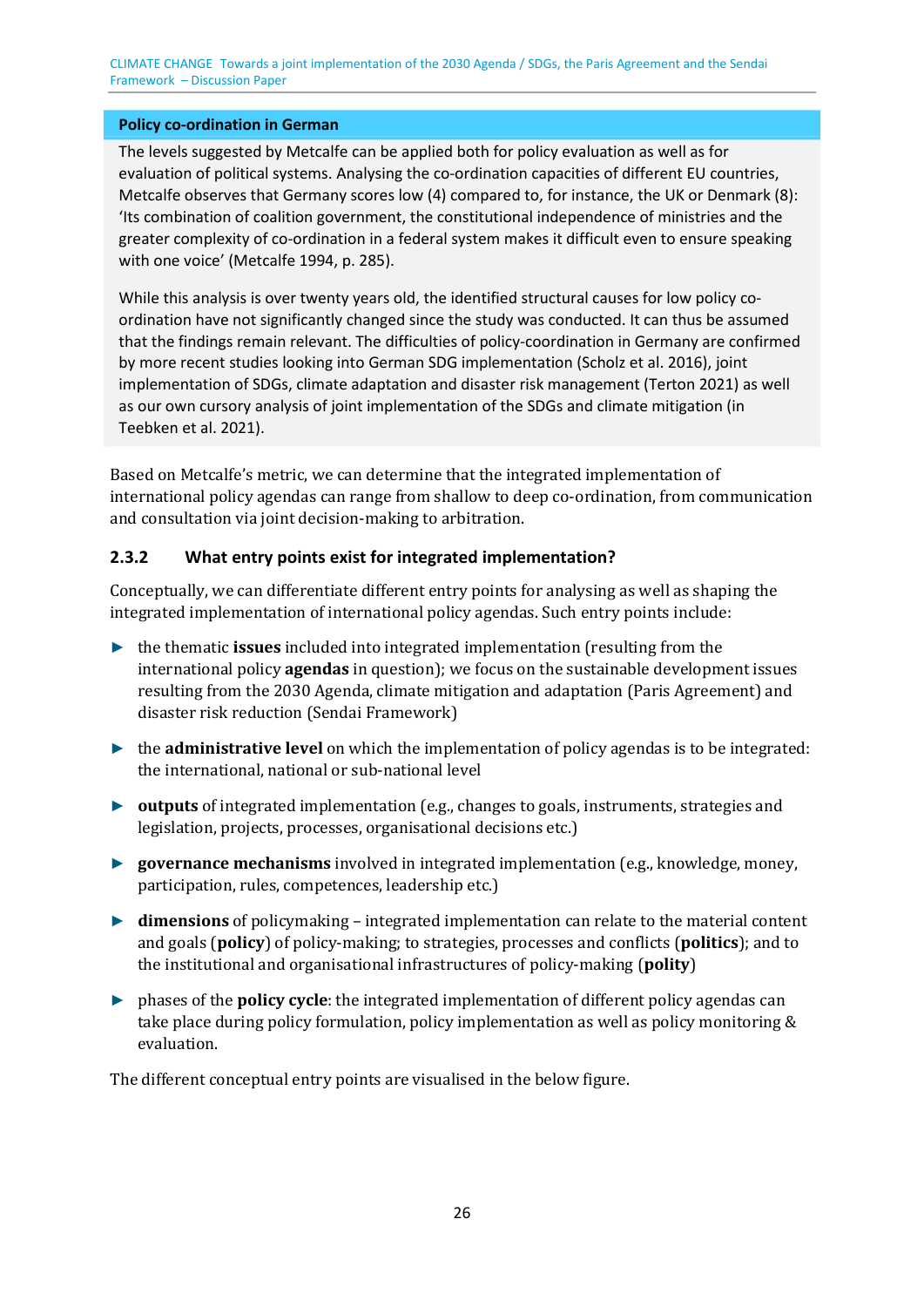<span id="page-26-1"></span>



Source: own (Öko-Institut).

How do these **conceptual** entry points relate to **empirical** findings on policy integration? While we will look into this question with regard to the integration of the Paris Agreement, the 2030 Agenda and the Sendai Framework in Chapter [3,](#page-30-0) we can already cite some empirical insights from existing environmental policy integration. Here, literature points identifies the following factors (or "**pillars**") to be supportive of policy integration: the setting of a normative frame that guides policy integration (which forms part of the "polity"-dimension); political will that drives forward integration (i.e., politics); the creation of cognitive and analytical capacities to process the integration necessities (polity); and the creation of institutional (organizational, procedural) arrangements to actually co-ordinate among policy-makers (again, polity; for an overview, cf. Nilsson & Persson, 2017).

### <span id="page-26-0"></span>**2.3.3 What are the costs and benefits of integrated implementation?**

Integrated implementation comes along with benefits, but also with transaction costs. These differ in accordance with the nine levels of co-ordination or integration.

In terms of **benefits**, the co-ordination linked to integrated implementation can prevent that externalities (i.e. costs for others) emerge (in the case of 'negative co-ordination') and ideally enable the creation of welfare effects and genuine problem-solving (in the case of 'positive coordination') (Scharpf 1993). To the extent that synergies are exploited, trade-offs are mitigated and duplication is avoided, integrated implementation is more effective and potentially more efficient than non-integrated implementation. Furthermore, integrated implementation makes possible (and requires) priority setting. As a result, co-ordination 'enables the whole to perform better than the sum of the parts (…)' (Metcalfe 1994: 278).

In terms of transaction **costs**, the co-ordination linked to integrated implementation is more time- and conflict intense than not coordinating policy implementation, is more cumbersome to prepare and has longer payback cycles. Integrated implementation often needs to grapple with dissonant political cycles and budget time horizons. Also, it is more difficult to 'sell' to stakeholders, the public, media as well as internal accountability systems (Nilsson und Persson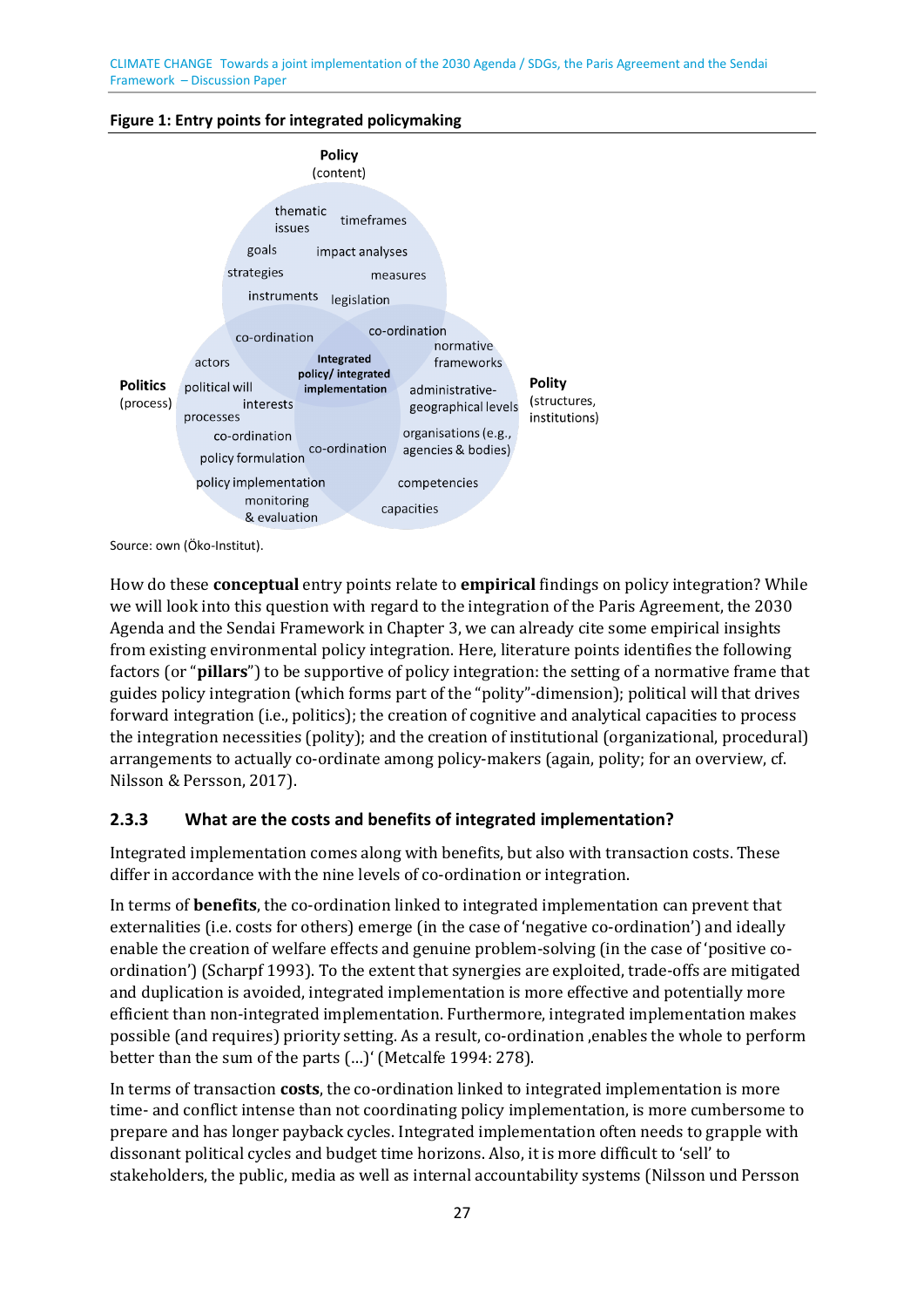2017, p. 38), among others because impact and effectiveness are difficult to measure. Finally, existing bureaucratic practices and routines are uprooted and bureaucratic entities lose their previous control, influence or autonomy (UN DESA und CEPA 2021). Accountability gets blurred and priorities may get diluted (ibid). Generally, 'Co-ordination is always precarious because the organizational division of labour, reinforced by professional specialization, political demands and bureaucratic self-interest, engenders centrifugal tendencies' (Metcalfe 1994, p. 278).

### <span id="page-27-0"></span>**2.3.4 How can an integrated implementation of multiple & transformative agendas succeed?**

The integrated implementation of complex agendas with other agendas, all of them with transformative claims, requires an integration that is both 'wide' and 'deep':

- ► '**wide'** with regard to scope: integrating the above list of international policy agendas covers an extremely broad spectrum of sustainability objectives, which again are related to a wide variety of socio-technical systems and their elements that require change.
- ► '**deep'** with regard to achieving deeper levels of integration and thus being able to address in a transformative way the root causes the environmental and sustainability problems at the core of the international agendas.

There are some lessons that can be learned from environmental policy integration (EPI) research (Nilsson und Persson 2017). Environmental policy integration is commonly held to require a 'normative framework guiding it, the political will to implement it, cognitive and analytical capacities, and the institutional (organizational and procedural) arrangements' (ibid, p. 36). However, unlike in the case of environmental policy integration, integrated implementation of *multiple* (and multiple-issue) agendas requires not 'only' to take up environmental concerns in other sectoral policies but to reciprocally take up concerns relating to other sustainability objectives in all other policy fields. Moreover, implementation of *transformative* policy agendas requires taking into account the lessons from transformation and transition research.

This entails some adjustments to the previous lessons of EPI, both with regard to 'width' and 'depth' of integration. The following suggestions are based on Nilsson and Persson's 2017 (p. 37- 38) reflection of **pillars** of (environmental) policy integration, supplemented by own ideas relating to the transformative nature of the policy agendas in question (i.e., 'depth'):

**A normative framework** to guide policy integration: In EPI, normative frameworks such as constitutional or legal requirements are called for to give environmental concerns 'principled priority' in the formation and implementation of policies (Lafferty und Hovden 2003). In the context of the SDGs – which are to be treated as an 'indivisible whole' (UN 2015)– such a principled priority of environmental concerns is not justified. Rather, different objectives need to be harmonised and treated on equal terms across the government. At a minimum level, this means that contradictory sectoral policies and negative spill-over effects from sectoral policies are avoided (OECD 2017), or that the achievement of (actually or allegedly) competing concerns is weakened or delayed. However, implementing transformative agendas requires more than such negative co-ordination – namely, the search for consensus, the genuinely joint prioritisation of intermediate targets and the joint implementation of the measures for achieving these goals ('positive co-ordination', scale L5-L9 of Metcalfe's metric). This requires addressing trade-offs, such as between existing jobs and the 'exnovation' of unsustainable technologies/ industries (e.g., coal-fired generation) or between welfare policies and the ecological footprints that come with increased welfare. Politically charged decisions relating to 'big points' (Bilharz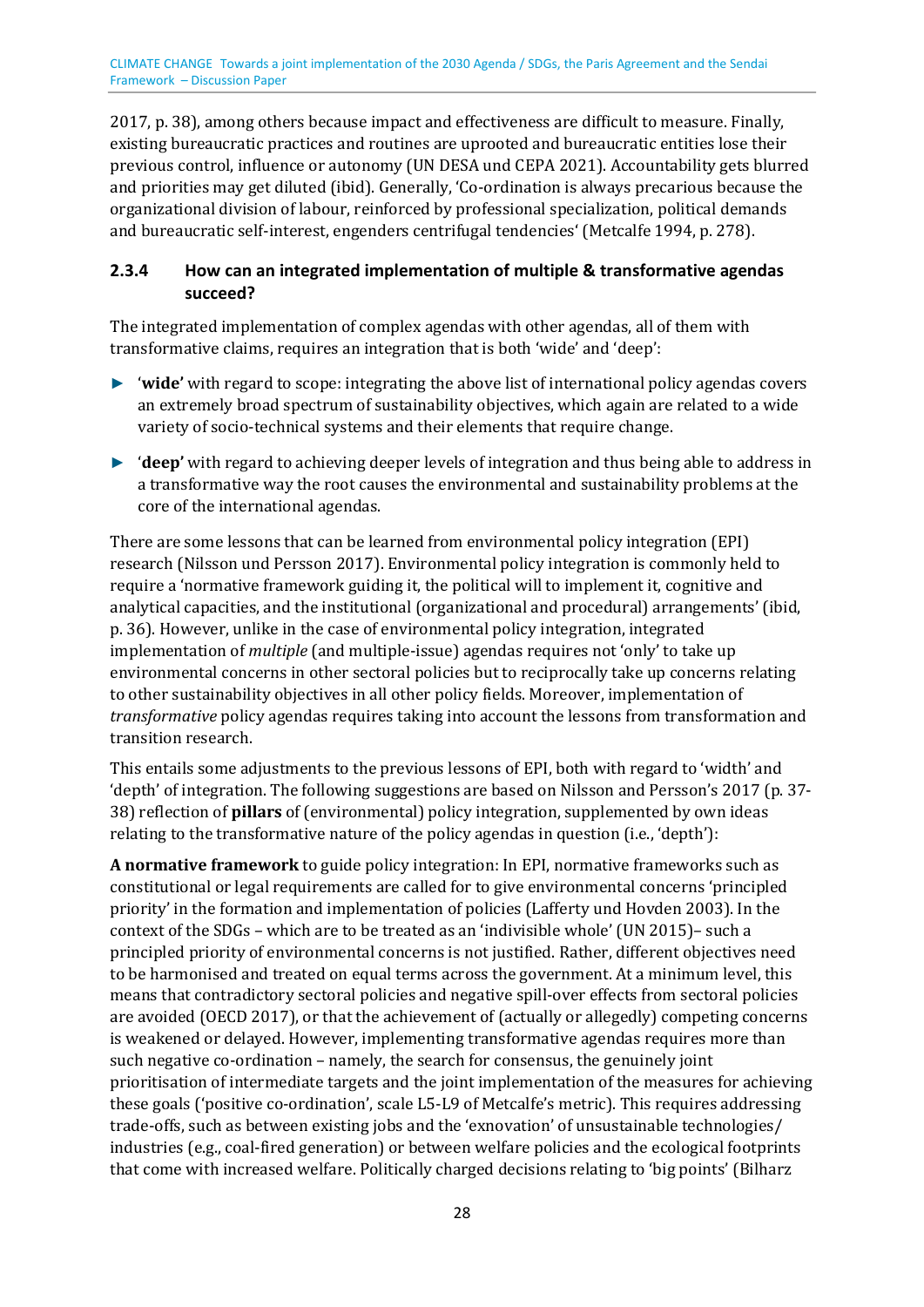2007) of sustainable development need to be addressed, too. It is not enough to focus on 'lowhanging fruit' and on politically opportune goals and measures. Finally, the long-term considerations inherent in the policy agendas need to be taken care of.

**Political will** to implement policy integration: In EPI, the call for political will is based on the observation that traditionally less-prioritised environmental concerns tend to be fought by powerful incumbents in the sectors in which they should be mainstreamed, and therefore need extra support by policy-makers. Contrary to this, the SDGs at least partly cover policy objectives that have traditionally been prioritised by governments (e.g., economic growth, jobs). The need for political will here refers more to integrating the international objectives into pre-existing domestic policy frameworks, to addressing negative impacts on interlinked goals and to following up lacking implementation. Also, political will is necessary when it comes to finding consensus, to prioritising and dealing with trade-offs as well as attending to long-term considerations.

**Cognitive and analytical capacities** to allow for integration: To promote integration, EPI calls for systems thinking and tools such as strategic environmental assessments. The integrative implementation of *multiple* agendas requires broader and more complex analyses of the interactions resulting from implementation, e.g. through integrated modelling. As a consequence, other tools are necessary (e.g., coherence analysis across multiple goal dimensions, e.g. ICSU 2017). Moreover, implementing *transformative* agendas includes a more systemic analysis of implementation challenges and the use of transdisciplinary forms of knowledge-generation (Grießhammer und Brohmann 2015).

**Institutional arrangements** to implement integration: An important part of EPI is the procedural preconditions and organizational forms (e.g. cross-ministerial/departmental consultations, working groups etc.) for co-ordinating the parallel policy claims of multiple agendas. When discussing policy integration beyond the realm of environmental policy, as in the case of multiple-issue agendas, another ministry (beyond the environmental ministry), a group of key ministries or even a centralised entity such as the Prime Minister's or President's Office may be more adequate to co-ordinate processes. National Parliaments should be involved, too, and public budgets and spending should come under scrutiny as well. Lessons from transformation research further tell us that co-operation with non-state actors at all levels are indispensable (Weiland et al. 2021) for gaining legitimacy and acceptance as well as tapping actor knowledge and implementation resources. Such cooperation can also cover deliberative approaches in which citizens are included in the prioritisation and localisation related to the integrated implementation of policy agendas.

The above listed requirements for integrated approaches are not only relevant for the coordination of policies, but for taking decisions on trade-offs and possible conflicts: implementation of transformative agendas implies not only conflict with prevailing structures, but also between and within the agendas. For achieving the required high level of co-ordination (going beyond the exploitation of win-win situations), conflict resolution is required.

### <span id="page-28-0"></span>**2.3.5 What level of integrated implementation is required to enable transformative change?**

Another conceptually relevant question is what level of policy co-ordination is necessary to meet the transformative demands of the above agendas. Co-ordination is understood as 'a response to interdependence', and it 'provides the means of managing interdependence'. That is, when policy domains or issues are highly interlinked, there is a higher need for co-ordination between the responsible administrations than in case of low interdependence (Metcalfe 1994, p. 279).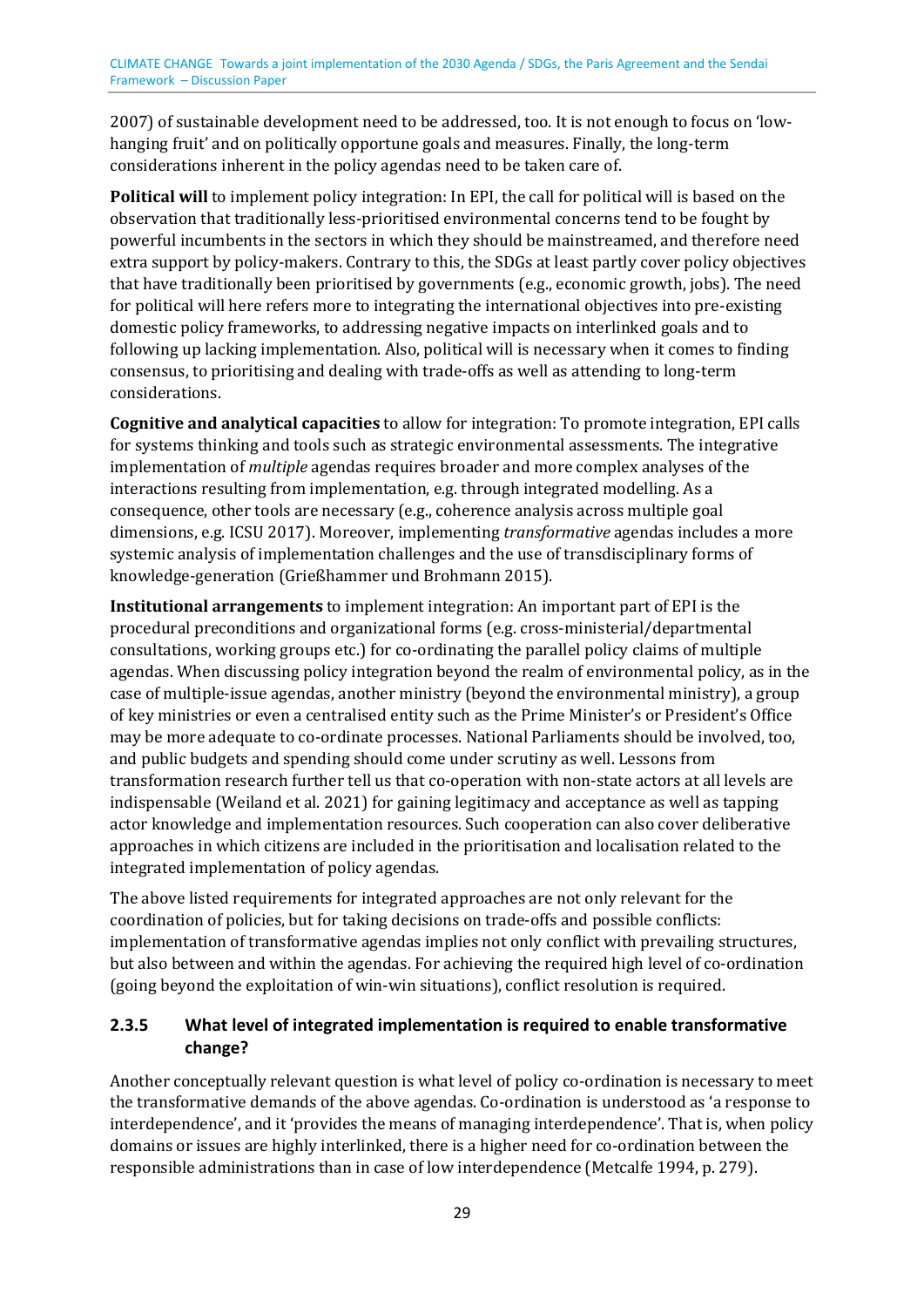With regard to our international policy agendas, this implies: where interlinkages are stronger, 'deeper' policy co-ordination and more integrated implementation is required to achieve satisfying outcomes. The level of integrated implementation (based on Metcalfe's metric) can thus be linked with the scales for policy interactions as developed by Nilsson et al. (2018) and as laid out i[n Table 1 a](#page-20-0)bove. The scale ranges from +3 ("indivisible interaction", where achievement of one objective automatically delivers progress on another), via +2, +1, 0, -1, -2 to -3 ("cancelling interaction", achievement of one objective automatically leads to a negative impact on another). In particular, the higher the negative value – i.e., the higher the potential for severe trade-offs –, the higher the need for deep co-ordination. The same can, but need not necessarily, hold true for positive values / synergies. When objectives and specifically their implementation policies are synergetic anyway, no deep co-ordination is required.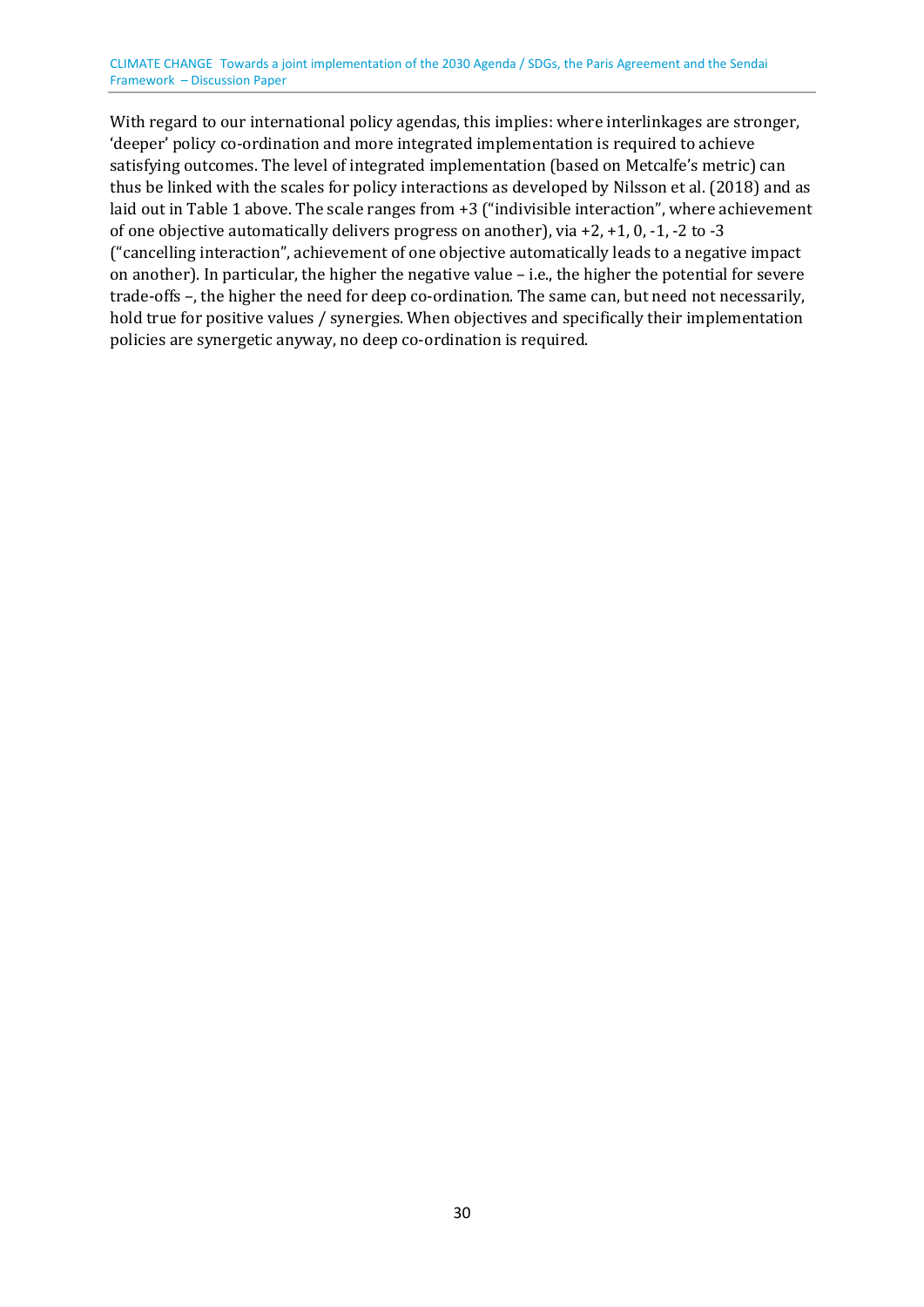# <span id="page-30-0"></span>**3 Identified approaches for an integrative implementation of sustainability agendas**

<span id="page-30-6"></span>In the following, we present approaches and examples identified in the document and literature review we conducted. We analysed documents from meetings of the High-Level Political Forum (HLPF) in July 2019 and July 2020, from the 'SDG Summit' and the 'Climate Action Summit' (September 2019). This included documents from the UN, UN regions an[d](#page-30-1) key stakeholders from academia and civil society as well as Voluntary National Reviews (VNRs).8 In addition, we screened global assessments such as the 'Global Assessment Report on Disaster Risk Reduction' (UNDRR 2019), the 'Global Sustainable Development Report' (IGS 2019) and the 'Global Environmental Outlook 6' (UNEP 2019). Finally, we covered documents relating to the 'UN Climate and SDGs Synergy Conference' (April 2019, Copenhagen) (UN DESA; United Nations Climate Change 2019) and thematically relevant reports from UN agencies (e.g., the 'Climate Promise Progress Report', UNDP 2020; UNFCCC Secretariat 2017; UN DESA und CEPA 2021), development cooperation organisations (Bo[u](#page-30-2)yé et al. 20[18](#page-30-3); SIDA 2017b), collections of so [cal](#page-30-4)led 'nexus tools' (SDG Climate Action Nexus tool9, SCAN-tool10, NDC-SDG Connections overview11) and scholarly literature.

<span id="page-30-9"></span><span id="page-30-8"></span><span id="page-30-7"></span>The most integrative approaches we could identify relate to integrating the implementation of the 2030 Agenda and the Paris Agreement. Some of the approaches, however, can be applied to other overlapping policy agendas, too.

The following description of identified approaches is a short version of the elaborations in Teebken et al. (2021). Note that the list of examples is non-exclusive – there may be further relevant examples of the approaches. Also, based on our analysis, we cannot be certain that we have captured 'good practice' and whether the implementation is actually effective. We therefore present *potentially relevant* cases.

We structure the approaches partly in accordance with the "pillars" of environmental policy integration identified in the empirical literature ('capacity creation', 'institutional coordination', cf. Chapter 2), but add an additional approach which we identified empirically but did not see sufficiently captured in the literature ('joint strategies'). On the basis of the screened documents, we could find no evidence on the other [pil](#page-30-5)lars of (environmental) policy integration, namely normative frameworks and political will12:

- <span id="page-30-10"></span>1. **Creation of cognitive and analytical capacities:** Policymakers promote integrated implementation through creating cognitive and analytical capacities for policy integration. In practice this includes, above all, the (ex ante and ex post) analysis of policy coherence and integrated monitoring. These approaches are employed in the context of policy formulation and implementation.
- 2. **Institutional coordination**: Another common way of promoting integrated implementation is institutional coordination, for instance through centralized high-level processes, crossministerial structures, involvement of national parliaments, other administrative levels and non-state actors. Institutional coordination addresses the *process* of policymaking, not its

<span id="page-30-2"></span><span id="page-30-1"></span>[<sup>8</sup>](#page-30-6) We only analysed VNRs that were submitted in English language.

<span id="page-30-3"></span><sup>9</sup> https://ambitiontoaction.net/scan\_tool/

<span id="page-30-4"></span>[<sup>1</sup>](#page-30-7)[0](#page-30-8) https://www.transparency-partnership.net/documents-tools/sdg-climate-action-nexus-tool-scan-tool

<span id="page-30-5"></span><sup>11</sup> https://klimalog.die-gdi.de/ndc-sdg/

<sup>&</sup>lt;sup>12</sup> This does not necessarily mean that countries do not use such normative frameworks (which may be at [a](#page-30-10) relatively abstract level) or that policy-makers do not have political will, but only that we could not identity them through the methods we employed.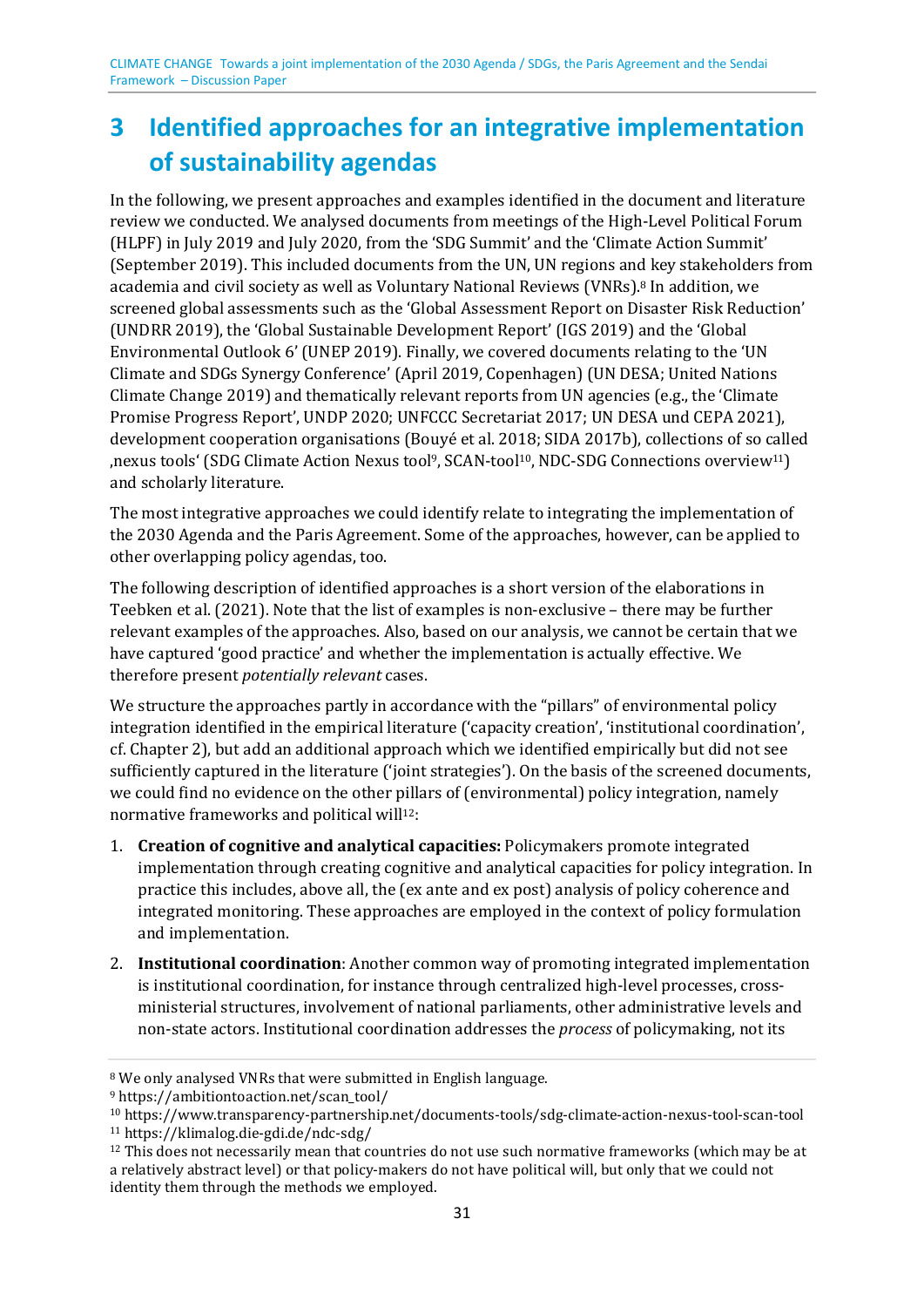outputs. The depth of institutional coordination can be assessed along the nine levels described by Metcalfe (1994) (cf. Chapte[r 2.3\)](#page-23-0).

- 3. **Development of joint strategies**: Frequently based on the previous approaches (capacity creation, institutional coordination), two different types of joint strategies can be developed by
	- a. mainstreaming (aligning 'by design') SDG implementation, climate action and disaster risk reduction;
	- b. designing policies that have inherent co-benefits for other concerns (e.g., "nature-based solutions" for mitigating climate change that are inherently beneficial for both the climate and biodiversity).

# <span id="page-31-0"></span>**3.1 Creation of cognitive and analytical capacities**

<span id="page-31-3"></span>Our data shows that policymakers promote the creation (or strengthening) of cognitive and analytic capacities for dealing with policy interactions, above all, through coherence analysis and integrated monitoring. In an early stage of policy-making, the '**ex ante' assessment of policy coherence** can help identify where actual or potential trade-offs and synergies exist between the national level plans for implementing two or more international agendas (prior to the[ir](#page-31-2)  implementation). Such assessments typically take the form of reviews of policy alignment<sup>13</sup> and of budgetary alignment which can form the basis for deciding which trade-offs should be tackled or which synergies will be tapped. This analysis then needs to form the basis for deciding which trade-offs should be tackled or which synergies will be tapped. When at least one of the agendas has already been implemented at national level, an 'accompanying' or ex post **evaluation** can give indications where the implementation efforts should be re-adjusted. Finally, **integrated monitoring** is the indicator-based collection of data related to the implementation of policy agendas and which pays attention to different thematic areas and their interlinkages. Monitoring enables to react flexibly if the implementation of complex agendas has created adjustments in the behavior of target groups or other non-expected effects that impede the agendas' implementation.

In our analysis, we found evidence on the following more specific measures:

- ► review of policy alignment;
- ► review of financial alignment;
- ► and integrated monitoring and evaluation.

### <span id="page-31-1"></span>**3.1.1 Review of policy alignment**

Coherence between different policies can be analysed through reviews of policy alignment. The reviews we identified in our screening were mostly directed at assessing the alignment between national sustainability targets and national climate targets (Nationally Determined Contributions, or NDCs, under the Paris Agreement). In some cases, they also included other (cross-cutting, sectoral) policies at national or subnational level. A number of technical guidelines and 'nexus tools' has been developed that support respective analyses (cf. box).

<span id="page-31-2"></span><sup>&</sup>lt;sup>[13](#page-31-3)</sup> This includes a review of policy alignment with fiscal policies (which we separate from state budgets, cf. Chapte[r 3.2.2\)](#page-34-0).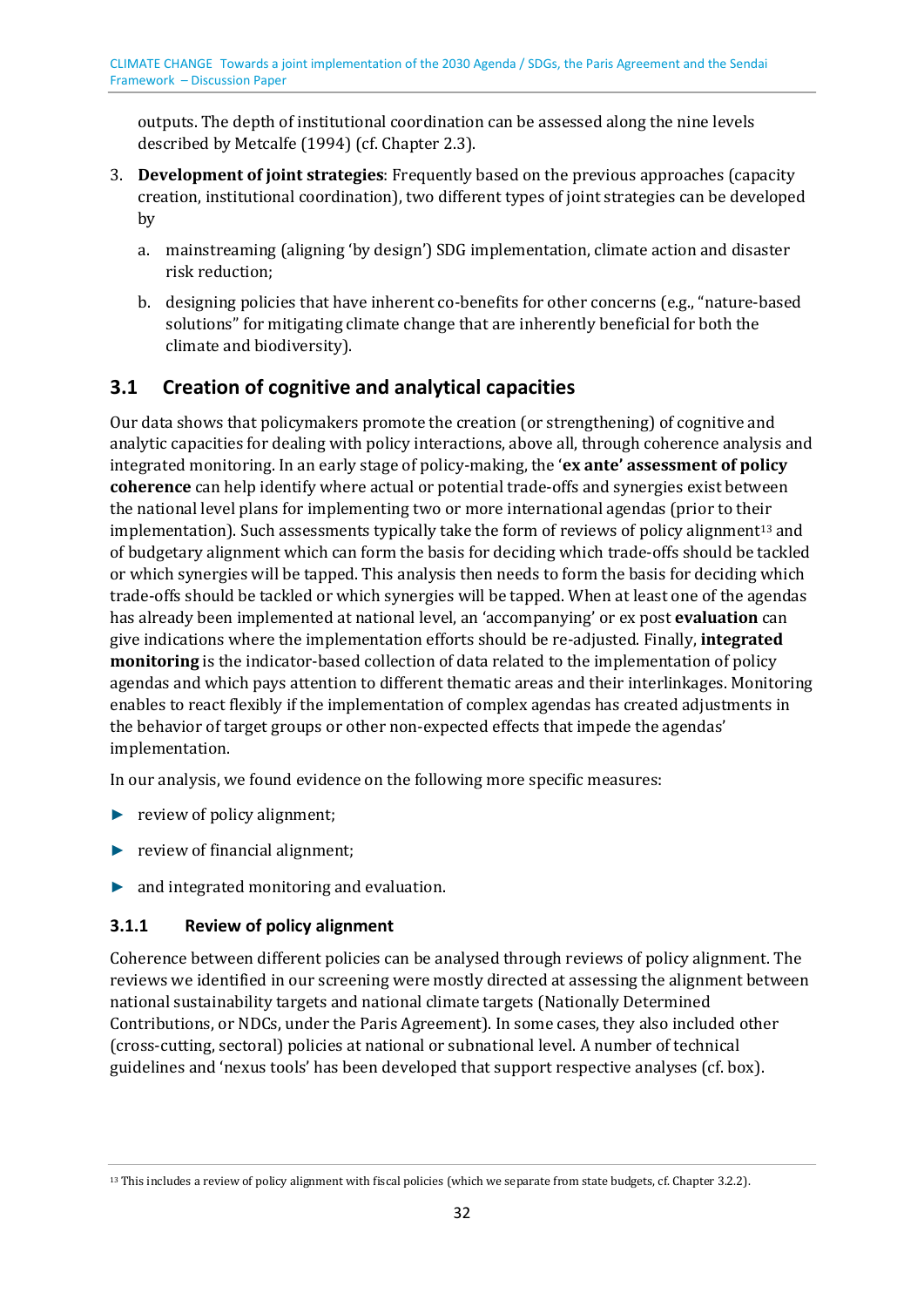Examples:

- ► Impact assessment of NDCs/ planned climate action on SDG implementation (e.g., Mexico, Indonesia, Kenia)
- ► Multicriteria analysis to prioritize NDC measures that also have SDG co-benefits (e.g., Mexico)
- ► Mapping of SDG goals and targets against national/subnational priorities, i.a. in line with the "Rapid Integrated Assessment" (RIA) method (e.g., Liberia, Iraq, Guyana, Bosnia and Herzegovina, Kazakhstan, Kenia etc.)
- ► Sustainability impact assessments of draft legislation (e.g., Germany reviewed by Parliamentary Advisory Council on Sustainable Development)

**Guidelines and tools supporting coherence analysis** 

- ► Examples of **technical guidelines**: CEPA strategy guidance note on Promotion of coherent policymaking (UN DESA und CEPA 2021); OECD 2017/18/19: "Policy Coherence for Sustainable Development"; NAP-SDG iFrame of the UNFCCC, Sustainable Development Guidance, SDG Accelerator and Bottleneck Assessment Tool (ABA), Rapid Integration Assessment (RIA), E-Handbook on Sustainable Development Goals, NAMA Sustainable Development Evaluation Tool, Guidance for NAMA Design in the context of NDCs: A Tool to Realize GHG Mitigation Under NDCs, Mainstreaming, Acceleration, Policy Support (MAPS) Practical; UNDP/UNEP (2020) guidance on "Enhancing NDCs through Circular Economy"; chapter on SDG alignment in UNEP DTU / UNFCCC (2020): Implementing nationally determined contributions (NDCs); WWF, UNEP, EAT & Climate Focus (2020), Enhancing Nationally Determined Contributions (NDCs) for Food Systems
- ► Tools for **integrated modelling**: ICES (Inter-temporal Computable Equilibrium System), SDG Local and Urban Governance Dashboard (LOGOD), DesInventar (Disaster Information Management System) Sendai, Integrated Sustainable Development Goals (iSDGs) Model, UNDP Climate Action Impact (CLIP) Tool

### <span id="page-32-0"></span>**3.1.2 Review of financial alignment**

<span id="page-32-2"></span>Coherence analyses can also [ta](#page-32-1)ke the form of reviewing the alignment of national budgets with international policy agendas.<sup>14</sup>

Examples:

- ► The 'Climate Public Expenditure and Institutions Review' (CPEIR) in Fiji examines how expenditures related to climate change and disaster risk reduction are integrated into national budgetary processes
- ► 'Sustainable development budgeting': In Finland, ministries have to report on resources allocated for national SDG priorities as well as taxes and harmful subsidies potentially harming SDG achievement

<span id="page-32-1"></span><sup>&</sup>lt;sup>14</sup> From a perspective of integrated implementation, such a review ideally captures the integration into national budgets of more [th](#page-32-2)an one international policy agenda. The examples we identified, however, reviewed financial alignment only in relation to one policy agenda each.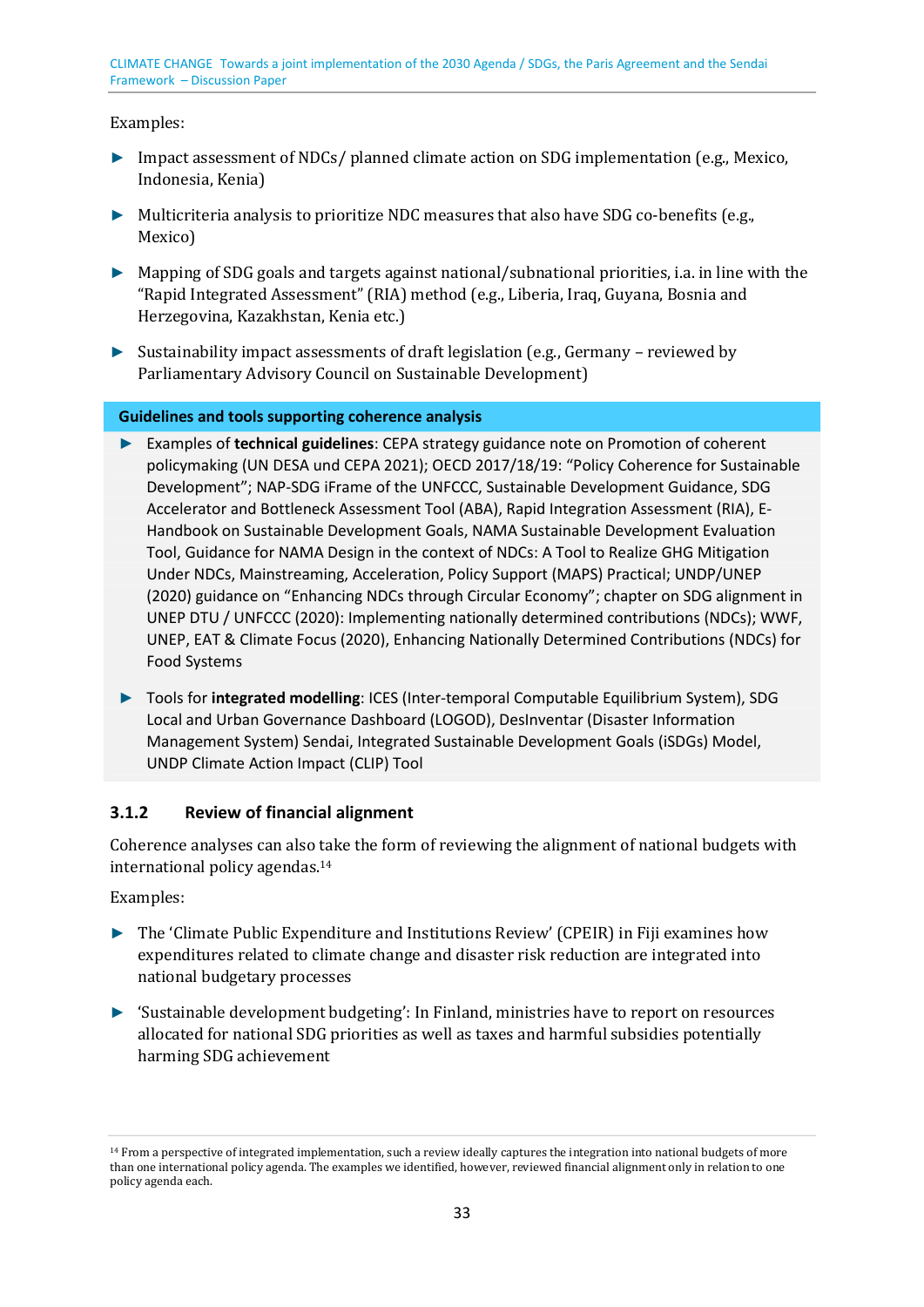### <span id="page-33-0"></span>**3.1.3 Integrated monitoring, reporting & evaluation**

Monitoring, reporting and evaluation of the SDG implementation across its diverse thematic fields is a first step; the next (much rarer) is the integration of monitoring, reporting and evaluation of SDG implementation with other agendas.

Examples:

- ► The Finnish National Audit Office has integrated the 2030 Agenda into its audit programmes, assessing how effectively sustainable development has been promoted in strategies and activities of ministries
- ► In Bangladesh, ministries are required to incorporate SDGs in annual business plans and budgets and demonstrate how they are meeting agreed indicators. The Prime Minister's Office tracks progress in line with a Monitoring and Evaluation Framework for the SDGs (under development)
- ► Some countries coordinate their national SDG and climate change reviews and development planning cycles (e.g., Togo and Kenya have used data collected for their VNRs in preparing new national development plans; Bouyé et al. 2018).

### <span id="page-33-1"></span>**3.2 Institutional coordination**

There are diverse forms of institutional coordination in the domestic implementation of international agendas. They range from high-level entities overseeing and coordinating implementation processes, cross-ministerial structures (e.g., inter-departmental and interadministration committees, collaborative units, task forces) to the involvement of national parliaments, other levels of administration (vertical coordination) and non-state actors.

Note that institutional coordination addresses the *process* of policymaking, not its outputs (policies). It is assumed, however, that coordinating the process indirectly helps integrate its outputs (here: the implementation of international agendas).

### <span id="page-33-2"></span>**3.2.1 High-level entity overseeing & coordinating implementation processes**

A common form of institutional coordination is to centralise responsibility for overseeing and coordinating the parallel implementation processes in a high-level entity (e.g., prime minister's office, chancellery), rather than giving it to individual or several ministries.

- ► In Bangladesh, an inter-ministerial SDG Monitoring and Implementation Committee is hosted by the Prime Minister's Office, involving 21 ministries, with outreach to civil society
- ► In Japan, the SDG implementation process overseen by the Global Warming Prevention Headquarters (a cabinet formation involving all ministers), led by the Prime Minister
- ► Other examples of a high-level entity overseeing and coordinating the implementation of the SDGs include Colombia, Finland, Germany, Mexico, Sierra Leone and Uganda.
- ► In some countries, the oversight for climate policy was also shifted to a central high-level entity (e.g., in Kenya to the president as chair of the country's National Climate Change Council; in Honduras, a climate change unit was created in the president's office, cf. Bouyé et al. 2018).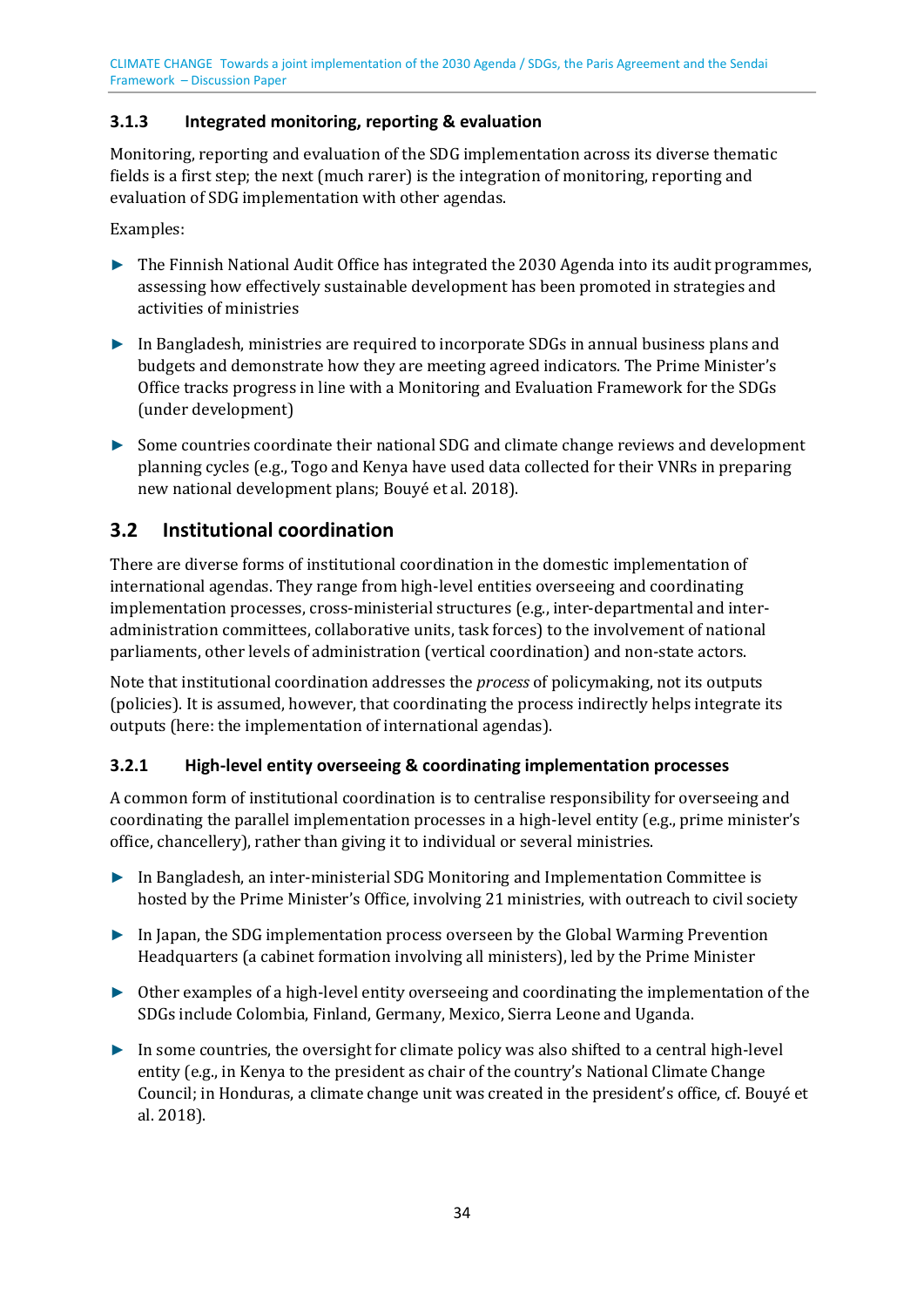### <span id="page-34-0"></span>**3.2.2 Cross-ministerial structures coordinating ministries across SDGs**

A more decentral form of institutional coordination is cross-ministerial structures serving to coordinate ministries across diverse sustainability areas (e.g., SDGs).

Examples:

- ► Line ministry responsibility: A number of countries have SDG or green economy focal points in all ministries which address SDGs and climate actions (e.g., Kenya, Finland, Ethiopia). In Germany, all government departments have a primary responsibility for their own contributions to implement the 2030 Agenda in their respective policy fields. Each ministry has a high-level coordinator for sustainable development, and each ministry publishes a departmental report once per legislative period outlining how the ministry's policies contribute to the implementation of the 2030 Agenda.
- ► Inter-ministerial coordination: Inter-ministerial coordination structures include an SDG working group coordinated by the Ministry of Finance (e.g., Denmark) or the Ministry of Planning (e.g., Kenya). In Germany, the Federal Ministry for Economic Cooperation and Development and the Federal Ministry for the Environment, Nature Conservation and Nuclear Safety share the responsibility for accompanying the 2030 Agenda at international level. The State Secretaries' Committee (SSC) for Sustainable Development (in which state secretaries from all ministries participate and which is chaired by the Head of the Federal Chancellery) steers the implementation. At the level of ministers, the 'Climate Cabinet' was established to coordinate the work of the government on climate protection. The committee includes the Federal Chancellor, six federal ministers (Environment, Finance, Economy, Construction, Transport, Agriculture), the head of the Chancellor's Office and the Government Spokesman. An interministerial Working Group on Adaptation to Climate Change coordinates adaptation-related work.

### <span id="page-34-1"></span>**3.2.3 Involvement of other administrative levels (vertical coordination)**

Integrated implementation is also promoted through improved ('vertical') coordination between different geographic-administrative levels, notably federal, state/regional and municipal levels.

Examples:

- ► The government coordinates with local authorities to integrate SDGs and climate agenda into local planning and budgeting (i.a., Colombia)
- ► Regional networks facilitate NDC implementation (i.a., Colombia)
- ► A national body for social dialogue involves local authorities (i.a., France)
- ► Federal structures: In Germany, a large share of legislation is jointly decided on by the federal Parliament (Bundestag, with its Committee on the Environment, Nature Conservation and Nuclear Safety) and the federal states (organised in the Parliament's second chamber, Bundesrat). Preparing legislation, the federal government and state governments coordinate in federal/state working groups. For instance, the Working Group on Climate, Energy, Mobility - Sustainability - BLAG KliNa – accompanies both the implementation of the sustainable development strategy and the national and European policies on climate mitigation and adaptation.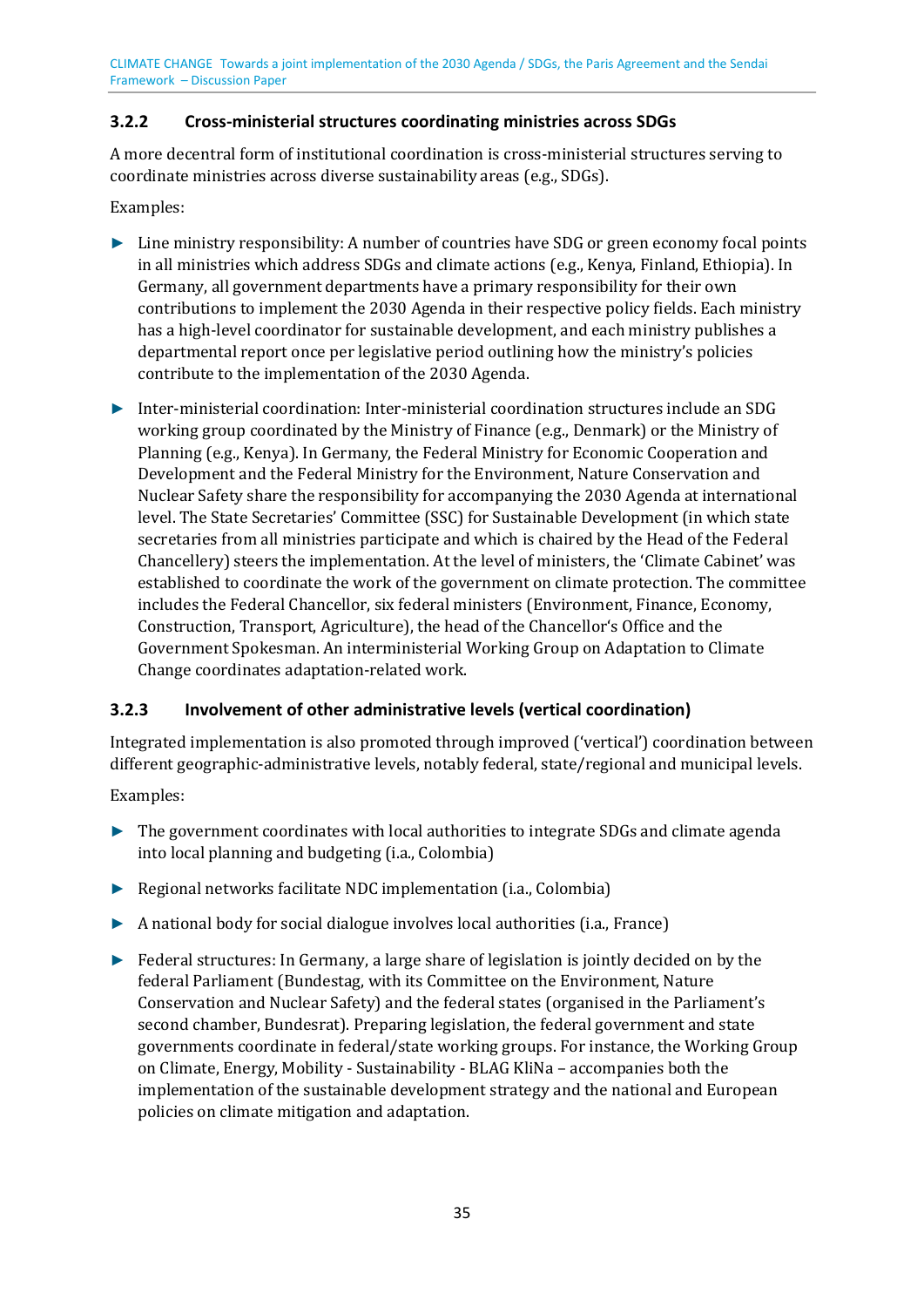### <span id="page-35-0"></span>**3.2.4 Involvement of national parliaments**

National parliaments have important legislative, budgetary, electoral/representative and control functions. In the implementation of international policy agendas, their role is limited though: sustainable development strategies, NDCs, National Adaptation Plans are generally formulated by governments and their administration rather than by parliaments. However, in some countries, national parliaments are nevertheless included in the cross-thematic coordination structures serving to implement the SDGs.

Examples:

- ► In some countries, the national parliament is recognised in the institutional framework to implement sustainable development (e.g., Germany's Parliamentary Advisory Council on Sustainable Development; Finland; Egypt's parliament monitors the implementation of the country's sustainable development strategy's objectives, targets, programs and projects against a set of key performance indicators).
- ► In Finland and Sweden obligations have been introduced that the government reports to the parliament on SDG-NDC policy alignment (2015 Finnish Climate Change Act, Sweden's Policy for Global Development)
- ► In some countries, parliamentary committees cover sustainable development, environment and/ or climate change and follow the respective implementation processes (e.g., South Korea's National Assembly UN SDG Forum)

### <span id="page-35-1"></span>**3.2.5 Involvement of non-state actors**

Various examples exist where non-state actors (stakeholders) are involved in the implementation of the SDG and/ or (ideally: combined) of the Paris Agreement. This involvement is typically of a consultative nature.

Examples:

- ► The Government consults with stakeholders on SDG implementation in various formats and processes (i.a., Bangladesh, Norway, Germany)
- ► A multi-stakeholder advisory body deliberates on an integrated policy agenda which includes climate, energy, sustainable development, biodiversity, and corporate responsibility issues (i.a., France – French National Council for the Ecological Transition)
- ► A particular form of stakeholder involvement is the involvement of science. In Germany, three advisory councils exist that advise the government on different aspects of sustainable development and/ or communicate sustainability concerns into the wider society; in addition, the broader science-policy network "Science Platform 2030" provides inputs into the implementation of the national sustainability strategy.

# <span id="page-35-2"></span>**3.3 Development of joint strategies**

By the "joint strategy development" we mean that in the development of a strategy or policy, concerns from other policy fields are taken up. Unlike institutional coordination, the development of joint strategies directly addresses *substantive outcomes*, not the process of politics. In the following subsections, we differentiate two approaches to joint strategy development: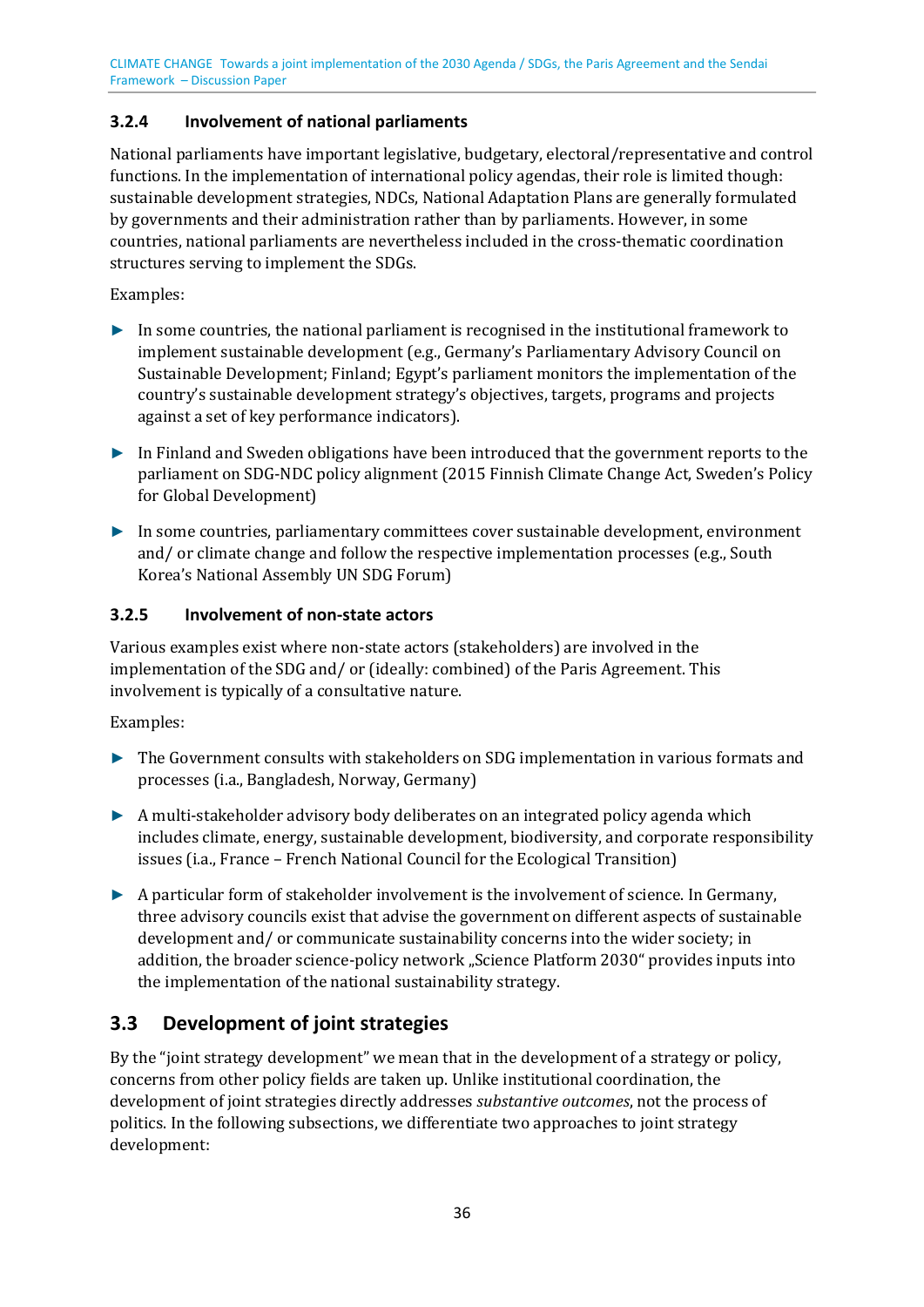- ► mainstreaming (integration 'by design') of sustainable development, climate or DRR concerns into different policy fields, including finance and budget programmes
- <span id="page-36-4"></span> $\blacktriangleright$  the use of (inter-/sectoral) policies which have inherent co-benefits for each other.<sup>[15](#page-36-3)</sup>

### <span id="page-36-0"></span>**3.3.1 Mainstreaming (integrating 'by design') sustainable development, climate and DRR concerns into different policy fields and finance**

The alignment of climate action and SDG implementation can be more encompassing / holistic or more specific/ targeted. In the first case, the aim is to integrate political agendas (SDGs, climate) in their entirety; in the second case, only parts of these agendas are attempted to be integrated (e.g., flanking environmental policies by social balancing measures or gendermainstreaming climate policies).

### <span id="page-36-1"></span>**Holistic climate-SDG alignment**

The alignment of climate action and SDG implementation can be more encompassing / holistic or more specific/ targeted (cf. Chapter [3.3.2\)](#page-37-0).

Examples:

- ► NDC implementation takes place under the SDG framework (e.g., Indonesia, Bangladesh; cf. Bouyé et al. 2018)
- ► SDGs are recognised in the development of NDCs as well as in long-term low-carbon strategies and adaptation plans; mitigation or adaptation action with SDG co-benefits is prioritised (e.g., Mexico, Colombia)
- ► Climate and social priorities are aligned within wider integrative policy frameworks and strategies (e.g., Sweden's goal of becoming the 'world's first fossil-free welfare state'; Mongolia's Green Growth policy; Wales' 'Well-being of Future Generations Act' 2015)
- ► SDG concerns are mainstreamed in ministries' annual business plans and budgets (i.a., Bangladesh, Finland, Ghana)
- ► SDGs and NDC alignment is registered in a certificate of compliance for the annual budgets, as the certificates assess consistency with the national development plan which in turn serves to implement SDGs and the NDC (Uganda)
- ► SDGs are mainstreamed into ministries' annual business plans & budgets, i.e. the ministries need to account for how their future budgets addresses priorities of the national SDG implementation (e.g., Bangladesh, Indonesia)
- ► A political objective is defined on required budget shares for climate action (EU)

### <span id="page-36-2"></span>**Targeted social flanking & gender mainstreaming of climate action, biodiversity conservation or disaster risk reduction**

Rather than trying to align policy agendas in their entirety with each other, climate action, biodiversity conservation, or disaster risk reduction can be socially flanked or gender-

<span id="page-36-3"></span><sup>15</sup> In addition to these, there are examples of the targeted mainstreaming of environmental or DRR concerns into the implementation [of](#page-36-4) other policies such as agricultural or planning policies. We will not elaborate on these forms of integration since they represent 'simple' (one-dimensional) integration rather than the more comprehensive integration efforts we are concerned with (cf. Chapter [2.1\)](#page-19-0).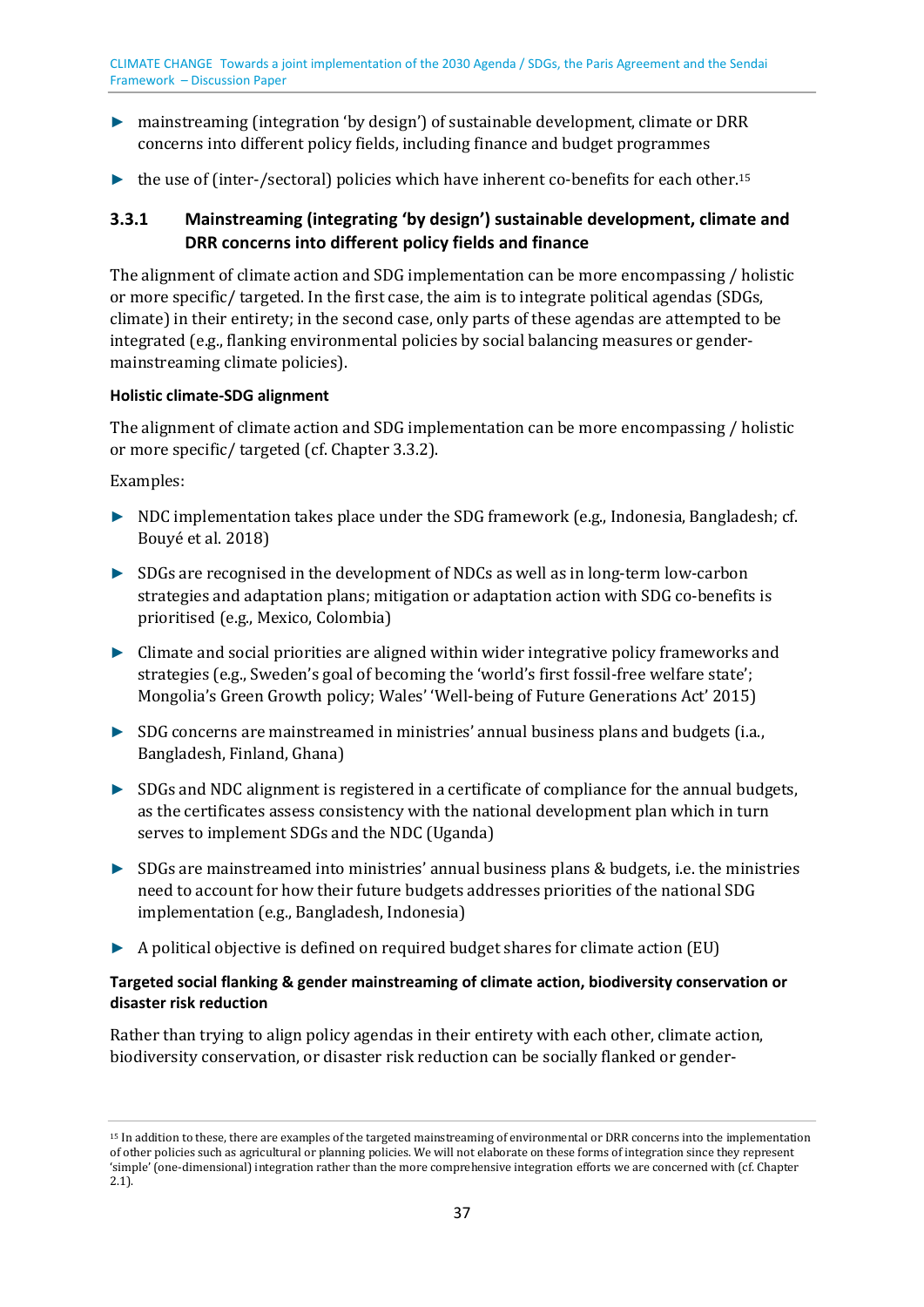mainstreamed. This helps implementing social SDGs like reduced poverty (SDG 1), reduced inequality (SDG 10) and greater gender equality (SDG 5).

Examples:

- ► Financial bonuses are introduced for energy efficiency retrofitting and energy cheques buffer carbon tax expenses (France)
- ► Gender considerations are mainstreamed in climate finance (e.g., Kenya)
- ► Legislation on climate action provides for the assessment of gender and human rights (e.g., Uganda)
- ► An action plan is developed on gender and climate (e.g., Peru)

### <span id="page-37-0"></span>**3.3.2 Designing (inter-/sectoral) policies with inherent co-benefits**

While sectoral policies can be intentionally designed to integrate other policy concerns ('mainstreaming', cf. Chapte[r 3.3.1\)](#page-36-0), a number of policies have been identified that *inherently* include co-benefits for such other concerns. As the design of the respective measures can still make a difference regarding the strength of co-benefits, it is difficult to draw a clear distinction towards 'integration by design'.

In 2017, an analysis of 148 developing country NDCs revealed many co-benefit policies between NDC mitigation and adaptation actions and the SDGs. This concerned, notably, clean energy (99% of developing country NDCs), land use, land use change and forestry (65.5%), transport (60%), waste management (66%) and the mitigation aspects of agriculture (65%) (SIDA 2017a, quoting UN EOSG & UNFCCC 2017).

Examples (e.g., IPCC 2019, B.1.1):

- ► 'Nature based solutions' can restore natural landscapes (SDG 15) while helping to store carbon (SDG 13); in many cases, they are also pro-poor (SDG 1)
- ► Ecosystem-based approaches in agriculture can promote food security (SDG 2), preserve soils (SDG 15.3) and biodiversity (SDG 15, CBD), watercourses (SDG 6.3) and biodiversity (SDG 15, 16), close nitrogen and carbon cycles while increasing productivity (SDG 2) and reducing impacts on human health (SDG 3.9). An example are sustainable soil management practices (e.g. agroecology, agroforestry, organic and conservation agriculture, landscape management, etc.) which foster food security (SDG 2) as well as soil carbon storage (Art. 13.2).
- ► Urban farming increases access to food in cities (SDG 12.3), strengthens cities' resilience (SDG 11) and contributes to sustainably using underutilized lands.
- ► Ecosystem-based adaptation policies have co-benefits for climate adaptation (SDG 13.1), biodiversity (SDG 15, CBD implementation) and health (SDG 3)
- ► Reducing food loss and waste enhances food security (SDG 12.3) and reduces greenhouse gas emissions (SDG 13)
- ► The allocation of land-rights to indigenous communities and enforcement of such rights reduces poverty (SDG 1), reduces inequalities (SDG 10), supports sustainable forest management (SDG 15) as well as climate mitigation and adaptation (SDG 13)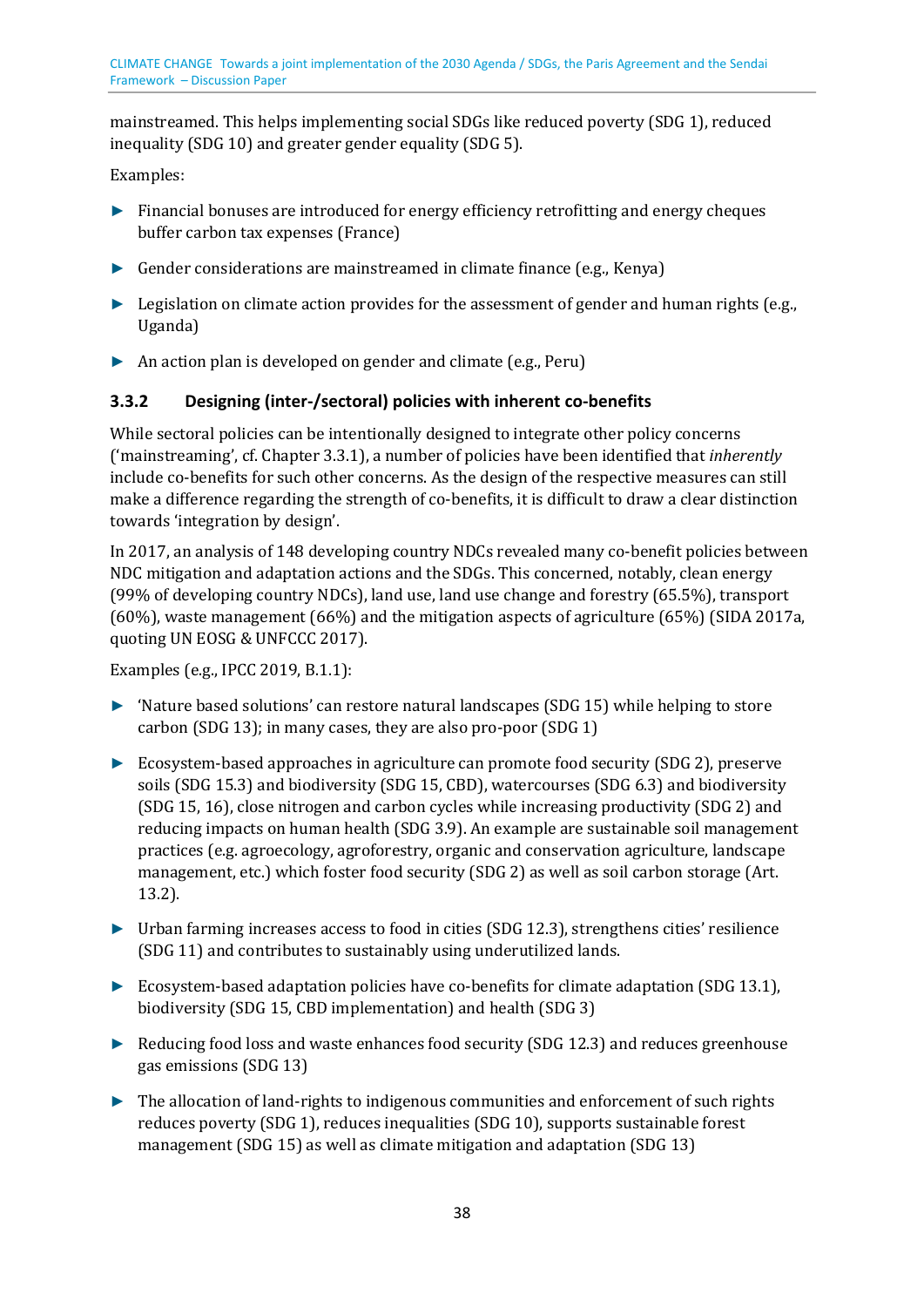- ► Just Transition policies buffer the phasing out of emission-intensive industries (SDG 13) through creation of decent and quality jobs ideally in green industries (SDG 8), education and vocational training (SDG 4), and social protection (SDG 1)
- ► Improving public transport reduces GHG emissions (SDG 13) as well as pollution and road accidents (SDG 3), supports vulnerable groups (SDG 11.2) and ultimately makes cities more inclusive and sustainable (SDG 11)
- ► Climate adaptation measures (SDG 13.1) aimed at reducing flood, weather, and drought risks equal measures enacted for wider disaster risk reduction (SDG 11.B)
- ► Measures for climate adaptation (SDG 13.1) and wider disaster risk reduction (SDG 11.B) support healthy lives (SDG 3), reduce the number of deaths and of people affected by disasters (SDG 11.5), protect the world's cultural and natural heritage (SDG 11.4) and protect terrestrial ecosystems (SDG 15)
- ► Improving resource efficiency & circular economy (SDG 11.4) reduces pollution (SDG 3.9, 6.3) and in many cases energy consumption, thus contributing to climate change mitigation (SDG 13.2). It also reduces land-degradation (SDG 153, 2.4) and helps conserving biodiversity (SDG 14, 15). It can create new jobs, thus contributing to the achievement of full and productive employment (SDG 8.5)

### <span id="page-38-0"></span>**3.4 Discussion**

What conclusions can we draw from our analysis – what has been achieved, where are gaps and deficits with regard to an integrated implementation of the 2030 Agenda, the Paris Agreement and the Sendai Framework? In a first step, we look into the different **entry points** as laid out above (Chapte[r 2.3.2\)](#page-25-0).

- ► Thematically, i.e. with regard to **issues**, the documents we screened mostly pointed to integrative mechanisms for implementing the 2030 Agenda's sustainability issues across governmental departments and levels. In a number of cases, SDG implementation was coupled with implementing climate mitigation action as part of the Paris Agreement obligations. Implementing climate adaptation and the Sendai Framework are less integrated both with SDG implementation and with other policies in general. Disaster risk reduction is clearly the issue area that is least integrated with other (implementation) policies, and that should be addressed more in the future.
- ► In terms of **administrative levels**, most identified cases related to the national level (which was abetted by the selection of data sources). Only few of the identified examples related to regional or municipal implementation. To a certain extent this may be related to our choice of documents (e.g., national-level VNRs), but it also seems a gap. The documents we screened did not propose any *international*-level mechanisms for integrating the agendas' implementation. However, it might be worth to explore international options of integrating the three agendas to a greater extent. One idea might be the provision of a voluntary reporting format for NDCs which provide a matrix which relates the NDC's components to the SDGs, with potentially positive and negative interactions; cf. Table 1 in Colombia's updated NDC, Gobierno de Colombia 2020, pp. 13-21).
- ► In terms of **outputs** of policy integration, we find as diverse products as impact assessment and evaluation studies, annual policy or budget reports, horizontal and vertical coordination structures, coordinator positions, inclusion of non-governmental actors, (comprehensively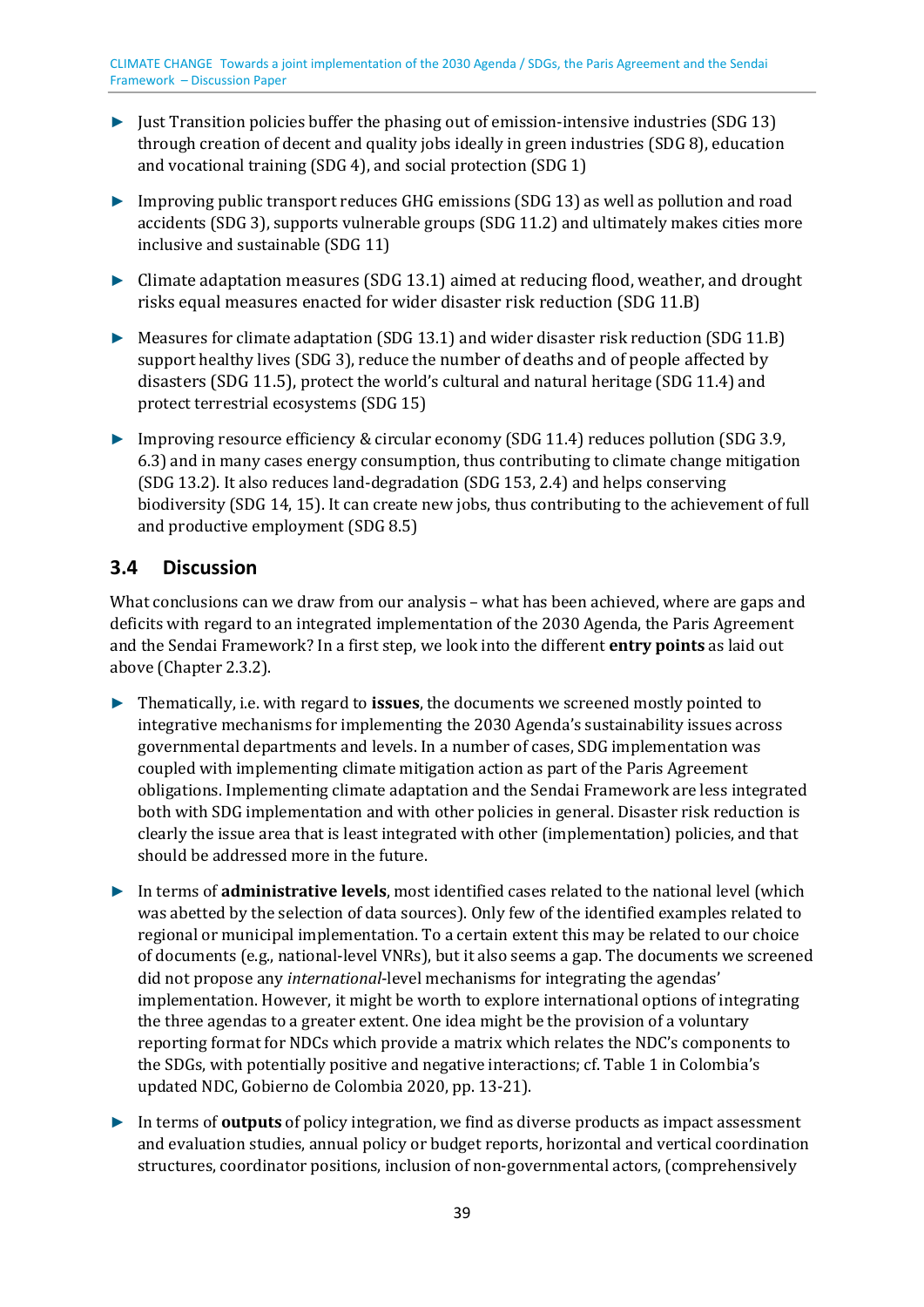or partially) integrated strategies/policies and budgets, and policies with inherent cobenefits.

- ► With regard to **governance mechanism** used in integrated implementation, a number of approaches draw on knowledge (e.g., coherence analysis, monitoring, reporting, evaluation; consultative forms of stakeholder involvement etc.); others on participation and competences (cross-ministerial coordination; involvement of other administrative levels and national parliaments). Only few approaches draw on leadership (high-level entities overseeing/coordinating implementation) or money (mainstreaming sustainability concerns into budgets, setting climate/SDG targets for budgets). Promoting these mechanisms provides an opportunity to improve policy integration,
- ► Along the dimensions of **policy, politics and polity**, our sample of identified practices exhibits a focus on approaches related to **policy** (in the form of joint strategy development) and **polity** (in the shape of capacity building and institutional coordination). **Politics**-related aspects of integrated implementation are implicit in approaches to institutional coordination, though they may depend more on the actual practices and cultures of coordination than the institutional forms themselves. These practices and administrative cultures are important for actually facilitating coordination and should be considered more both in policy research and practice.
- ► Along the **policy cycle,** most of the identified approaches relate to **policy formulation** and **policy implementation**. Few approaches relate to the phase of evaluation and monitoring. This gap should be addressed in future, too.

In a second step, and cutting across some of the entry points, we look at the **approaches** identified earlier in this chapter (creation of capacities, institutional coordination, development of joint strategies). Among these, probably most efforts are aimed at **institutional coordination.** Institutional coordination is partly equipped with a centralised process steering, partly with cross-ministerial structures, and partly with both. Vertical coordination structures seem still rare, as does the involvement of national parliaments. The creation of **cognitive and analytical capacities** for policy integration was dominated by ex-ante coherence analyses and integrated monitoring, with less evidence of ex post evaluations and integrated reporting. For the **development of joint strategies** a number of different mechanisms could be observed – from the prioritisation of SDGs in climate policies via their mainstreaming in ministries' business plans and budgets, explicit budget targets for SDGs and climate action, the alignment of respective concerns within wider integrative policy frameworks, the targeted social flanking or gender mainstreaming of environmental policies or employment of policies with inherent cobenefits.

What has been achieved with regard to the **depth of integration**? This question is difficult to answer with the available data. We can, however, make some informed assumptions:

- ► Methods to **create cognitive and analytical capacities** typically support avoiding contradictions (level L4 of Metcafe's metric); achieving higher levels of integration will thus profit from an application of respective methods.
- ► Forms of **institutional coordination** can support a broad variety of integration levels, from level L2 through to level L9. Much depends on the actual practices and cultures of cooperation, beyond the institutional forms proper. The observed approaches to integrate the implementation of the SDGs and Paris Agreement usually lead (at best) to an avoidance of contradictions (level 4 of Metcalfe's metric, cf. above). Interdepartmental sustainability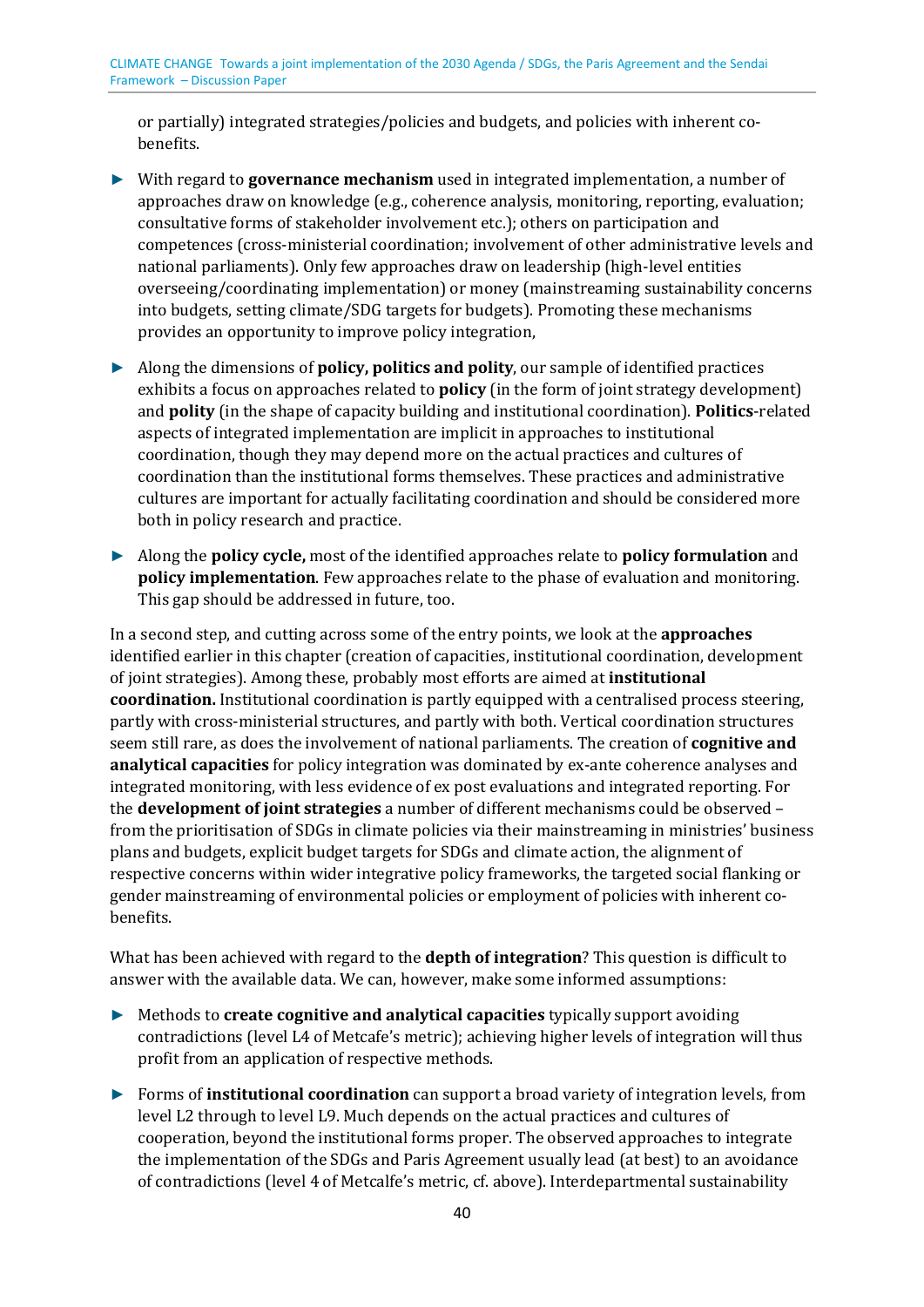strategies, too, typically do not involve a genuine search for consensus, common parameters or priorities, but are often based rather on the line-up of political projects that were planned. Generally, political actors have incentives to tap into co-benefits in order to find majorities for political projects. However, when conflicting goals are involved, decisions in the political process are usually avoided and resolved through 'negative coordination'. Negative coordination describes the (mere) avoidance of conflicts with the interests of other actors and is differentiated from positive coordination as the maximisation of joint welfare with other actors (Scharpf 1993). In central areas of sustainability policy, such as food, mobility, nitrogen discharges and or biodiversity protection, policy-makers are far from defining common parameters and priorities applying to all policy fields, and it is even difficult to reach a consensus on concrete measures. Only recently, this has been exemplified in the reform of the European Common Agricultural Policy – which largely followed a sectoral logic rather than considering cross-cutting sustainability goals.

► **Joint strategy development** requires integration level L4 or higher. To date, however, joint strategies can at best be identified for the field of climate mitigation (not, however, for adaptation or other SDG areas): climate mitigation targets are broken down for the various sectors and departments. However, the example of climate mitigation also shows that once targets have been agreed, they tend to be diluted or called into question during implementation. Integrated policy and cross-cutting tasks require a robust institutionalization going beyond the avoidance of contradictions.

While the achievement of Level L4 or - at most - L5 seems possible for many instances of integrated implementation, it is not yet sufficient to promote genuinely transformative change. In the following chapter, we therefore explore how the achievement of deeper policy integration (levels L5 and higher) could be promoted through impulses from beyond the mechanisms for policy integration.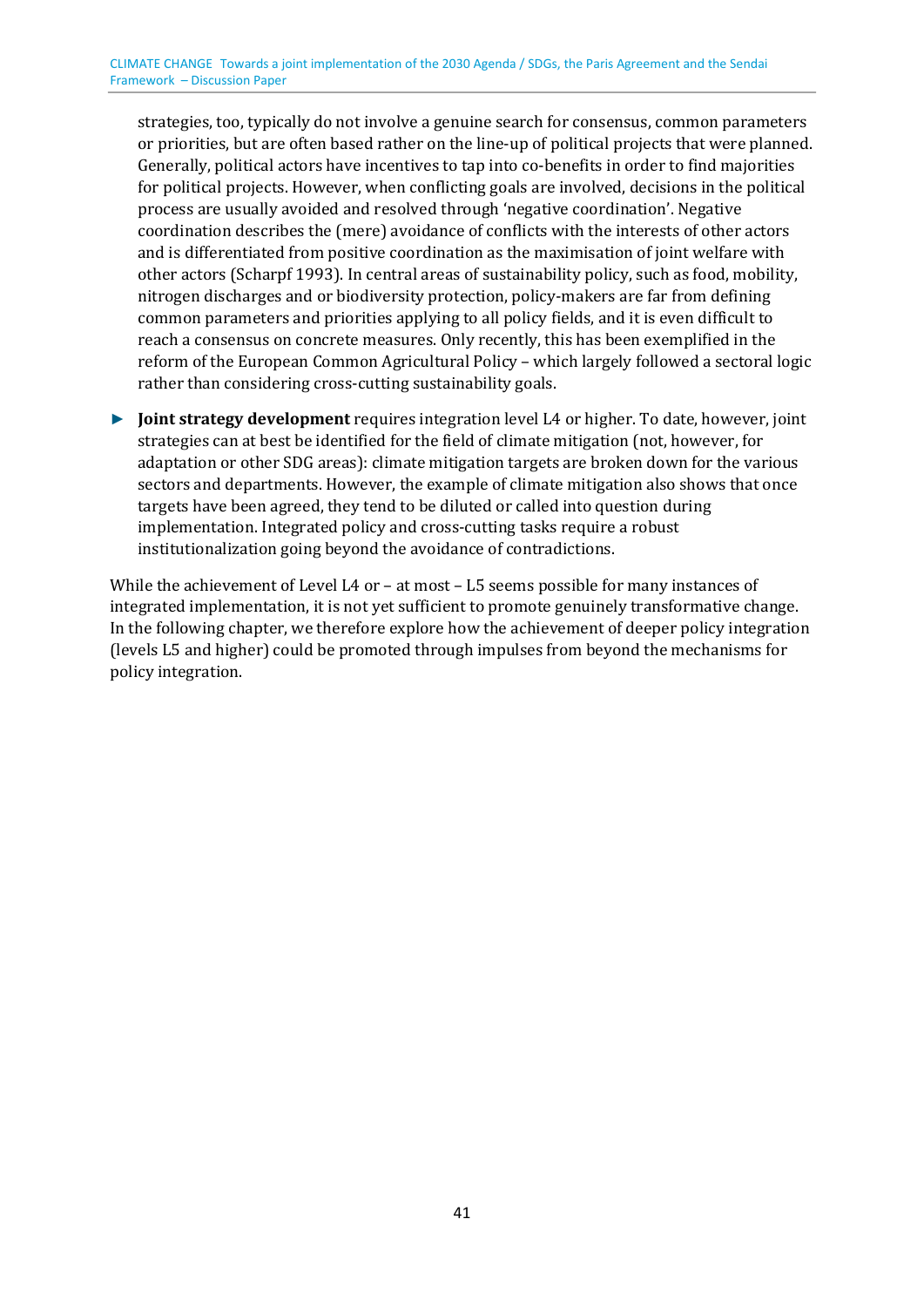# **4 Potential drivers for deepened policy integration**

Based on the analysis that the implementation of international agendas in many cases does not yet reach 'deeper' levels of policy integration, we consulted different bodies of literature, looking for potential drivers of policy integration. In the following, we present four approaches ('drivers') that could help to remedy the gaps and deficits in the integrated implementation of our policy agendas.

# <span id="page-41-0"></span>**4.1 Political leadership: Commitment to integrative implementation and courage to address political trade-offs**

Literature on environmental policy integration points out the need for environmental and sustainability concerns to be brought into the political process by political leaders applying political commitment and will to it (Jordan und Lenschow 2010; Dupont und Oberthür 2012).

Relevant political actors include the heads of government, the leaders of the political parties that make up the governments or the government factions in the parliaments. These leaders can be expected to set common parameters or priorities, which in turn are implemented in political processes. The environmental policy integration literature has pointed to the role of the political composition of the ruling party (or parties) in government – with centre-left governments often putting more efforts into environmental policy integration than conservative and right-wing governments – and to visions and projects of individual political leaders (Jordan und Lenschow 2010). In addition, central entities coordinating implementation processes play a significant role for integrated implementation (Breuer et al. 2019). Since environmental ministries in many countries belong to the "weaker" ministries, guaranteeing high-level political leadership from Prime Minister' Offices or from a team of ministries can drive integrated implementation (Breuer et al. 2019; GIZ 2018).

Political leadership, however, should not be limited to promoting institutional mechanisms and coordination instruments. Rather, it should extend to addressing political conflicts and tradeoffs. Such trade-offs to date hamper the setting and achieving of deeper sustainability targets for implementation. In industrialised countries, examples range from making mobility and food consumption more environmentally sustainable to ensuring affordable but climate-friendly housing.

# <span id="page-41-1"></span>**4.2 Self-commitment to citizen participation and deliberative processes**

The integration of sustainability concerns into climate policy and vice versa can also benefit from citizen participation and deliberation, in particular if deliberative approaches are expanded and new forms of participation tried out.

Procedures for integrating citizens into policy-making were introduced and tested at the municipal level in the past decades. Increasingly, national governments are also using civic participation and deliberation to generate momentum in political processes. Deliberative formats differ quite distinctively from each other in terms of length, resources that went into the planning, implementation and evaluation, degree of high-level political support, range of people involved and ultimately: outcomes. Whereas some formats seek to co-creatively develop policy through a wide range of different actors, other approaches can be considered alibi events, seeking to legitimize ready-made political decisions. Citizen juries or citizen dialogues have flourished in the past years and are considered "one of the most innovative methods of fostering citizen participation in government" (OECD 2020: 116). The Irish Constitutional Convention (2012-2014) is an example that inspires sustainability policy (e.g. the French Citizen Convention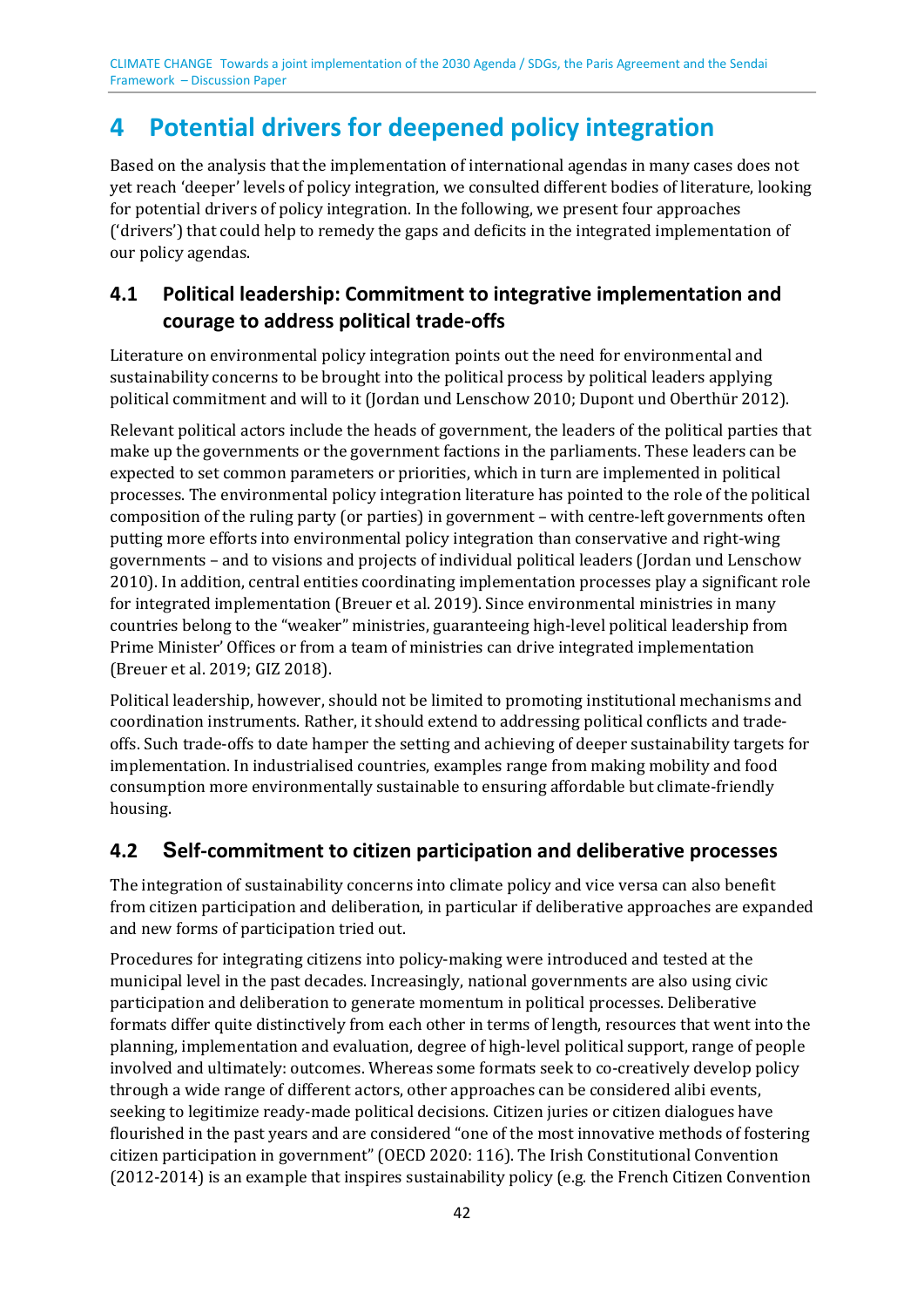for Climate): beyond consultation, participation can be designed in a way that key topics are discussed politically prepared in citizen juries. The random selection of their participants contributes to a non-hierarchical discourse.

Civic participation and deliberation can contribute to policy integration in that the concerns of a broader group of people are introduced to policy-making. A precondition for this to succeed is broad societal inclusion and the granting of equal and fair access of all major stakeholders, actively engaging them in all phases of the policy cycle (OECD 2017; 2020; House and Howe 2000). This includes, among others, encouragement and support through the provision of, for instance, remuneration of expenses and child-/eldercare (OECD 2020).

# <span id="page-42-0"></span>**4.3 Strong impulses from science and research**

Policy integration can also be driven by strong impulses from science and research. Most notably, the climate policy agenda has been and continues to be driven by science: With the IPCC at international level and corresponding scientific institutions in many countries, reference points have been created against which policy is to be measured. The parameters for climate policy (e.g., 1.5°C target, emission budgets, reduction targets and pathways) are based on findings and suggestions by science. A similarly effective dynamic has been observable in the international politics on the ozone hole (Litfin 1995).

Governments regularly bind themselves to the findings and advice of science. This taps into a key source of legitimacy. For science to play an appropriate role, processes and institutions are developed and mandated. There is a long tradition of setting up advisory bodies or ad hoc Commissions on more specific issues. Assessment processes which compile the state of knowledge and assess it with regard to a policy agenda exist at international, regional (EU, OECD) or national level. National science academies are used in many countries to assess the state of knowledge on specific issues and to derive policy recommendations. All these bodies generate resonance in the public and thus put topics on the agenda. To the extent that they address cross-cutting issues such as sustainable development, pressure is created on governmental departments to act on these issues and to develop integrated policies (an example for cross-cutting science-policy contributions in Germany are SDNS 2020; WPN2030 2019; Leopoldina 2017).

# <span id="page-42-1"></span>**4.4 Sustainable finance**

Financial markets may also drive the demand for integrated policies. If financial market actors want to invest in a climate-friendly and sustainability-oriented way, they depend on a policy framework that supports this and provides a fair investment as well as business environment. This includes long-term and reliable policy targets and measures to direct investment by private financial market actors towards more sustainable activities; as well as adjustments to public lending and investment (or divestment) policies. A sustainability orientation of investors, in turn, is an essential lever to motivate companies to become active in more sustainable, climatefriendly business fields and to account for risks related to climate change and disasters. From the point of view of financial market actors wishing to invest in relevant fields, and from the perspective of 'real economy' companies wishing to accordingly adjust their operations, an integrated policy is desirable.

With the "EU taxonomy", the EU has developed an evaluation system that is intended to steer finance in this direction (European Commission 2020). The Taxonomy so far provides detailed assessment criteria for climate mitigation and climate adaptation. However, following an integrative approach, criteria for four other environmental issue areas included in the 2030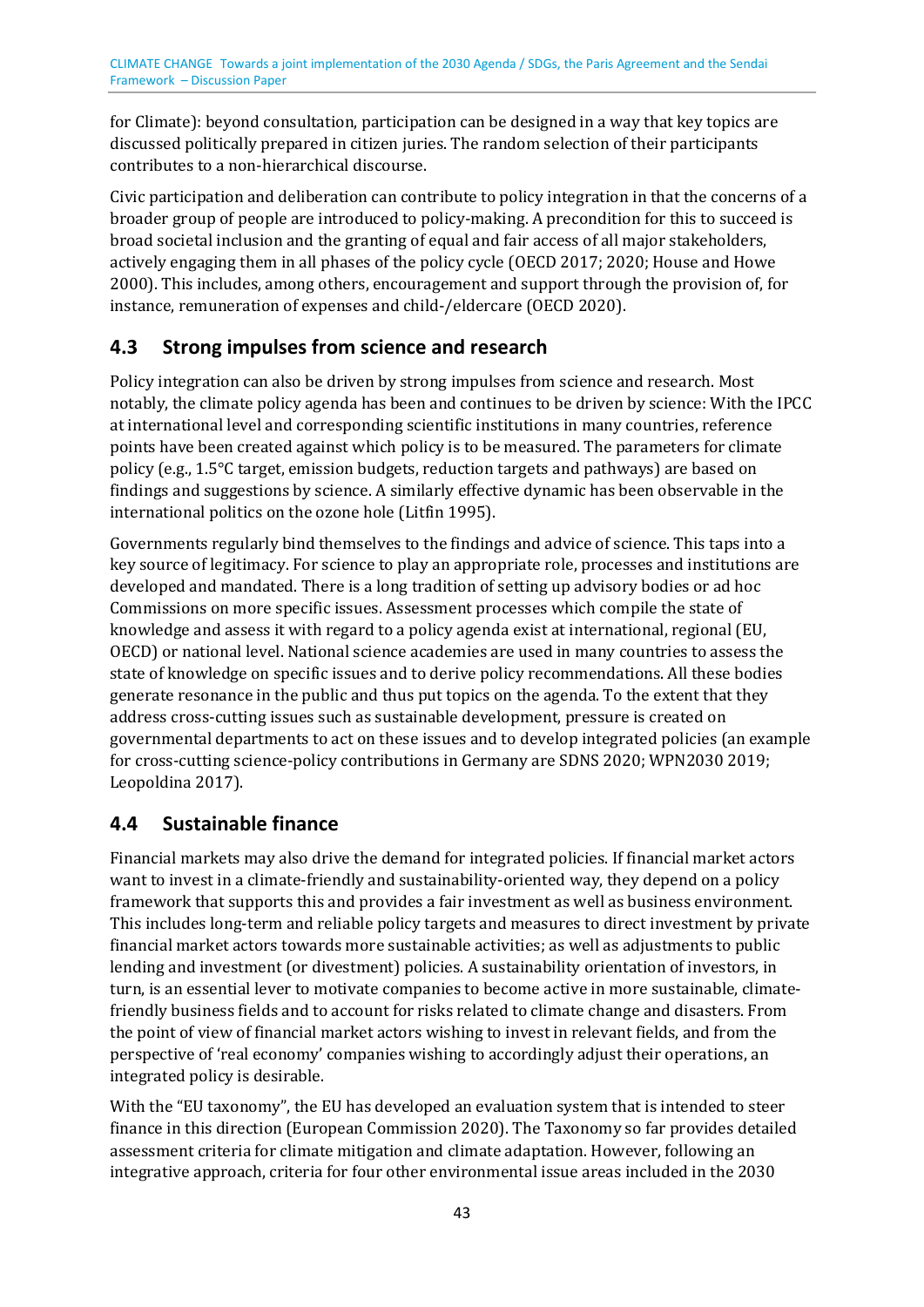Agenda are being or will be developed in the future, namely for the sustainable management of water (SDG 6) and marine resources (SDG 14), the transition to a circular economy (SDG 11.6, 12), pollution prevention and control (SDG 3.9, 6.3), the protection and restoration of biodiversity and ecosystems (SDG 14, 15). While the Taxonomy does not explicitly cover disaster risk reduction and considers social aspects (e.g., related to SDG 1, 3, 5) only in the form of minimum safeguards, it does provide a lever for an integrated implementation of the Paris Agreement, 2030 Agenda and potentially (in the future) further agendas such as the Sendai Framework. Other measures and instruments to promote sustainable finance envisaged by or suggested to policy-makers (Bundesregierung 2021; SFB 2021) can also be used to promote the compatibility of finance and investment flows with the three agendas, taking into account the need of investors and companies for integrated frameworks rather than juxtaposed agendas. At the same time, integrating the three agendas into sustainable finance requirements will also promote transformative change, which requires changes to the systems of production and consumption and hence massive investment flows.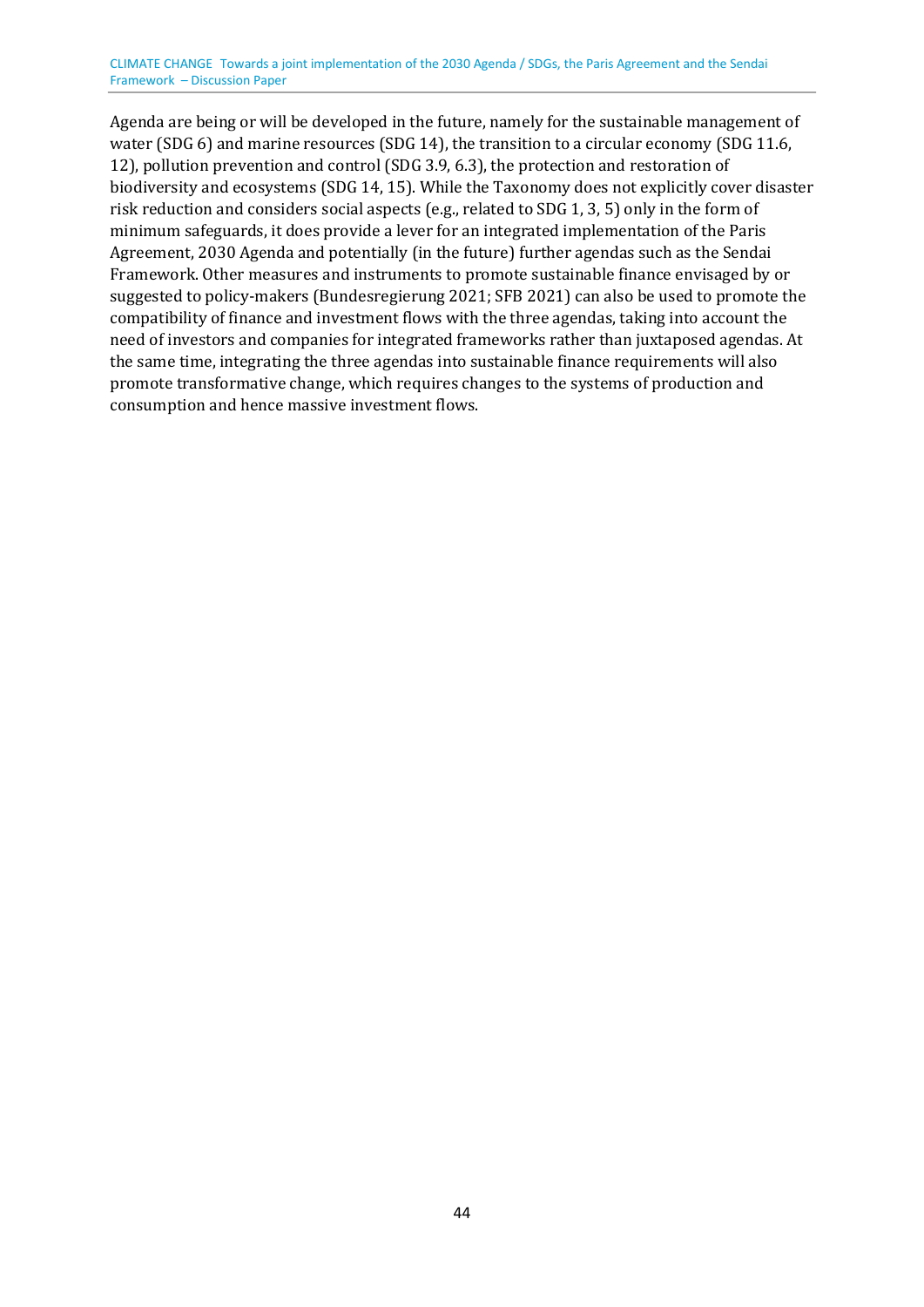# <span id="page-44-0"></span>**5 Conclusions**

In this discussion paper, we have approached the question of how three transformative international policy agendas adopted in 2015 – the 2030 Agenda on sustainable development, the Paris Agreement on climate change and the Sendai Framework on disaster risk reduction – can be implemented in a more integrated way. There exists some overlap between the objectives of these agendas, and measures to implement the objectives can lead to synergies or trade-offs (Pham-Truffert et al. 2020; Nilsson et al. 2018). Better understanding how the agendas interact helps prioritising implementation policies that maximise synergies between them and navigate trade-offs. The paper shows that **integrated implementation is possible**. The rich evidence summarised in this paper shows that ample options are already in use to jointly implement the three agendas as well as to integrate the implementation of the multi-issue 2030 Agenda with its 17 goals. Cognitive and analytical capacities assessing interlinkages and trade-offs can be strengthened, both with regard to ex ante and ex post evaluations; processes and institutions be better coordinated; and, based on this, joint strategies be developed. Joint strategy development includes the mainstreaming of specific policy concerns into other policies (by design) and the use of policy options that provide co-benefits for the other agendas.

**Integrated implementation is also expedient**: it can prevent that implementation of one agenda (partly) undermines the achievement of the others – for instance, that climate mitigation options (e.g., bioenergy policies) or adaptation options (e.g. dam building) are chosen that damage biodiversity (SDG 15) or negatively affect agricultural land use and food supply (SDG 2). Moreover, integrated implementation can explicitly foster synergies and help to avoid administrative duplication (e.g., parallel processes, multiple reporting), thus strengthening both the effectiveness and efficiency of implementation. In addition to already employed approaches, vertical integration, the involvement of national parliaments and non-governmental stakeholders, promoting administrative cultures for cooperation are some promising pathways for 'widening' integrated implementation.

However, it transpired that, in many cases, the **integrated implementation of the agendas is not yet 'deep'**. The achievement of 'avoiding contradictions' (Level L4) and – at most – 'searching for consensus' (L5) seem realistic for many instances of integrated implementation. Examples of joint strategies are well-known in the field of climate mitigation where reduction targets are broken down for various sectors and departments. We do not find comparable examples in the realm of climate adaptation or the other SDG areas. Frequently, the focus is on political projects that can be attained without major resistance or costs ('low-hanging fruit') while in the case of goal conflicts, political decisions tend to be avoided. Policy-makers shy away from defining common parameters and priorities, and it is often difficult to reach a consensus even on concrete measures. On this basis, genuinely transformative change towards sustainability cannot be achieved.

We have suggested four potential **drivers to deepen policy integration** and promote transformative change: political leadership, citizen participation and deliberative processes, impulses from science and research, as well as sustainable finance. These drivers are interlinked with each another: political leadership can arise from knowledge-based or deliberative processes and in turn can make them possible. Importantly, the drivers are not intended to replace the integrative approaches sketched above, but rather are supportive to them. While integrative processes seem indispensable for implementation of overlapping agendas as well as for transformative change, they need strong impulses to contribute effectively to implementing climate goals and the sustainability agenda.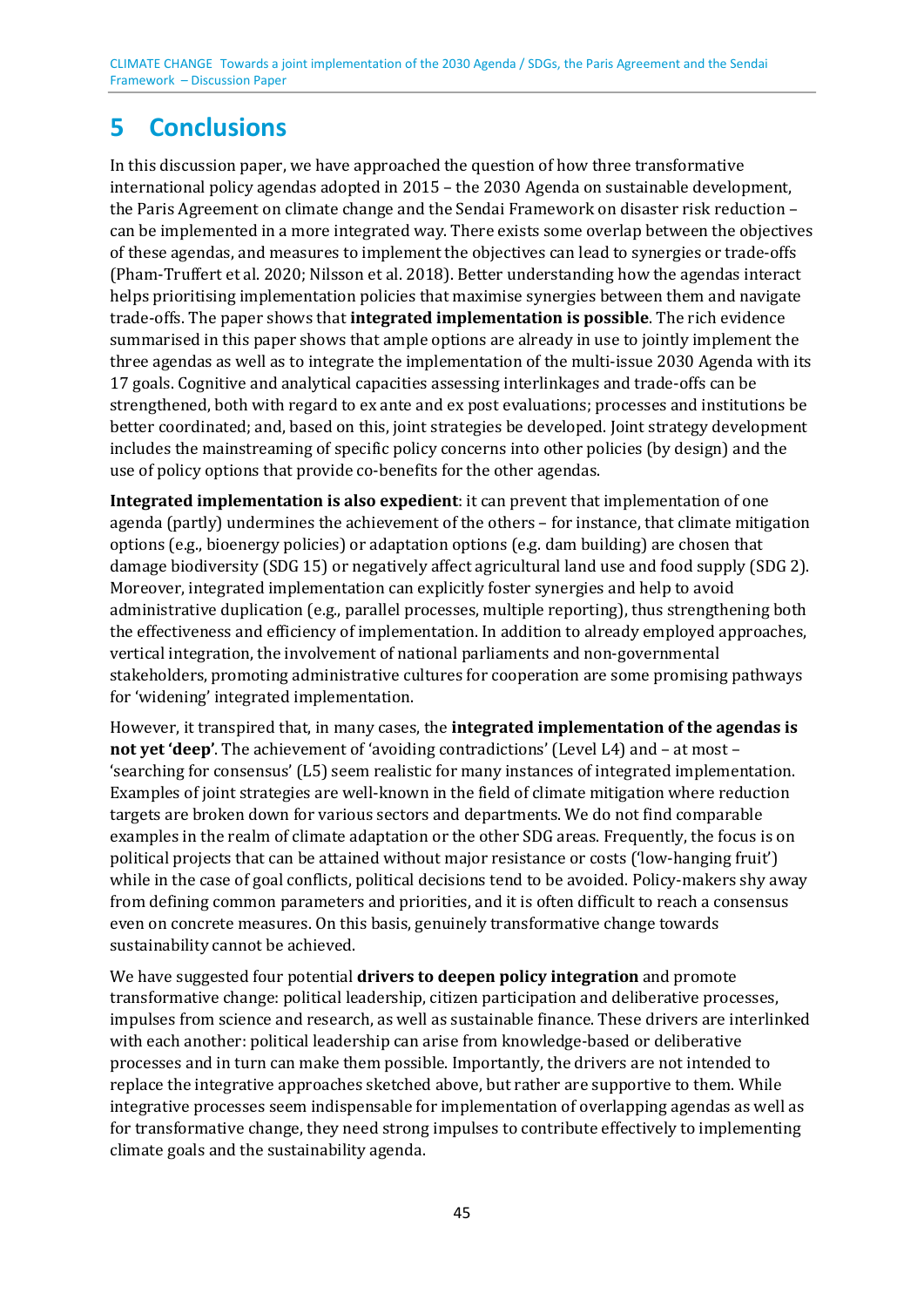To live up to the **transformative claims** of the three 2015 agendas, they need to become the guiding principles of policy making instead of being treated as separate agendas. This implies a consideration of synergies, but also of trade-offs between their goals. In Germany, for instance, crucial trade-offs relate to environmentally-friendly but affordable food, mobility and housing. A more determined tackling of these trade-offs and development of genuinely joint strategies is necessary. While using co-benefit approaches is a way to exploit synergies (e.g., energy efficiency or food waste policies that help people save energy and money at the same time), mainstreaming approaches can help to deal with trade-offs. A case in point is the flanking of stringent environmental policies with social compensation measures, to mitigate the distributive effects of climate policies or even turn them from regressive to progressive effects. Such strategies reflect how relevant the concrete design of implementation measures is and that differing designs can make a difference with regard to the synergetic or conflictive nature of policy goal interactions.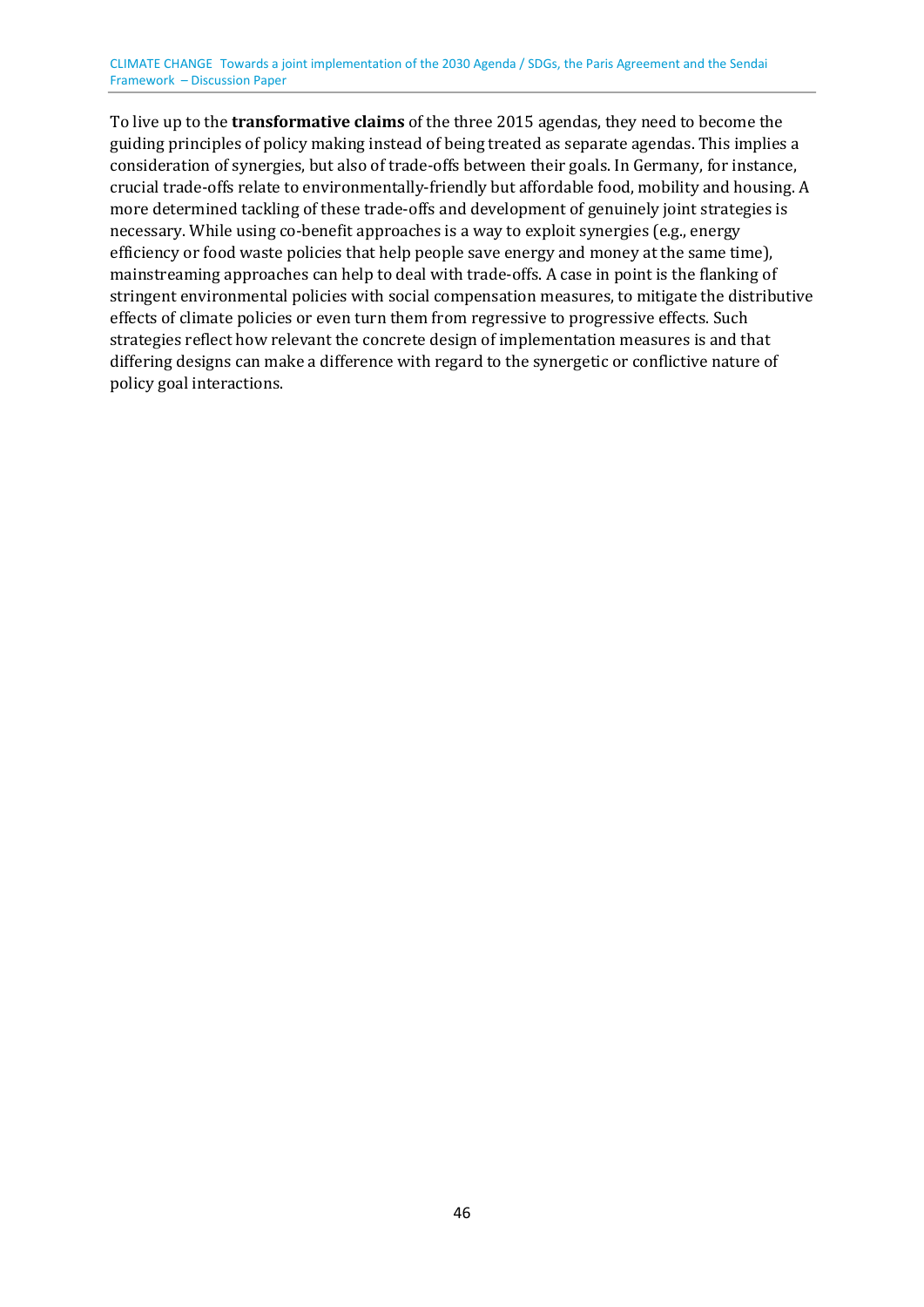# <span id="page-46-0"></span>**6 List of references**

- Berkers, E.; Geels, F. W. (2011): System innovation through stepwise reconfiguration: the case of technological transitions in Dutch greenhouse horticulture (1930–1980). In: *Technology Analysis & Strategic Management*  23 (3), pp. 227–247.
- Bilharz, M. (2007): Key Points nachhaltigen Konsums 1. Auflage. Marburg: Metropolis Verlag.
- Bouyé, M.; Harmeling, S.; Schulz, N.-S. (2018): Connecting the Dots: Elements for a Joined-Up Implementation of the 2030 Agenda and Paris Agreement. GIZ; WRI. Bonn, 2018.
- Brand, A.; Furness, M.; Keijzer, N. (2021): Promoting Policy Coherence within the 2030 Agenda Framework: Externalities, Trade-Offs and Politics. In: *PaG* 9 (1), pp. 108–118. DOI: 10.17645/pag.v9i1.3608.
- Breuer, A.; Leininger, J.; Tosun, J. (2019): Integrated policymaking: Choosing an institutional design for implementing the Sustainable Development Goals (SDGs), Deutsches Institut für Entwicklungspolitik (Discussion Paper). Bonn.
- Bueb, B.; Tröltzsch, J. (2021): Policy Brief: Towards Sustainable Adaptation Pathways, A Concept for Integrative Actions to Achieve the 2030 Agenda, Paris Agreement and Sendai Framework. German Environment Agency/ Umweltbundesamt (ed.). Dessau-Roßlau, 2021.
- Bueb, B.; Tröltzsch, J.; Reichwein, D.; Oldenburg, C.; Favero, F. (2021): Conceptual and analytical paper: Towards Sustainable Adaptation Pathways, A concept for integrative actions to achieve the 2030 Agenda, Paris Agreement and Sendai Framework. In collaboration with Julia Teebken, Klaus Jacob, Martin Voss, Ralph Bodle (Climate Change, 48/2021). German Environment Agency/ Umweltbundesamt (ed.). Dessau-Roßlau, 2021.
- Bundesregierung (2021): Deutsche Sustainable Finance-Strategie. Berlin, 2021.
- Climate Action Tracker (2021): Warming Projections Global Update, Global Update: Climate Summit Momentum. May 2021. Climate Analytics and New Climate Institute (ed.), 2021.
- Climate Transparency (2020): Climate Transparency Report 2020, Comparing G20 Climate Action and Responses to the Covid-19 Crisis, 2020.
- Creutzig, F.; Erb, K.-H.; Haberl, H.; Hof, C.; Hunsberger, C.; Roe, S. (2021): Considering sustainability thresholds for BECCS in IPCC and biodiversity assessments. In: *GCB Bioenergy* 13, pp. 510–515.
- Dietz, S.; Adger, W. N. (2003): Economic growth, biodiversity loss and conservation effort. In: *Journal of environmental management* 68 (1), pp. 23–35.
- Dupont, C.; Oberthür, S. (2012): Insufficient climate policy integration in EU energy policy: the importance of the long-term perspective. In: *Journal of Contemporary European Research* 8 (2).
- EEA (2019): Sustainability transitions, policy and practice (EEA Report, 09/2019). European Environment Agency, 2019.
- EEA (2020): Sustainable Development Goals and the environment in Europe: a cross-country analysis and 39 country profiles (Report, 21/2020). European Environment Agency. Copenhagen, 2020.
- European Commission (2020): Final report of the Technical Expert Group on Sustainable Finance, 2020. Online available at

https://ec.europa.eu/info/sites/info/files/business\_economy\_euro/banking\_and\_finance/documents/2003 09-sustainable-finance-teg-final-report-taxonomy\_en.pdf.

Geels, F. W.; Kern, F.; Fuchs, G.; Hinderer, N.; Kungl, G.; Mylan, J.; Neukirch, M.; Wassermann, S. (2016): The enactment of socio-technical transition pathways: A reformulated typology and a comparative multi-level analysis of the German and UK low-carbon electricity transitions (1990–2014). In: *Research Policy* 45 (4), pp. 896–913.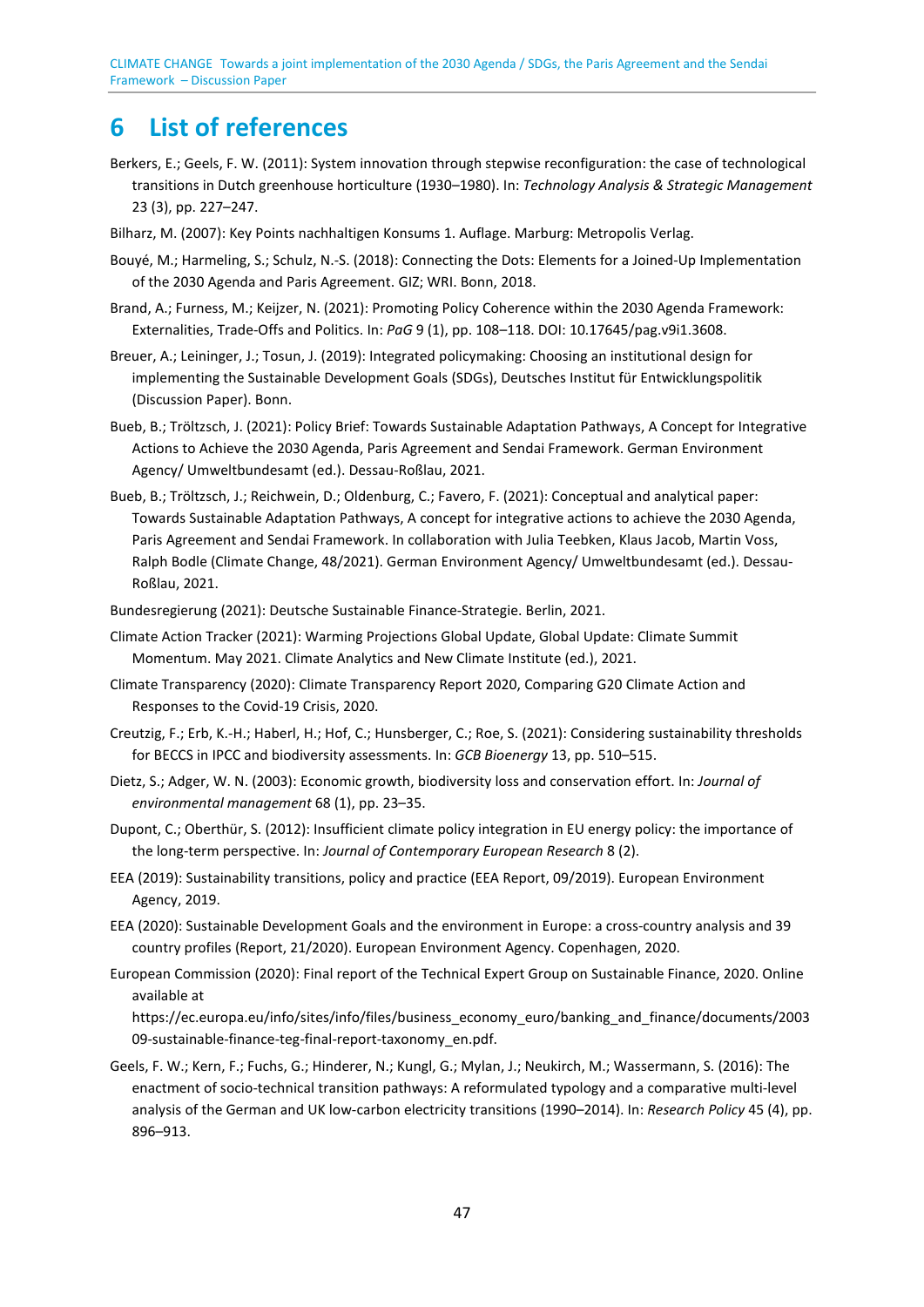- Gibson, T. D.; Pelling, M.; Ghosh, A.; Matyas, D.; Siddiqi, A.; Solecki, W.; Johnson, L.; Kenney, C.; Johnston, D.; Du Plessis, R. (2016): Pathways for transformation: Disaster risk management to enhance resilience to extreme events. In: *Journal of Extreme Events* 3 (01), p. 1671002.
- Grießhammer, R.; Brohmann, B. (2015): How Transformations and Social Innovations Can Succeed, Transformation Strategies and Models of Change for Transition to a Sustainable Society. Baden-Baden: Nomos.
- Harvey, C. A.; Dickson, B.; Kormos, C. (2010): Opportunities for achieving biodiversity conservation through REDD. In: *Conservation Letters* 3 (1), pp. 53–61.
- Heyen, D. A. (2019): Governance-Ansätze für nachhaltige Transformationen auf dem Prüfstand dreier Praxisfelder. In: *GAIA - Ecological Perspectives for Science and Society* 28 (1), pp. 198–203. DOI: 10.14512/gaia.28.S1.5.
- Heyen, D. A.; Menzemer, L.; Wolff, F.; Beznea, A.; Williams, R. (2020): Just Transition in the context of EU environmental policy and the European Green Deal. Issue Paper under Task 3 of the 'Service contract on future EU environment policy', 2020.
- House, E. R.; Howe, K. R. (2000): Deliberative democratic evaluation in practice. In: Evaluation models: Springer, pp. 409–421.
- ICSU (2017): A Guide to SDG Interactions: from Science to Implementation. International Council for Science. Paris, 2017.
- IGS (2019): Global Sustainable Development Report 2019: The Future is Now Science for Achieving Sustainable Development. Independent Group of Scientists appointed by the United Nations Secretary-General. New York, 2019.
- IPBES (2019): Summary for policymakers of the global assessment report on biodiversity and ecosystem services of the Intergovernmental Science-Policy Platform on Biodiversity and Ecosystem Services. Intergovernmental Science-Policy Platform on Biodiversity and Ecosystem Services. Bonn, 2019.
- IPCC (2012): Managing the risks of extreme events and disasters to advance climate change adaptation, A Special Report of Working Groups I and II of the Intergovernmental Panel on Climate Change [Field, C.B., V. Barros, T.F. Stocker, D. Qin, D.J. Dokken, K.L. Ebi, M.D. Mastrandrea, K.J. Mach, G.-K. Plattner, S.K. Allen, M. Tignor, and P.M. Midgley (eds.)]., Intergovernmental Panel on Climate Change. Cambridge: Cambridge University Press.
- IPCC (2018): Summary for Policymakers (Global Warming of 1.5°C). Intergovernmental Panel on Climate Change. Geneva, 2018.
- IPCC (2019): Climate change and land. Summary for policy makers, An IPCC special report on climate change, desertification, land degradation, sustainable land management, food security, and greenhouse gas fluxes in terrestrial ecosystems. IPCC, 2019. Online available at https://www.ipcc.ch/report/srccl/, last accessed on 1 Oct 2019.
- IRDR (2014): Transformative Development and Disaster Risk Management. In collaboration with M. Gall; S. L. Cutter and K. Nguyen (IRDR AIRDR Publication, 4). Integrated Research on Disaster Risk. Beijing, 2014.
- IRP (2020): Resource Efficiency and Climate Change: Material Efficiency Strategies for a Low-Carbon Future, A report of the International Resource Panel. United Nations Environment Programme. Nairobi, 2020.
- Jacob, K.; Wolff, F.; Graaf, L.; Heyen, D. A. (2020): Transformative Umweltpolitik, Ansätze zur Förderung gesellschaftlichen Wandels. In collaboration with Brohmann, B. and Grießhammer, R. (UBA-Texte, 07/2020). Dessau, 2020.
- Jordan, A.; Lenschow, A. (2010): Environmental policy integration: a state of the art review. In: *Environmental Policy and Governance* 20 (3), pp. 147–158.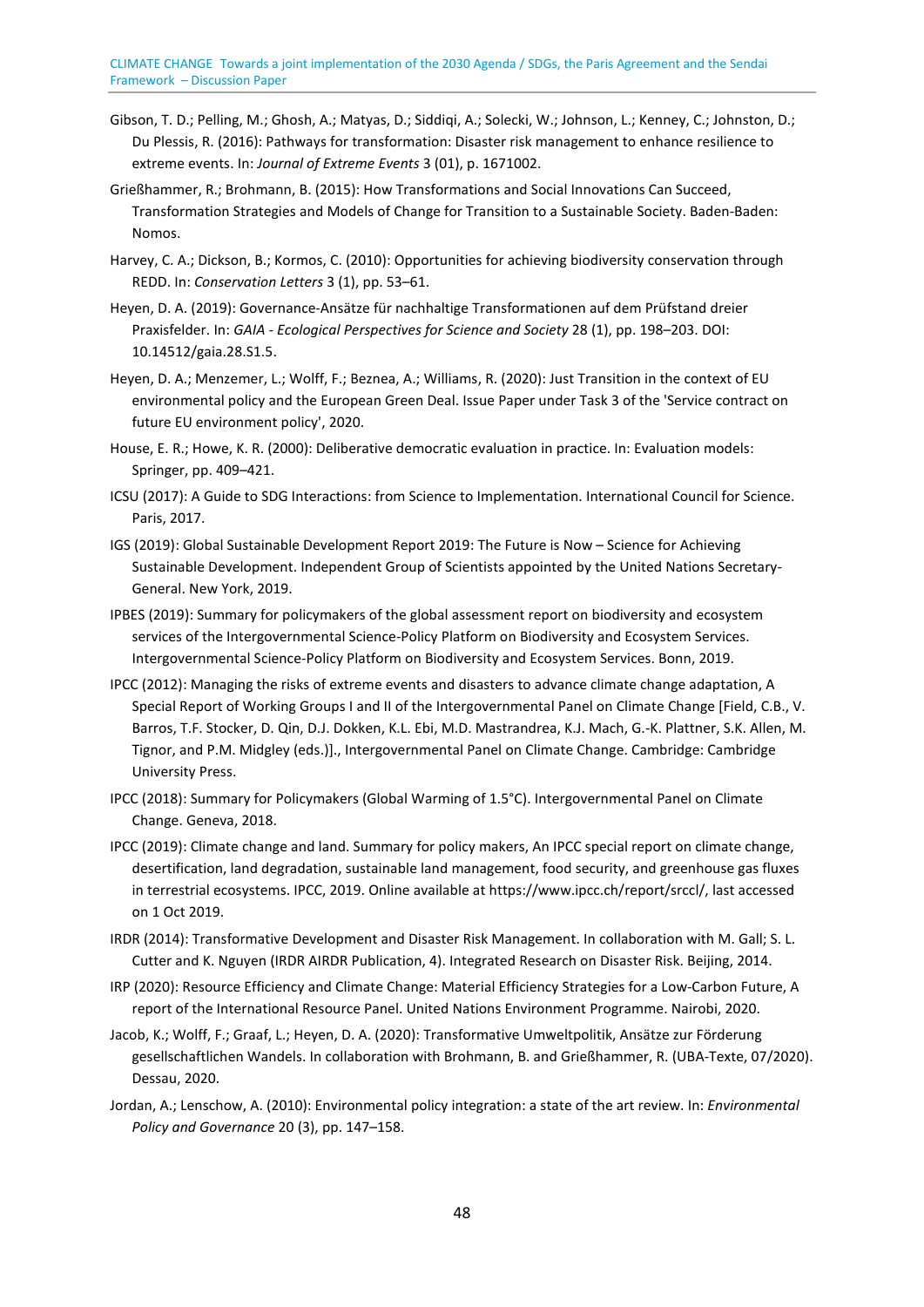- Kemp, R.; Loorbach, D. (ed.) (2003): Governance for sustainability through transition management. Open Meeting of Human Dimensions of Global Environmental Change Research Community, Montreal, Canada, Montreal.
- Kemp, R.; Rotmans, J. (2005): The Management of the Co-Evolution of Technical, Environmental and Social Systems. In: Weber, M. and Hemmelskamp, J. (ed.): Towards environmental innovation systems. Berlin, New York: Springer, pp. 33–55.
- Lafferty, W.; Hovden, E. (2003): Environmental policy integration: towards an analytical framework. In: *Environmental Politics* 12 (3), pp. 1–22.
- Leopoldina (2017): Nachhaltige Zeitenwende? Die Agenda 2030 als Herausforderung für Wissenschaft und Politik. Leopoldina Nationale Akademie der Wissenschaften (ed.). Halle, 2017.
- Leuser, L.; Weiß, D. (2020): Transformationen kommunizieren Ein Beitrag zur Umsetzung transformativer Umweltpolitik (TEXTE, 88/2020). Umweltbundesamt (ed.), 2020.
- Litfin, K. (1995): Ozone discourses, Science and politics in global environmental cooperation. New York: Columbia University Press.
- Marques, A.; Martins, I. S.; Kastner, T.; Plutzar, C.; Theurl, M. C.; Eisenmenger, N.; Huijbregts, M. A. J.; Wood, R.; Stadler, K.; Bruckner, M. (2019): Increasing impacts of land use on biodiversity and carbon sequestration driven by population and economic growth. In: *Nature Ecology & Evolution* 3 (4), pp. 628–637.
- Matyas, D.; Pelling, M. (2015): Positioning resilience for 2015: the role of resistance, incremental adjustment and transformation in disaster risk management policy. In: *Disasters* 39 (s1), s1-s18.
- Metcalfe, L. (1994): International Policy Coordination and Public Management Reform. In: *International Review of Administrative Sciences* 60 (2), pp. 271–290.
- Nilsson, M.; Chisholm, E.; Griggs, D.; Howden-Chapman, P.; McCollum, D.; Messerli, P.; Neumann, B.; Stevance, A.-S.; Visbeck, M.; Stafford-Smith, M. (2018): Mapping interactions between the sustainable development goals: lessons learned and ways forward. In: *Sustainability Science* 13 (6), pp. 1489–1503. DOI: 10.1007/s11625-018-0604-z.
- Nilsson, M.; Griggs, D.; Visbeck, M. (2016): Policy: Map the interactions between Sustainable Development Goals. In: *Nature* 534 (7607), pp. 320–322. DOI: 10.1038/534320a.
- Nilsson, M.; Persson, Å. (2017): Policy note, Lessons from environmental policy integration for the implementation of the 2030 Agenda. In: *Environmental Science & Policy* 78, pp. 36–39.
- OECD (2017): Policy coherence for sustainable development 2017: Eradicating poverty and promoting prosperity. Paris: OECD. Organisation for Economic Cooperation and Development. Paris, 2017.
- OECD (2020): Innovative citizen participation and new democratic institutions: Catching the deliberative wave. Paris, 2020.
- Özokcu, S.; Özdemir, Ö. (2017): Economic growth, energy, and environmental Kuznets curve. In: *Renewable and Sustainable Energy Reviews* 72, pp. 639–647.
- Paton, D.; Buergelt, P. (2019): Risk, transformation and adaptation: ideas for reframing approaches to disaster risk reduction. In: *International Journal of Environmental Research and Public Health* 16 (14), p. 2594.
- Pham-Truffert, M.; Metz, F.; Fischer, M.; Rueff, H.; Messerli, P. (2020): nteractions among Sustainable Development Goals: Knowledge for identifying multipliers and virtuous cycles. In: *Sustainble Development*  28 (5), pp. 1236–1250.
- SCBD (2020): Global Biodiversity Outlook 5. Secretariat of the Convention of Biological Diversity. Montréal, 2020.
- Scharpf, F. W. (1993): Positive und negative Koordination in Verhandlungssystemen. In: Héritier, A. (ed.): Policy-Analyse: Springer, pp. 57–83.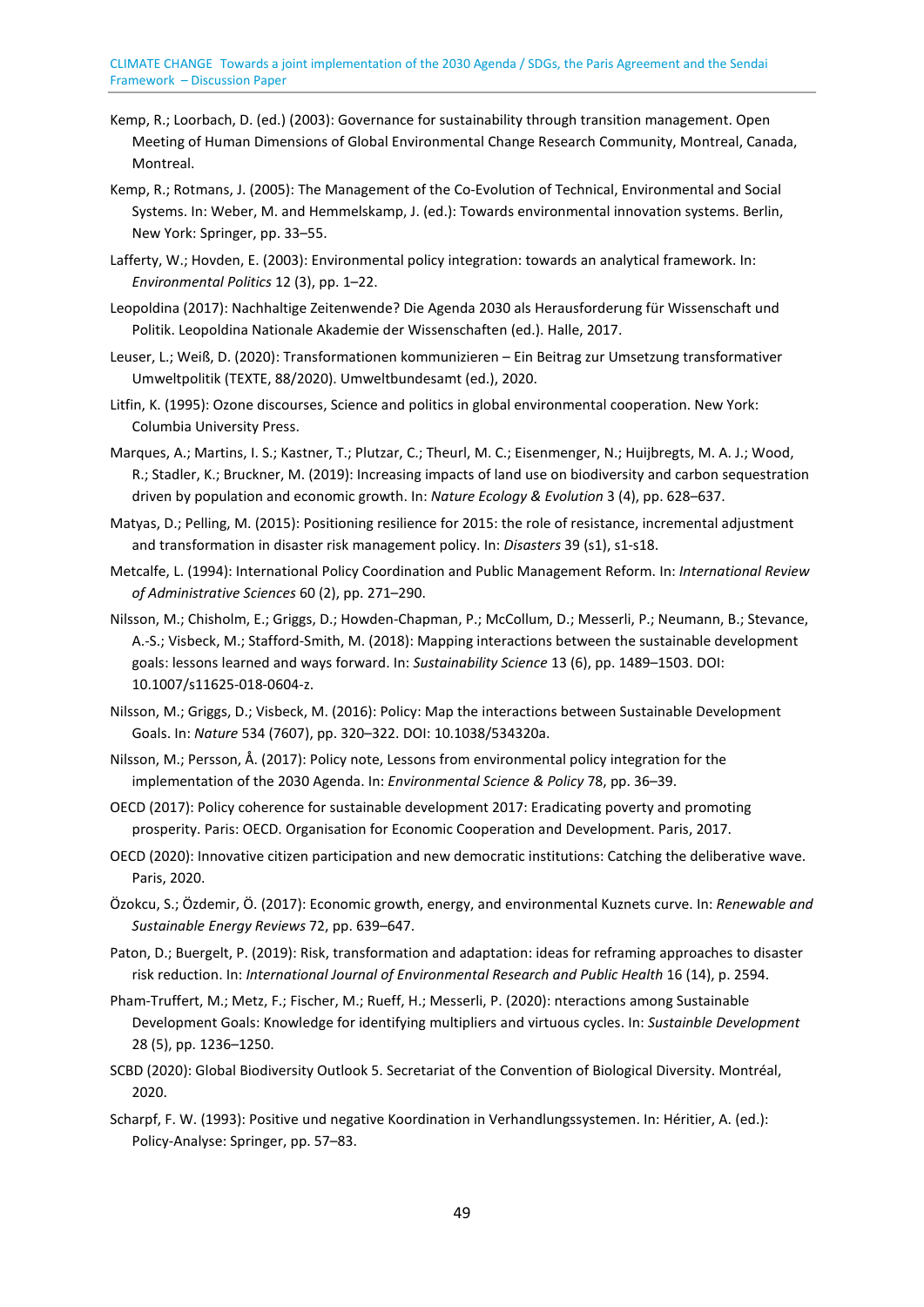- Scholz, I.; Keijzer, N.; Richerzhagen, C. (2016): Promoting the Sustainable Development Goals in Germany (Discussion Paper, 13/2016). Deutsches Institut für Entwicklungspolitik (ed.). Bonn, 2016.
- SDNS (2020): Nachhaltigkeitspolitik im Krisenmodus: Stellungnahme von SDSN Germany. Sustainable Development Solutions Network Germany. Bonn, 2020.
- SFB (2021): Shifting the Trillions, Ein nachhaltiges Finanzsystem für die Große Transformation. Sustainable-Finance-Beirat der Bundesregierung (ed.), 2021. Online available at https://sustainable-financebeirat.de/wp-content/uploads/2021/02/210224\_SFB\_-Abschlussbericht-2021.pdf, last accessed on 27 May 2021.
- SIDA (2017a): Integrating Climate Action into National Development Planning Coherent Implementation of the Paris Agreement and Agenda 2030, A Guide to support mplementation of the Paris Agreement – Part Three. Swedish International Development Cooperation Agency. Stockholm, 2017.
- SIDA (2017b): Integrating Climate Action into National Development Planning Coherent Implementation of the Paris Agreement and Agenda 2030. Swedish International Development Cooperation Agency. Stockholm, 2017.
- Stern, D. I. (2017): The environmental Kuznets curve. In: Oxford Research Encyclopedia of Environmental Science.
- Teebken, J.; Jacob, K.; Wolff, F. (2021): Towards a joint implementation of the 2030 Agenda / SDGs and the Paris Agreement (UBA Climate Change, 46/2021). Umweltbundesamt (ed.). Dessau-Roßlau, 2021.
- Terton, A. (2021): Coherence as the process of joint and integrated policy making, At the interface of Sustainable Development, Adaptation to Climate Change and Disaster Risk Management. Lessons learned from Germany. Deutsche Gesellschaft für Internationale Zusammenarbeit (ed.). Eschborn, 2021.
- Uddin, M. M. M. (2021): Revisiting the impacts of economic growth on environmental degradation: new evidence from 115 countries. In: *Environmental and Ecological Statistics* 28 (1), pp. 153–185. DOI: 10.1007/s10651-020-00479-9.
- UN (2015): Transforming our world, The 2030 Agenda for Sustainable Development. Resolution adopted by the General Assembly on 25 September 2015, A/RES/70/1, 2015.
- UN DESA; CEPA (2021): CEPA strategy guidance note on Promotion of coherent policymaking. UN Department of Economic and Social Affairs; United Nations Committee of Experts on Public Administration, 2021.
- UN DESA; United Nations Climate Change (ed.) (2019): Global Conference on Strengthening Synergies between the Paris Agreement on Climate Change and the 2030 Agenda for Sustainable Development, Maximizing Cobenefits by Linking Implementation of the Sustainable Development Goals and Climate Action. Conference Summary. United Nations Department of Economic and Social Affairs; United Nations Framework Convention on Climate Change. 1-3 April 2019, UN City, Copenhagen, Denmark, 2019.
- UN ESC (2020): Progress towards the sustainable development goals: Report of the Secretary-General, Highlevel political forum on sustainable development, convened under the auspices of the Economic and Social Council. E/2020/57. United Nations Economic and Social Council, 2020.
- UNDP (2020): Climate Promise Progress Report, as of August 2020. United Nations Development Programme. New York, 2020.
- UNDRR (2019): Global Assessment Report on Disaster Risk Reduction (GAR). United Nations Office for Disaster Risk Reduction. Geneva, 2019.
- UNDRR (2021): UNDRR Strategic Framework 2022-2025. United Nations Office for Disaster Risk Reduction (ed.). Geneva, 2021.
- UNEP (2019): Global Environmental Outlook 6, Healthy Planet, Healthy People Humanity's Transformative Challenge. Draft. UN Environment. Nairobi, 2019.